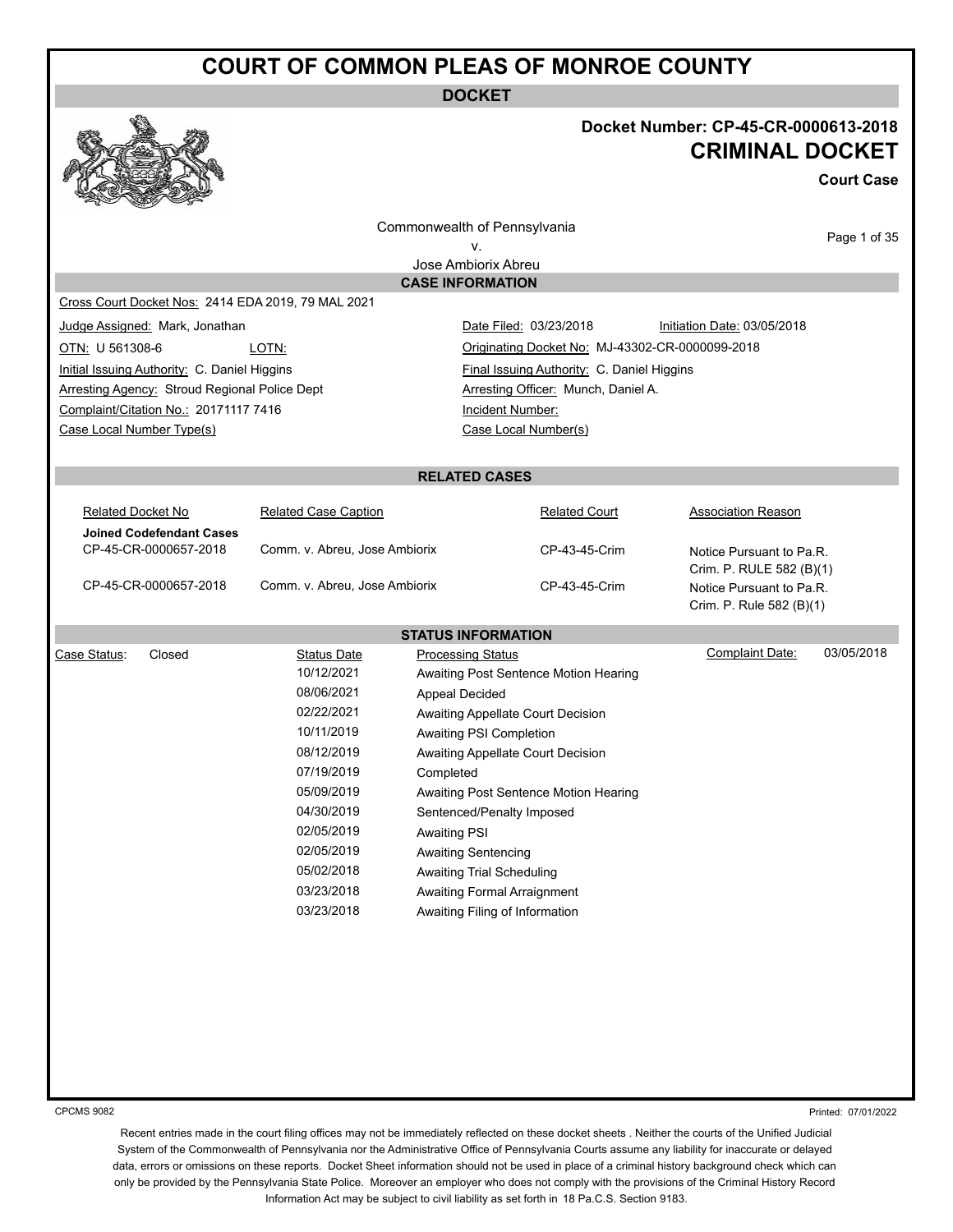**DOCKET**

# **Docket Number: CP-45-CR-0000613-2018 CRIMINAL DOCKET**

**Court Case**

| Commonwealth of Pennsylvania       |                                       |                             |                                            |                       | Page 2 of 35        |
|------------------------------------|---------------------------------------|-----------------------------|--------------------------------------------|-----------------------|---------------------|
|                                    |                                       |                             | v.                                         |                       |                     |
|                                    |                                       |                             | Jose Ambiorix Abreu                        |                       |                     |
|                                    |                                       |                             | <b>CALENDAR EVENTS</b>                     |                       |                     |
| Case Calendar<br><b>Event Type</b> | <b>Schedule</b><br>Start Date         | <b>Start</b><br><b>Time</b> | <u>Room</u>                                | Judge Name            | Schedule<br>Status  |
| Formal Arraignment                 | 05/02/2018                            | $8:30$ am                   | Courtroom 1                                | Judge Jonathan Mark   | Scheduled           |
| Pre-Trial<br>Conference            | 08/29/2018                            | 1:30 pm                     | Courtroom 1                                | Judge Jonathan Mark   | Moved               |
| Pre-Trial<br>Conference            | 08/31/2018                            | 2:30 pm                     | Courtroom 1                                | Judge Jonathan Mark   | Scheduled           |
| Omnibus                            | 08/31/2018                            | 2:30 pm                     | Courtroom 1                                | Judge Jonathan Mark   | Scheduled           |
| Pre-Trial<br>Conference            | 10/24/2018                            | 1:30 pm                     | Courtroom 1                                | Judge Jonathan Mark   | Scheduled           |
| Pre-Trial<br>Conference            | 01/16/2019                            | 1:30 pm                     | Courtroom 1                                | Judge Jonathan Mark   | Scheduled           |
| Call/Guilty Plea/ARD               | 02/01/2019                            | $8:30$ am                   | Courtroom 3                                | Judge Jonathan Mark   | Scheduled           |
| Call/Guilty Plea/ARD               | 02/04/2019                            | 2:00 pm                     | Courtroom 3                                | Judge Jonathan Mark   | Scheduled           |
| Sentencing                         | 04/30/2019                            | 2:00 pm                     | Courtroom 3                                | Judge Jonathan Mark   | Scheduled           |
| Withdrawal of Guilty<br>Plea       | 04/30/2019                            | 2:00 pm                     | Courtroom 3                                | Judge Jonathan Mark   | Scheduled           |
| Post Sentence<br>Motions           | 05/31/2019                            | 2:30 pm                     | Courtroom 1                                | Judge Jonathan Mark   | Scheduled           |
| Motion                             | 05/31/2019                            | 2:30 pm                     | Courtroom 1                                | Judge Jonathan Mark   | Scheduled           |
| <b>Status Conference</b>           | 11/16/2021                            | 3:30 pm                     | Judge's<br>Chambers                        | Judge Jonathan Mark   | Scheduled           |
| PCRA Hearing                       | 12/16/2021                            | $1:30$ pm                   | Courtroom 3                                | Judge Jonathan Mark   | Continued           |
| PCRA Hearing                       | 02/03/2022                            | 1:30 pm                     | Courtroom 3                                | Judge Jonathan Mark   | Cancelled           |
| PCRA Hearing                       | 04/08/2022                            | $9:30$ am                   | Courtroom 7                                | Judge Jonathan Mark   | Cancelled           |
| PCRA Hearing                       | 07/07/2022                            | 1:30 pm                     | Courtroom 3                                | Judge Jonathan Mark   | Scheduled           |
|                                    |                                       |                             | <b>CONFINEMENT INFORMATION</b>             |                       |                     |
| Confinement<br><b>Known As Of</b>  | Confinement<br><b>Type</b>            |                             | Destination<br>Location                    | Confinement<br>Reason | Still in<br>Custody |
| 11/12/2019                         | <b>State Correctional Institution</b> |                             | SCI Forest                                 |                       | Yes                 |
|                                    |                                       |                             | <b>DEFENDANT INFORMATION</b>               |                       |                     |
| Date Of Birth:                     | 07/02/1979                            |                             | City/State/Zip: East Stroudsburg, PA 18301 |                       |                     |
|                                    |                                       |                             | <b>CASE PARTICIPANTS</b>                   |                       |                     |
| <b>Participant Type</b>            |                                       | <b>Name</b>                 |                                            |                       |                     |
| Defendant                          |                                       |                             | Abreu, Jose Ambiorix                       |                       |                     |
|                                    |                                       |                             |                                            |                       |                     |
|                                    |                                       |                             |                                            |                       |                     |
|                                    |                                       |                             |                                            |                       |                     |
|                                    |                                       |                             |                                            |                       |                     |

CPCMS 9082

Printed: 07/01/2022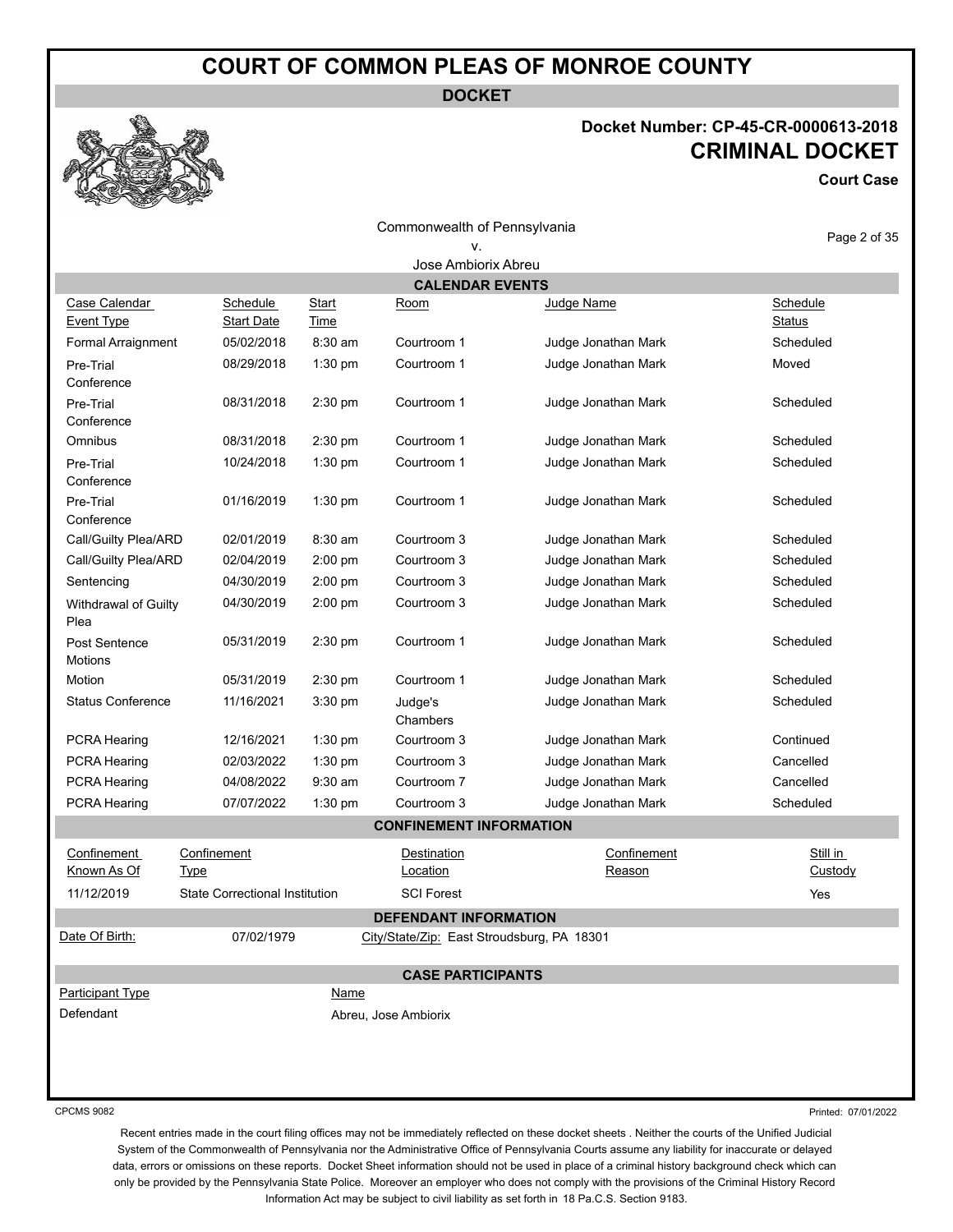**DOCKET**

### **Docket Number: CP-45-CR-0000613-2018 CRIMINAL DOCKET**

**Court Case**

| ۷.<br>Jose Ambiorix Abreu<br><b>BAIL INFORMATION</b><br>Abreu, Jose Ambiorix<br><b>Bail Type</b><br>Percentage<br><b>Bail Action</b><br>Date<br>Amount<br><b>Bail Posting Status</b><br>03/06/2018<br>\$150,000.00<br>Set<br>Monetary<br><b>CHARGES</b><br><b>OTN</b><br>Seq.<br>Orig Seq.<br>Statute<br><b>Statute Description</b><br>Offense Dt.<br>Grade<br>1<br>F <sub>2</sub><br>18 § 3125 §§ A1<br>Agg. Ind. Assault W/O Consent<br>10/01/2015<br>1<br>$\overline{2}$<br>$\overline{2}$<br>Indec Asslt-W/O Cons Of Other<br>M <sub>2</sub><br>10/01/2015<br>18 § 3126 §§ A1<br>3<br>Indec Asslt-W/O Cons Of Other<br>10/01/2015<br>3<br>M <sub>2</sub><br>18 § 3126 §§ A1<br>30<br>M <sub>2</sub><br>Ind Asslt Person Less 16 Yrs Age<br>10/01/2015<br>4<br>18 § 3126 §§ A8<br>5<br>31<br>M <sub>2</sub><br>Ind Assit Person Less 16 Yrs Age<br>10/01/2015<br>18 § 3126 §§ A8<br>M <sub>2</sub><br>Indec Assit-W/O Cons Of Other<br>6<br>24<br>10/01/2015<br>18 § 3126 §§ A1<br>$\overline{7}$<br>25<br>M <sub>2</sub><br>18 § 3126 §§ A1<br>Indec AssIt-W/O Cons Of Other<br>10/01/2015<br>8<br>26<br>F <sub>3</sub><br>10/01/2015<br>18 § 4304 §§ A1<br>Endangering Welfare of Children -<br>Parent/Guardian/Other Commits Offense<br>F <sub>3</sub><br>27<br>9<br>18 § 6301 §§ A1ii<br>10/01/2015<br>Corruption Of Minors - Defendant Age 18 or<br>Above<br>28<br>F <sub>2</sub><br>10<br>Agg. Ind. Assault - Forcible Compulsion<br>10/01/2015<br>18 § 3125 §§ A2<br>F <sub>1</sub><br>11<br>32<br>18 § 6318 §§ A1<br>10/01/2015<br>Unlawful Contact With Minor - Sexual<br><b>Offenses</b><br><b>DISPOSITION SENTENCING/PENALTIES</b><br>Disposition<br>Case Event<br><b>Disposition Date</b><br><b>Final Disposition</b><br>Sequence/Description<br>Grade<br>Section<br>Offense Disposition<br>Sentencing Judge<br>Sentence Date<br>Credit For Time Served<br>Sentence/Diversion Program Type<br>Incarceration/Diversionary Period<br><b>Start Date</b><br><b>Sentence Conditions</b><br><b>Held for Court (Lower Court)</b><br>Defendant Was Present<br>Not Final<br>Lower Court Disposition<br>03/16/2018<br>F <sub>2</sub><br>Held for Court (Lower Court)<br>1 / Agg. Ind. Assault W/O Consent<br>18 § 3125 §§ A1<br>Held for Court (Lower Court)<br>M <sub>2</sub><br>2 / Indec Asslt-W/O Cons Of Other<br>18 § 3126 §§ A1<br>Held for Court (Lower Court)<br>M <sub>2</sub><br>3 / Indec Asslt-W/O Cons Of Other<br>18 § 3126 §§ A1 | <b>REPORT</b><br>Commonwealth of Pennsylvania |                            |  |  |  |  |  |  |  |  |
|-------------------------------------------------------------------------------------------------------------------------------------------------------------------------------------------------------------------------------------------------------------------------------------------------------------------------------------------------------------------------------------------------------------------------------------------------------------------------------------------------------------------------------------------------------------------------------------------------------------------------------------------------------------------------------------------------------------------------------------------------------------------------------------------------------------------------------------------------------------------------------------------------------------------------------------------------------------------------------------------------------------------------------------------------------------------------------------------------------------------------------------------------------------------------------------------------------------------------------------------------------------------------------------------------------------------------------------------------------------------------------------------------------------------------------------------------------------------------------------------------------------------------------------------------------------------------------------------------------------------------------------------------------------------------------------------------------------------------------------------------------------------------------------------------------------------------------------------------------------------------------------------------------------------------------------------------------------------------------------------------------------------------------------------------------------------------------------------------------------------------------------------------------------------------------------------------------------------------------------------------------------------------------------------------------------------------------------------------------------------------------------------------------------------------------------------------------|-----------------------------------------------|----------------------------|--|--|--|--|--|--|--|--|
|                                                                                                                                                                                                                                                                                                                                                                                                                                                                                                                                                                                                                                                                                                                                                                                                                                                                                                                                                                                                                                                                                                                                                                                                                                                                                                                                                                                                                                                                                                                                                                                                                                                                                                                                                                                                                                                                                                                                                                                                                                                                                                                                                                                                                                                                                                                                                                                                                                                       | Page 3 of 35                                  |                            |  |  |  |  |  |  |  |  |
|                                                                                                                                                                                                                                                                                                                                                                                                                                                                                                                                                                                                                                                                                                                                                                                                                                                                                                                                                                                                                                                                                                                                                                                                                                                                                                                                                                                                                                                                                                                                                                                                                                                                                                                                                                                                                                                                                                                                                                                                                                                                                                                                                                                                                                                                                                                                                                                                                                                       |                                               |                            |  |  |  |  |  |  |  |  |
|                                                                                                                                                                                                                                                                                                                                                                                                                                                                                                                                                                                                                                                                                                                                                                                                                                                                                                                                                                                                                                                                                                                                                                                                                                                                                                                                                                                                                                                                                                                                                                                                                                                                                                                                                                                                                                                                                                                                                                                                                                                                                                                                                                                                                                                                                                                                                                                                                                                       |                                               |                            |  |  |  |  |  |  |  |  |
|                                                                                                                                                                                                                                                                                                                                                                                                                                                                                                                                                                                                                                                                                                                                                                                                                                                                                                                                                                                                                                                                                                                                                                                                                                                                                                                                                                                                                                                                                                                                                                                                                                                                                                                                                                                                                                                                                                                                                                                                                                                                                                                                                                                                                                                                                                                                                                                                                                                       |                                               | <b>Nebbia Status: None</b> |  |  |  |  |  |  |  |  |
|                                                                                                                                                                                                                                                                                                                                                                                                                                                                                                                                                                                                                                                                                                                                                                                                                                                                                                                                                                                                                                                                                                                                                                                                                                                                                                                                                                                                                                                                                                                                                                                                                                                                                                                                                                                                                                                                                                                                                                                                                                                                                                                                                                                                                                                                                                                                                                                                                                                       |                                               |                            |  |  |  |  |  |  |  |  |
|                                                                                                                                                                                                                                                                                                                                                                                                                                                                                                                                                                                                                                                                                                                                                                                                                                                                                                                                                                                                                                                                                                                                                                                                                                                                                                                                                                                                                                                                                                                                                                                                                                                                                                                                                                                                                                                                                                                                                                                                                                                                                                                                                                                                                                                                                                                                                                                                                                                       | Posting Date                                  |                            |  |  |  |  |  |  |  |  |
|                                                                                                                                                                                                                                                                                                                                                                                                                                                                                                                                                                                                                                                                                                                                                                                                                                                                                                                                                                                                                                                                                                                                                                                                                                                                                                                                                                                                                                                                                                                                                                                                                                                                                                                                                                                                                                                                                                                                                                                                                                                                                                                                                                                                                                                                                                                                                                                                                                                       |                                               |                            |  |  |  |  |  |  |  |  |
|                                                                                                                                                                                                                                                                                                                                                                                                                                                                                                                                                                                                                                                                                                                                                                                                                                                                                                                                                                                                                                                                                                                                                                                                                                                                                                                                                                                                                                                                                                                                                                                                                                                                                                                                                                                                                                                                                                                                                                                                                                                                                                                                                                                                                                                                                                                                                                                                                                                       |                                               |                            |  |  |  |  |  |  |  |  |
|                                                                                                                                                                                                                                                                                                                                                                                                                                                                                                                                                                                                                                                                                                                                                                                                                                                                                                                                                                                                                                                                                                                                                                                                                                                                                                                                                                                                                                                                                                                                                                                                                                                                                                                                                                                                                                                                                                                                                                                                                                                                                                                                                                                                                                                                                                                                                                                                                                                       |                                               |                            |  |  |  |  |  |  |  |  |
|                                                                                                                                                                                                                                                                                                                                                                                                                                                                                                                                                                                                                                                                                                                                                                                                                                                                                                                                                                                                                                                                                                                                                                                                                                                                                                                                                                                                                                                                                                                                                                                                                                                                                                                                                                                                                                                                                                                                                                                                                                                                                                                                                                                                                                                                                                                                                                                                                                                       |                                               | U 561308-6                 |  |  |  |  |  |  |  |  |
|                                                                                                                                                                                                                                                                                                                                                                                                                                                                                                                                                                                                                                                                                                                                                                                                                                                                                                                                                                                                                                                                                                                                                                                                                                                                                                                                                                                                                                                                                                                                                                                                                                                                                                                                                                                                                                                                                                                                                                                                                                                                                                                                                                                                                                                                                                                                                                                                                                                       |                                               | U 561308-6                 |  |  |  |  |  |  |  |  |
|                                                                                                                                                                                                                                                                                                                                                                                                                                                                                                                                                                                                                                                                                                                                                                                                                                                                                                                                                                                                                                                                                                                                                                                                                                                                                                                                                                                                                                                                                                                                                                                                                                                                                                                                                                                                                                                                                                                                                                                                                                                                                                                                                                                                                                                                                                                                                                                                                                                       |                                               | U 561308-6                 |  |  |  |  |  |  |  |  |
|                                                                                                                                                                                                                                                                                                                                                                                                                                                                                                                                                                                                                                                                                                                                                                                                                                                                                                                                                                                                                                                                                                                                                                                                                                                                                                                                                                                                                                                                                                                                                                                                                                                                                                                                                                                                                                                                                                                                                                                                                                                                                                                                                                                                                                                                                                                                                                                                                                                       |                                               | U 561308-6                 |  |  |  |  |  |  |  |  |
|                                                                                                                                                                                                                                                                                                                                                                                                                                                                                                                                                                                                                                                                                                                                                                                                                                                                                                                                                                                                                                                                                                                                                                                                                                                                                                                                                                                                                                                                                                                                                                                                                                                                                                                                                                                                                                                                                                                                                                                                                                                                                                                                                                                                                                                                                                                                                                                                                                                       |                                               | U 561308-6                 |  |  |  |  |  |  |  |  |
|                                                                                                                                                                                                                                                                                                                                                                                                                                                                                                                                                                                                                                                                                                                                                                                                                                                                                                                                                                                                                                                                                                                                                                                                                                                                                                                                                                                                                                                                                                                                                                                                                                                                                                                                                                                                                                                                                                                                                                                                                                                                                                                                                                                                                                                                                                                                                                                                                                                       |                                               | U 561308-6                 |  |  |  |  |  |  |  |  |
|                                                                                                                                                                                                                                                                                                                                                                                                                                                                                                                                                                                                                                                                                                                                                                                                                                                                                                                                                                                                                                                                                                                                                                                                                                                                                                                                                                                                                                                                                                                                                                                                                                                                                                                                                                                                                                                                                                                                                                                                                                                                                                                                                                                                                                                                                                                                                                                                                                                       |                                               | U 561308-6                 |  |  |  |  |  |  |  |  |
|                                                                                                                                                                                                                                                                                                                                                                                                                                                                                                                                                                                                                                                                                                                                                                                                                                                                                                                                                                                                                                                                                                                                                                                                                                                                                                                                                                                                                                                                                                                                                                                                                                                                                                                                                                                                                                                                                                                                                                                                                                                                                                                                                                                                                                                                                                                                                                                                                                                       |                                               | U 561308-6                 |  |  |  |  |  |  |  |  |
|                                                                                                                                                                                                                                                                                                                                                                                                                                                                                                                                                                                                                                                                                                                                                                                                                                                                                                                                                                                                                                                                                                                                                                                                                                                                                                                                                                                                                                                                                                                                                                                                                                                                                                                                                                                                                                                                                                                                                                                                                                                                                                                                                                                                                                                                                                                                                                                                                                                       |                                               | U 561308-6                 |  |  |  |  |  |  |  |  |
|                                                                                                                                                                                                                                                                                                                                                                                                                                                                                                                                                                                                                                                                                                                                                                                                                                                                                                                                                                                                                                                                                                                                                                                                                                                                                                                                                                                                                                                                                                                                                                                                                                                                                                                                                                                                                                                                                                                                                                                                                                                                                                                                                                                                                                                                                                                                                                                                                                                       |                                               | U 561308-6                 |  |  |  |  |  |  |  |  |
|                                                                                                                                                                                                                                                                                                                                                                                                                                                                                                                                                                                                                                                                                                                                                                                                                                                                                                                                                                                                                                                                                                                                                                                                                                                                                                                                                                                                                                                                                                                                                                                                                                                                                                                                                                                                                                                                                                                                                                                                                                                                                                                                                                                                                                                                                                                                                                                                                                                       |                                               | U 561308-6                 |  |  |  |  |  |  |  |  |
|                                                                                                                                                                                                                                                                                                                                                                                                                                                                                                                                                                                                                                                                                                                                                                                                                                                                                                                                                                                                                                                                                                                                                                                                                                                                                                                                                                                                                                                                                                                                                                                                                                                                                                                                                                                                                                                                                                                                                                                                                                                                                                                                                                                                                                                                                                                                                                                                                                                       |                                               |                            |  |  |  |  |  |  |  |  |
|                                                                                                                                                                                                                                                                                                                                                                                                                                                                                                                                                                                                                                                                                                                                                                                                                                                                                                                                                                                                                                                                                                                                                                                                                                                                                                                                                                                                                                                                                                                                                                                                                                                                                                                                                                                                                                                                                                                                                                                                                                                                                                                                                                                                                                                                                                                                                                                                                                                       |                                               |                            |  |  |  |  |  |  |  |  |
|                                                                                                                                                                                                                                                                                                                                                                                                                                                                                                                                                                                                                                                                                                                                                                                                                                                                                                                                                                                                                                                                                                                                                                                                                                                                                                                                                                                                                                                                                                                                                                                                                                                                                                                                                                                                                                                                                                                                                                                                                                                                                                                                                                                                                                                                                                                                                                                                                                                       |                                               |                            |  |  |  |  |  |  |  |  |
|                                                                                                                                                                                                                                                                                                                                                                                                                                                                                                                                                                                                                                                                                                                                                                                                                                                                                                                                                                                                                                                                                                                                                                                                                                                                                                                                                                                                                                                                                                                                                                                                                                                                                                                                                                                                                                                                                                                                                                                                                                                                                                                                                                                                                                                                                                                                                                                                                                                       |                                               |                            |  |  |  |  |  |  |  |  |
|                                                                                                                                                                                                                                                                                                                                                                                                                                                                                                                                                                                                                                                                                                                                                                                                                                                                                                                                                                                                                                                                                                                                                                                                                                                                                                                                                                                                                                                                                                                                                                                                                                                                                                                                                                                                                                                                                                                                                                                                                                                                                                                                                                                                                                                                                                                                                                                                                                                       |                                               |                            |  |  |  |  |  |  |  |  |
|                                                                                                                                                                                                                                                                                                                                                                                                                                                                                                                                                                                                                                                                                                                                                                                                                                                                                                                                                                                                                                                                                                                                                                                                                                                                                                                                                                                                                                                                                                                                                                                                                                                                                                                                                                                                                                                                                                                                                                                                                                                                                                                                                                                                                                                                                                                                                                                                                                                       |                                               |                            |  |  |  |  |  |  |  |  |
|                                                                                                                                                                                                                                                                                                                                                                                                                                                                                                                                                                                                                                                                                                                                                                                                                                                                                                                                                                                                                                                                                                                                                                                                                                                                                                                                                                                                                                                                                                                                                                                                                                                                                                                                                                                                                                                                                                                                                                                                                                                                                                                                                                                                                                                                                                                                                                                                                                                       |                                               |                            |  |  |  |  |  |  |  |  |
|                                                                                                                                                                                                                                                                                                                                                                                                                                                                                                                                                                                                                                                                                                                                                                                                                                                                                                                                                                                                                                                                                                                                                                                                                                                                                                                                                                                                                                                                                                                                                                                                                                                                                                                                                                                                                                                                                                                                                                                                                                                                                                                                                                                                                                                                                                                                                                                                                                                       |                                               |                            |  |  |  |  |  |  |  |  |
|                                                                                                                                                                                                                                                                                                                                                                                                                                                                                                                                                                                                                                                                                                                                                                                                                                                                                                                                                                                                                                                                                                                                                                                                                                                                                                                                                                                                                                                                                                                                                                                                                                                                                                                                                                                                                                                                                                                                                                                                                                                                                                                                                                                                                                                                                                                                                                                                                                                       |                                               |                            |  |  |  |  |  |  |  |  |
|                                                                                                                                                                                                                                                                                                                                                                                                                                                                                                                                                                                                                                                                                                                                                                                                                                                                                                                                                                                                                                                                                                                                                                                                                                                                                                                                                                                                                                                                                                                                                                                                                                                                                                                                                                                                                                                                                                                                                                                                                                                                                                                                                                                                                                                                                                                                                                                                                                                       |                                               |                            |  |  |  |  |  |  |  |  |
|                                                                                                                                                                                                                                                                                                                                                                                                                                                                                                                                                                                                                                                                                                                                                                                                                                                                                                                                                                                                                                                                                                                                                                                                                                                                                                                                                                                                                                                                                                                                                                                                                                                                                                                                                                                                                                                                                                                                                                                                                                                                                                                                                                                                                                                                                                                                                                                                                                                       |                                               |                            |  |  |  |  |  |  |  |  |
| Held for Court (Lower Court)<br>M <sub>2</sub><br>6 / Indec Assit-W/O Cons Of Other<br>18 § 3126 §§ A1                                                                                                                                                                                                                                                                                                                                                                                                                                                                                                                                                                                                                                                                                                                                                                                                                                                                                                                                                                                                                                                                                                                                                                                                                                                                                                                                                                                                                                                                                                                                                                                                                                                                                                                                                                                                                                                                                                                                                                                                                                                                                                                                                                                                                                                                                                                                                |                                               |                            |  |  |  |  |  |  |  |  |
| Held for Court (Lower Court)<br>M <sub>2</sub><br>7 / Indec Asslt-W/O Cons Of Other<br>18 § 3126 §§ A1                                                                                                                                                                                                                                                                                                                                                                                                                                                                                                                                                                                                                                                                                                                                                                                                                                                                                                                                                                                                                                                                                                                                                                                                                                                                                                                                                                                                                                                                                                                                                                                                                                                                                                                                                                                                                                                                                                                                                                                                                                                                                                                                                                                                                                                                                                                                                |                                               |                            |  |  |  |  |  |  |  |  |
| Held for Court (Lower Court)<br>F <sub>3</sub><br>8 / Endangering Welfare of Children -<br>18 § 4304 §§ A1                                                                                                                                                                                                                                                                                                                                                                                                                                                                                                                                                                                                                                                                                                                                                                                                                                                                                                                                                                                                                                                                                                                                                                                                                                                                                                                                                                                                                                                                                                                                                                                                                                                                                                                                                                                                                                                                                                                                                                                                                                                                                                                                                                                                                                                                                                                                            |                                               |                            |  |  |  |  |  |  |  |  |
| Parent/Guardian/Other Commits Offense<br>Held for Court (Lower Court)<br>F <sub>3</sub><br>18 § 6301 §§ A1ii<br>9 / Corruption Of Minors - Defendant Age 18 or Above                                                                                                                                                                                                                                                                                                                                                                                                                                                                                                                                                                                                                                                                                                                                                                                                                                                                                                                                                                                                                                                                                                                                                                                                                                                                                                                                                                                                                                                                                                                                                                                                                                                                                                                                                                                                                                                                                                                                                                                                                                                                                                                                                                                                                                                                                  |                                               |                            |  |  |  |  |  |  |  |  |

CPCMS 9082

Printed: 07/01/2022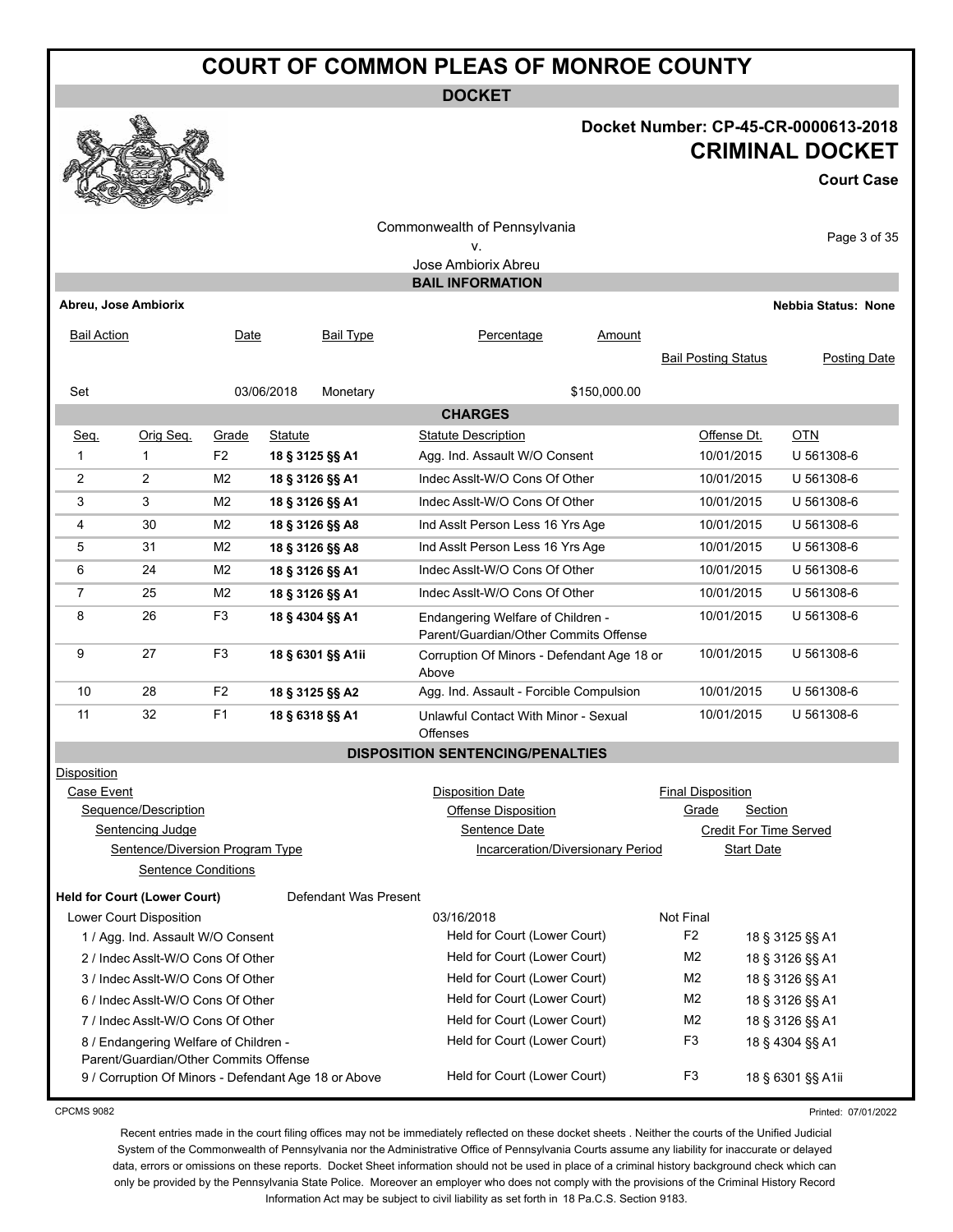**DOCKET**



# **Docket Number: CP-45-CR-0000613-2018 CRIMINAL DOCKET**

**Court Case**

Commonwealth of Pennsylvania v.

Page 4 of 35

#### Jose Ambiorix Abreu **DISPOSITION SENTENCING/PENALTIES**

| <b>Disposition</b>                                   |                                   |                          |                        |
|------------------------------------------------------|-----------------------------------|--------------------------|------------------------|
| Case Event                                           | <b>Disposition Date</b>           | <b>Final Disposition</b> |                        |
| Sequence/Description                                 | Offense Disposition               | Grade                    | Section                |
| Sentencing Judge                                     | Sentence Date                     |                          | Credit For Time Served |
| Sentence/Diversion Program Type                      | Incarceration/Diversionary Period |                          | <b>Start Date</b>      |
| <b>Sentence Conditions</b>                           |                                   |                          |                        |
| 10 / Agg. Ind. Assault - Forcible Compulsion         | Held for Court (Lower Court)      | F <sub>2</sub>           | 18 § 3125 §§ A2        |
| <b>Proceed to Court</b><br>Defendant Was Not Present |                                   |                          |                        |
| <b>Information Filed</b>                             | 04/06/2018                        | Not Final                |                        |
| 1 / Agg. Ind. Assault W/O Consent                    | Proceed to Court                  | F <sub>2</sub>           | 18 § 3125 §§ A1        |
| 2 / Indec Assit-W/O Cons Of Other                    | Proceed to Court                  | M <sub>2</sub>           | 18 § 3126 §§ A1        |
| 3 / Indec Asslt-W/O Cons Of Other                    | Proceed to Court                  | M <sub>2</sub>           | 18 § 3126 §§ A1        |
| 4 / Ind Assit Person Less 16 Yrs Age                 | Replacement by Information        | M <sub>2</sub>           | 18 § 3126 §§ A8        |
| 5 / Ind Assit Person Less 16 Yrs Age                 | Replacement by Information        | M2                       | 18 § 3126 §§ A8        |
| 6 / Indec Assit-W/O Cons Of Other                    | Proceed to Court                  | M <sub>2</sub>           | 18 § 3126 §§ A1        |
| 7 / Indec Assit-W/O Cons Of Other                    | Proceed to Court                  | M <sub>2</sub>           | 18 § 3126 §§ A1        |
| 8 / Endangering Welfare of Children -                | Proceed to Court                  | F <sub>3</sub>           | 18 § 4304 §§ A1        |
| Parent/Guardian/Other Commits Offense                |                                   |                          |                        |
| 9 / Corruption Of Minors - Defendant Age 18 or Above | Proceed to Court                  | F <sub>3</sub>           | 18 § 6301 §§ A1ii      |
| 10 / Agg. Ind. Assault - Forcible Compulsion         | Proceed to Court                  | F <sub>2</sub>           | 18 § 3125 §§ A2        |
| 11 / Unlawful Contact With Minor - Sexual Offenses   | Added by Information              | F <sub>1</sub>           | 18 § 6318 §§ A1        |
| <b>Nolo Contendere</b>                               |                                   |                          |                        |
| Call/Guilty Plea/ARD                                 | 02/05/2019                        | <b>Final Disposition</b> |                        |
| 1 / Agg. Ind. Assault W/O Consent                    | Proceed to Court                  | F <sub>2</sub>           | 18 § 3125 §§ A1        |
| Mark, Jonathan                                       | 04/30/2019                        |                          |                        |
| 2 / Indec Assit-W/O Cons Of Other                    | Proceed to Court                  | M <sub>2</sub>           | 18 § 3126 §§ A1        |
| Mark, Jonathan                                       | 04/30/2019                        |                          |                        |
| 3 / Indec Assit-W/O Cons Of Other                    | Proceed to Court                  | M <sub>2</sub>           | 18 § 3126 §§ A1        |
| Mark, Jonathan                                       | 04/30/2019                        |                          |                        |
| 4 / Ind Assit Person Less 16 Yrs Age                 | Replacement by Information        | M2                       | 18 § 3126 §§ A8        |
| Mark, Jonathan                                       | 04/30/2019                        |                          |                        |
| 5 / Ind Asslt Person Less 16 Yrs Age                 | Replacement by Information        | M <sub>2</sub>           | 18 § 3126 §§ A8        |
| Mark, Jonathan                                       | 04/30/2019                        |                          |                        |
| 6 / Indec Assit-W/O Cons Of Other                    | Proceed to Court                  | M <sub>2</sub>           | 18 § 3126 §§ A1        |
| Mark, Jonathan                                       | 04/30/2019                        |                          |                        |
| 7 / Indec Assit-W/O Cons Of Other                    | Proceed to Court                  | M <sub>2</sub>           | 18 § 3126 §§ A1        |
| Mark, Jonathan                                       | 04/30/2019                        |                          |                        |
|                                                      |                                   |                          |                        |

CPCMS 9082

Printed: 07/01/2022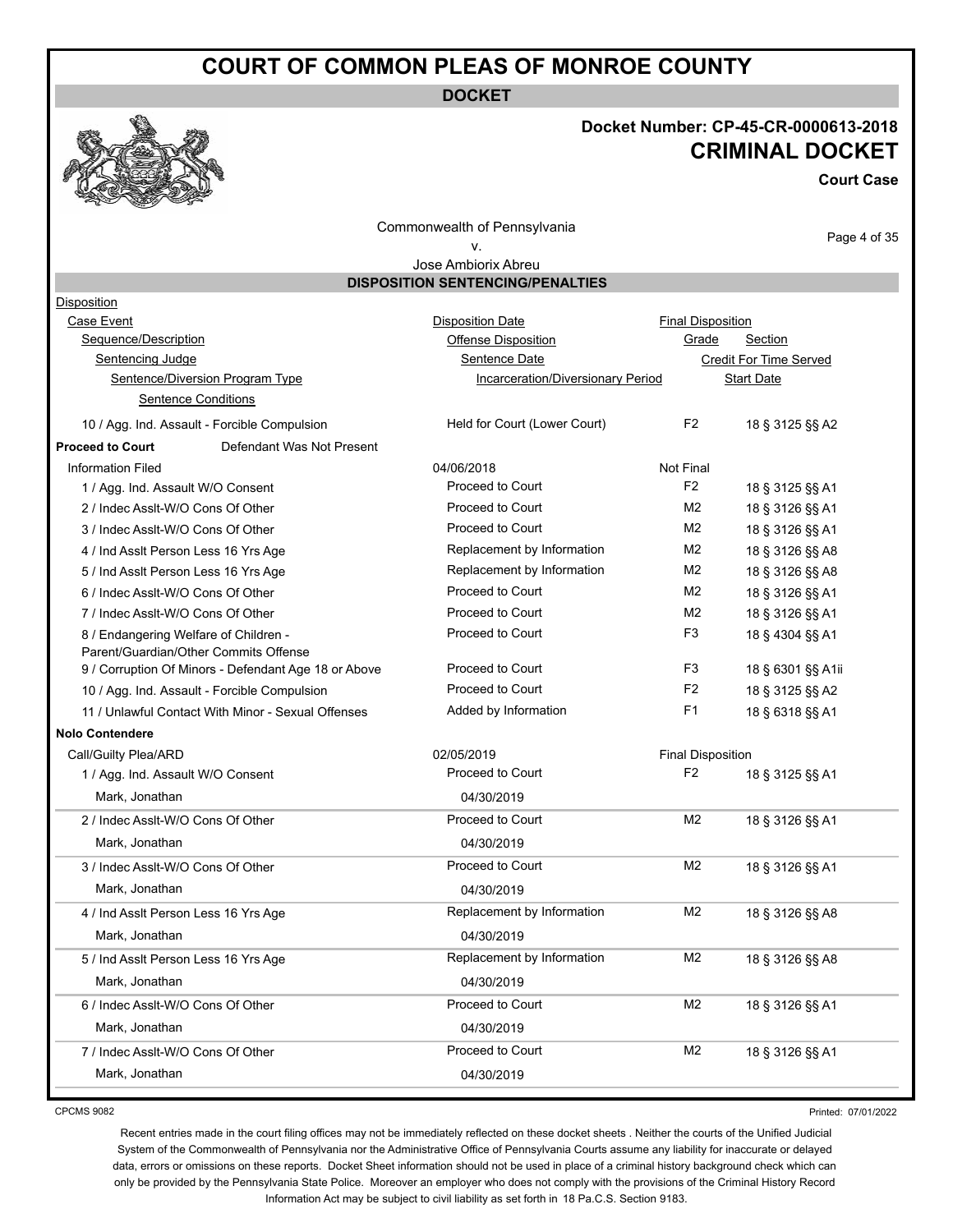**DOCKET**

### **Docket Number: CP-45-CR-0000613-2018 CRIMINAL DOCKET**

**Court Case**

Commonwealth of Pennsylvania

Page 5 of 35

#### v. Jose Ambiorix Abreu

**DISPOSITION SENTENCING/PENALTIES**

| <b>Disposition Date</b><br>Offense Disposition<br>Sentence Date<br>Incarceration/Diversionary Period<br>Nolo Contendere<br>04/30/2019<br>Min of 16.00 Months<br>Max of 4.00 Years<br>Other<br>Defendant shall pay the costs of these proceedings<br>MCCF to obtain a DNA blood sample and fingerprints from the Defendant, to pay the \$250.00 fee<br>Defendant shall have no unsupervised contact with the minor victim in this matter.<br>Defendant shall comply with all registration requirements under Megan's Law 42 Pa.C.S.A. Section | <b>Final Disposition</b><br>Grade<br>F <sub>3</sub>                                                                                                                                                                                                               | <b>Section</b><br><b>Credit For Time Served</b><br><b>Start Date</b><br>18 § 4304 §§ A1<br>04/30/2019                                                                                                                |
|----------------------------------------------------------------------------------------------------------------------------------------------------------------------------------------------------------------------------------------------------------------------------------------------------------------------------------------------------------------------------------------------------------------------------------------------------------------------------------------------------------------------------------------------|-------------------------------------------------------------------------------------------------------------------------------------------------------------------------------------------------------------------------------------------------------------------|----------------------------------------------------------------------------------------------------------------------------------------------------------------------------------------------------------------------|
|                                                                                                                                                                                                                                                                                                                                                                                                                                                                                                                                              |                                                                                                                                                                                                                                                                   |                                                                                                                                                                                                                      |
|                                                                                                                                                                                                                                                                                                                                                                                                                                                                                                                                              |                                                                                                                                                                                                                                                                   |                                                                                                                                                                                                                      |
|                                                                                                                                                                                                                                                                                                                                                                                                                                                                                                                                              |                                                                                                                                                                                                                                                                   |                                                                                                                                                                                                                      |
|                                                                                                                                                                                                                                                                                                                                                                                                                                                                                                                                              |                                                                                                                                                                                                                                                                   |                                                                                                                                                                                                                      |
|                                                                                                                                                                                                                                                                                                                                                                                                                                                                                                                                              |                                                                                                                                                                                                                                                                   |                                                                                                                                                                                                                      |
|                                                                                                                                                                                                                                                                                                                                                                                                                                                                                                                                              |                                                                                                                                                                                                                                                                   |                                                                                                                                                                                                                      |
|                                                                                                                                                                                                                                                                                                                                                                                                                                                                                                                                              |                                                                                                                                                                                                                                                                   |                                                                                                                                                                                                                      |
|                                                                                                                                                                                                                                                                                                                                                                                                                                                                                                                                              |                                                                                                                                                                                                                                                                   |                                                                                                                                                                                                                      |
|                                                                                                                                                                                                                                                                                                                                                                                                                                                                                                                                              |                                                                                                                                                                                                                                                                   |                                                                                                                                                                                                                      |
|                                                                                                                                                                                                                                                                                                                                                                                                                                                                                                                                              |                                                                                                                                                                                                                                                                   |                                                                                                                                                                                                                      |
|                                                                                                                                                                                                                                                                                                                                                                                                                                                                                                                                              |                                                                                                                                                                                                                                                                   |                                                                                                                                                                                                                      |
|                                                                                                                                                                                                                                                                                                                                                                                                                                                                                                                                              |                                                                                                                                                                                                                                                                   |                                                                                                                                                                                                                      |
|                                                                                                                                                                                                                                                                                                                                                                                                                                                                                                                                              |                                                                                                                                                                                                                                                                   |                                                                                                                                                                                                                      |
|                                                                                                                                                                                                                                                                                                                                                                                                                                                                                                                                              |                                                                                                                                                                                                                                                                   |                                                                                                                                                                                                                      |
|                                                                                                                                                                                                                                                                                                                                                                                                                                                                                                                                              |                                                                                                                                                                                                                                                                   |                                                                                                                                                                                                                      |
|                                                                                                                                                                                                                                                                                                                                                                                                                                                                                                                                              |                                                                                                                                                                                                                                                                   |                                                                                                                                                                                                                      |
| Nolo Contendere                                                                                                                                                                                                                                                                                                                                                                                                                                                                                                                              | F <sub>3</sub>                                                                                                                                                                                                                                                    | 18 § 6301 §§ A1ii                                                                                                                                                                                                    |
| 04/30/2019                                                                                                                                                                                                                                                                                                                                                                                                                                                                                                                                   |                                                                                                                                                                                                                                                                   | 431 Days                                                                                                                                                                                                             |
| Min of 16.00 Months                                                                                                                                                                                                                                                                                                                                                                                                                                                                                                                          |                                                                                                                                                                                                                                                                   | 04/30/2019                                                                                                                                                                                                           |
| Max of 4.00 Years                                                                                                                                                                                                                                                                                                                                                                                                                                                                                                                            |                                                                                                                                                                                                                                                                   |                                                                                                                                                                                                                      |
| Other                                                                                                                                                                                                                                                                                                                                                                                                                                                                                                                                        |                                                                                                                                                                                                                                                                   |                                                                                                                                                                                                                      |
|                                                                                                                                                                                                                                                                                                                                                                                                                                                                                                                                              |                                                                                                                                                                                                                                                                   |                                                                                                                                                                                                                      |
|                                                                                                                                                                                                                                                                                                                                                                                                                                                                                                                                              |                                                                                                                                                                                                                                                                   |                                                                                                                                                                                                                      |
|                                                                                                                                                                                                                                                                                                                                                                                                                                                                                                                                              |                                                                                                                                                                                                                                                                   |                                                                                                                                                                                                                      |
|                                                                                                                                                                                                                                                                                                                                                                                                                                                                                                                                              |                                                                                                                                                                                                                                                                   |                                                                                                                                                                                                                      |
|                                                                                                                                                                                                                                                                                                                                                                                                                                                                                                                                              |                                                                                                                                                                                                                                                                   |                                                                                                                                                                                                                      |
| Proceed to Court                                                                                                                                                                                                                                                                                                                                                                                                                                                                                                                             | F <sub>2</sub>                                                                                                                                                                                                                                                    | 18 § 3125 §§ A2                                                                                                                                                                                                      |
|                                                                                                                                                                                                                                                                                                                                                                                                                                                                                                                                              |                                                                                                                                                                                                                                                                   |                                                                                                                                                                                                                      |
|                                                                                                                                                                                                                                                                                                                                                                                                                                                                                                                                              |                                                                                                                                                                                                                                                                   | 18 § 6318 §§ A1                                                                                                                                                                                                      |
|                                                                                                                                                                                                                                                                                                                                                                                                                                                                                                                                              |                                                                                                                                                                                                                                                                   |                                                                                                                                                                                                                      |
|                                                                                                                                                                                                                                                                                                                                                                                                                                                                                                                                              |                                                                                                                                                                                                                                                                   |                                                                                                                                                                                                                      |
|                                                                                                                                                                                                                                                                                                                                                                                                                                                                                                                                              |                                                                                                                                                                                                                                                                   |                                                                                                                                                                                                                      |
|                                                                                                                                                                                                                                                                                                                                                                                                                                                                                                                                              |                                                                                                                                                                                                                                                                   |                                                                                                                                                                                                                      |
| CP-45-CR-0000613-2018 - Seg. No. 9 (18§ 6301 §§ A1ii) - Confinement is Consecutive to                                                                                                                                                                                                                                                                                                                                                                                                                                                        |                                                                                                                                                                                                                                                                   |                                                                                                                                                                                                                      |
|                                                                                                                                                                                                                                                                                                                                                                                                                                                                                                                                              |                                                                                                                                                                                                                                                                   |                                                                                                                                                                                                                      |
|                                                                                                                                                                                                                                                                                                                                                                                                                                                                                                                                              |                                                                                                                                                                                                                                                                   |                                                                                                                                                                                                                      |
|                                                                                                                                                                                                                                                                                                                                                                                                                                                                                                                                              |                                                                                                                                                                                                                                                                   |                                                                                                                                                                                                                      |
|                                                                                                                                                                                                                                                                                                                                                                                                                                                                                                                                              |                                                                                                                                                                                                                                                                   |                                                                                                                                                                                                                      |
|                                                                                                                                                                                                                                                                                                                                                                                                                                                                                                                                              |                                                                                                                                                                                                                                                                   |                                                                                                                                                                                                                      |
|                                                                                                                                                                                                                                                                                                                                                                                                                                                                                                                                              | Defendant shall pay the costs of these proceedings<br>Defendant shall have no unsupervised contanct with the minor victim in this matter<br>04/30/2019<br>Added by Information<br>04/30/2019<br>CP-45-CR-0000613-2018 - Seq. No. 8 (18§ 4304 §§ A1) - Confinement | MCCF to obtain a DNA blood sample and fingerprints from the Defendant, to pay the \$250.00 fee<br>Defendant shall comply with all registration requirements under Megan's Law 42 Pa.C.S.A. Section<br>F <sub>1</sub> |

Printed: 07/01/2022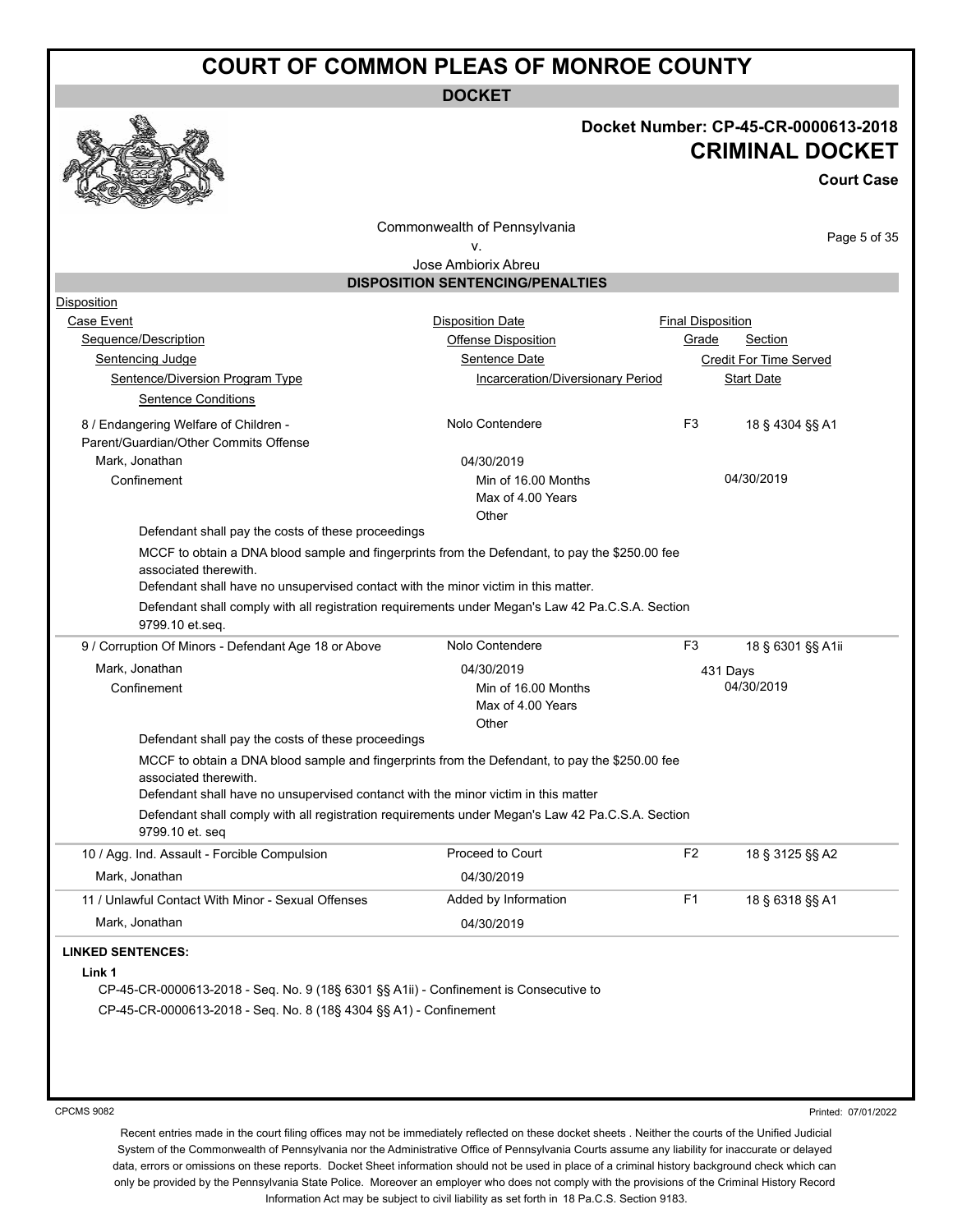**DOCKET**

|                                                                      |                                                                     |                              |                                      | Docket Number: CP-45-CR-0000613-2018<br><b>CRIMINAL DOCKET</b> | <b>Court Case</b> |
|----------------------------------------------------------------------|---------------------------------------------------------------------|------------------------------|--------------------------------------|----------------------------------------------------------------|-------------------|
|                                                                      |                                                                     | Commonwealth of Pennsylvania |                                      |                                                                | Page 6 of 35      |
|                                                                      |                                                                     | ν.<br>Jose Ambiorix Abreu    |                                      |                                                                |                   |
| <b>COMMONWEALTH INFORMATION</b>                                      |                                                                     |                              | <b>ATTORNEY INFORMATION</b>          |                                                                |                   |
| <u>Name:</u>                                                         | Michael T. Rakaczewski                                              | <u>Name:</u>                 |                                      | Earl Dubois Raynor Jr.                                         |                   |
|                                                                      | <b>District Attorney</b>                                            |                              | Private                              |                                                                |                   |
| Supreme Court No:                                                    | 081290                                                              | Supreme Court No:            |                                      | 066849                                                         |                   |
| Phone Number(s):                                                     |                                                                     | Rep. Status:                 |                                      | Active                                                         |                   |
| 570-517-3052                                                         | (Phone)                                                             | Phone Number(s):             |                                      |                                                                |                   |
| Address:                                                             |                                                                     |                              |                                      |                                                                |                   |
|                                                                      | Monroe County Office of the District Attorney                       |                              | 215-254-0299                         | (Office)                                                       |                   |
| 610 Monroe St Ste #126                                               |                                                                     | Address:                     |                                      |                                                                |                   |
| Stroudsburg, PA 18360                                                |                                                                     |                              | 2726 Lehman St.<br>Chester, PA 19013 |                                                                |                   |
| <u>Name:</u><br>Office                                               | Monroe County District Attorney's                                   |                              | Representing: Abreu, Jose Ambiorix   |                                                                |                   |
|                                                                      | <b>District Attorney</b>                                            |                              |                                      |                                                                |                   |
| Supreme Court No:                                                    |                                                                     |                              |                                      |                                                                |                   |
| Phone Number(s):                                                     |                                                                     |                              |                                      |                                                                |                   |
| 570-517-3052<br>Address:                                             | (Phone)                                                             |                              |                                      |                                                                |                   |
| 701 Main Street                                                      |                                                                     |                              |                                      |                                                                |                   |
| Suite 200                                                            |                                                                     |                              |                                      |                                                                |                   |
| Stroudsburg, PA 18360                                                |                                                                     |                              |                                      |                                                                |                   |
|                                                                      |                                                                     | <b>ENTRIES</b>               |                                      |                                                                |                   |
| Sequence Number                                                      | <b>CP Filed Date</b>                                                | Document Date                |                                      | <b>Filed By</b>                                                |                   |
| 1                                                                    | 03/06/2018                                                          |                              |                                      | Higgins, C. Daniel                                             |                   |
| Bail Set - Abreu, Jose Ambiorix                                      |                                                                     |                              |                                      |                                                                |                   |
|                                                                      |                                                                     |                              |                                      |                                                                |                   |
| 1                                                                    | 03/23/2018                                                          |                              |                                      | Court of Common Pleas - Monroe                                 |                   |
|                                                                      |                                                                     |                              |                                      | County                                                         |                   |
| Original Papers Received from Lower Court<br>Rakaczewski, Michael T. |                                                                     |                              |                                      |                                                                |                   |
| 03/23/2018                                                           | eService                                                            |                              | Served                               |                                                                |                   |
|                                                                      |                                                                     |                              |                                      |                                                                |                   |
| 1                                                                    | 04/02/2018                                                          |                              |                                      | Rakaczewski, Michael T.                                        |                   |
| Stipulation of Facts                                                 |                                                                     |                              |                                      |                                                                |                   |
| Monroe County District Attorney's Office                             |                                                                     |                              |                                      |                                                                |                   |
| 04/02/2018                                                           | eService                                                            |                              | Served                               |                                                                |                   |
|                                                                      |                                                                     |                              |                                      |                                                                |                   |
| 2                                                                    | 04/03/2018                                                          |                              |                                      | Mark, Jonathan                                                 |                   |
|                                                                      | Order- Commonwealth to Provide Attorney Copy of CAC Video Interview |                              |                                      |                                                                |                   |
| Monroe County District Attorney's Office<br>04/03/2018               | <b>Clerk of Court's Boxes</b>                                       |                              |                                      |                                                                |                   |
| Skutnik, David W.                                                    |                                                                     |                              |                                      |                                                                |                   |
| 04/03/2018                                                           | <b>First Class</b>                                                  |                              |                                      |                                                                |                   |
|                                                                      |                                                                     |                              |                                      |                                                                |                   |

CPCMS 9082

Recent entries made in the court filing offices may not be immediately reflected on these docket sheets . Neither the courts of the Unified Judicial System of the Commonwealth of Pennsylvania nor the Administrative Office of Pennsylvania Courts assume any liability for inaccurate or delayed data, errors or omissions on these reports. Docket Sheet information should not be used in place of a criminal history background check which can only be provided by the Pennsylvania State Police. Moreover an employer who does not comply with the provisions of the Criminal History Record Information Act may be subject to civil liability as set forth in 18 Pa.C.S. Section 9183.

Printed: 07/01/2022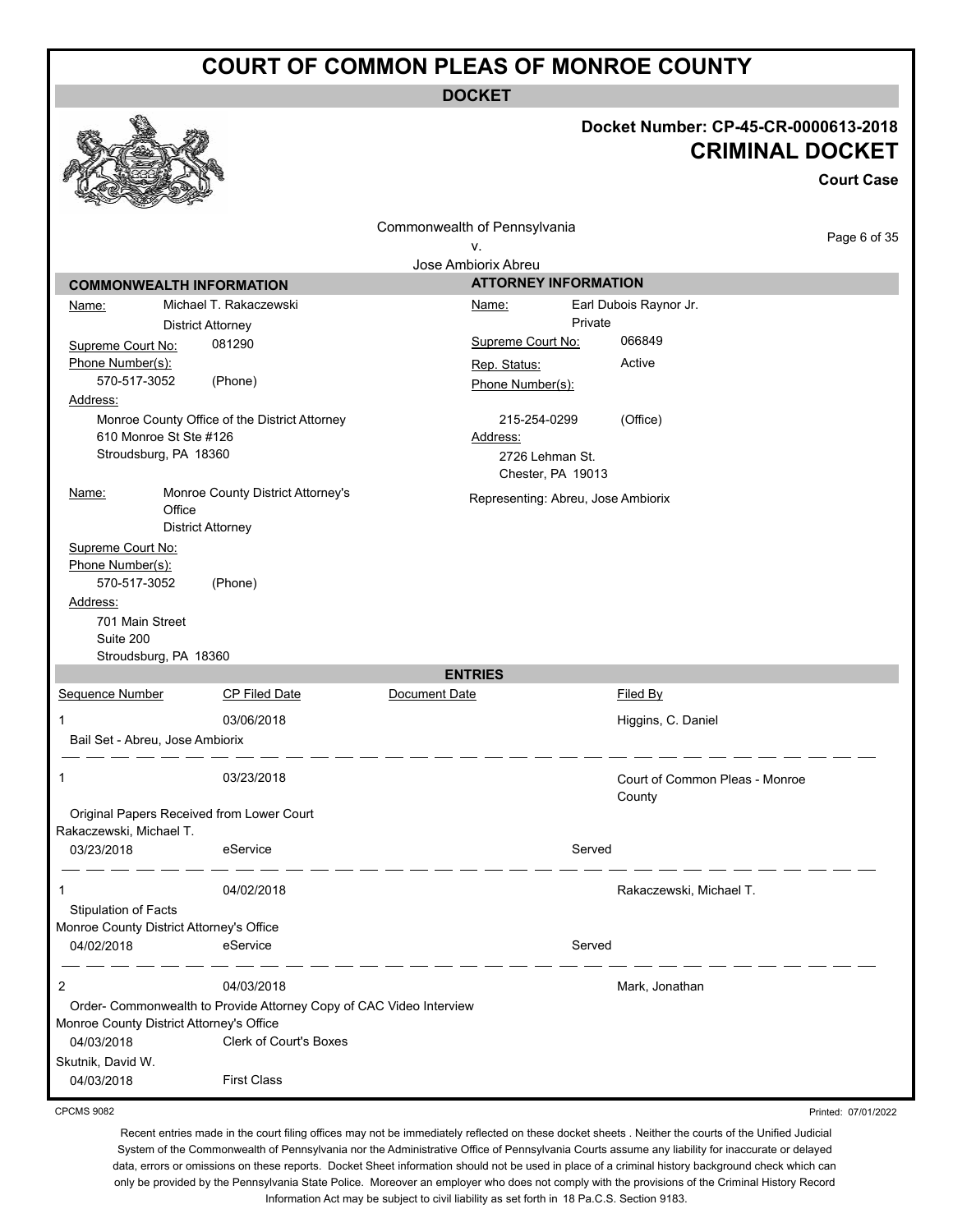**DOCKET**

#### **Docket Number: CP-45-CR-0000613-2018 CRIMINAL DOCKET**

**Court Case**

Printed: 07/01/2022

| ۷.<br>Jose Ambiorix Abreu<br><b>ENTRIES</b><br>Sequence Number<br>CP Filed Date<br>Document Date<br>Filed By<br>Service To<br>Service By<br><b>Issue Date</b><br>Service Status<br>Service Type<br><b>Status Date</b><br>Monroe County District Attorney's Office<br>eService<br>Served<br>04/05/2018<br>Rakaczewski, Michael T.<br>Served<br>04/05/2018<br>eService<br>Skutnik, David W.<br>Served<br>04/05/2018<br>eService<br>04/06/2018<br>Christine, E. David<br><b>Information Filed</b><br>Monroe County District Attorney's Office<br>eService<br>Served<br>04/06/2018<br>Rakaczewski, Michael T.<br>eService<br>Served<br>04/06/2018<br>Skutnik, David W.<br>Served<br>04/06/2018<br>eService<br>04/27/2018<br>1<br>Monroe County District Attorney's<br>Office<br>Notice Pursuant to Pa.R. Crim. P. Rule (B)(1)<br>Rakaczewski, Michael T.<br>Served<br>04/27/2018<br>eService<br>Skutnik, David W.<br>Served<br>04/27/2018<br>eService<br>05/02/2018<br>05/02/2018<br>Mark, Jonathan<br>1<br>Order- Pre-Trial Conference Scheduled 8/29/18 1:30PM CR#1<br>Monroe County Court Administration<br><b>Clerk of Court's Boxes</b><br>05/02/2018<br>Monroe County District Attorney's Office<br>Clerk of Court's Boxes<br>05/02/2018<br>Monroe County District Attorney's Office<br>Served<br>eService<br>05/02/2018<br>Rakaczewski, Michael T.<br>Served<br>eService<br>05/02/2018<br>Skutnik, David W.<br><b>First Class</b><br>05/02/2018<br>Skutnik, David W.<br>Served<br>eService<br>05/02/2018 |  | Commonwealth of Pennsylvania |  |              |
|-------------------------------------------------------------------------------------------------------------------------------------------------------------------------------------------------------------------------------------------------------------------------------------------------------------------------------------------------------------------------------------------------------------------------------------------------------------------------------------------------------------------------------------------------------------------------------------------------------------------------------------------------------------------------------------------------------------------------------------------------------------------------------------------------------------------------------------------------------------------------------------------------------------------------------------------------------------------------------------------------------------------------------------------------------------------------------------------------------------------------------------------------------------------------------------------------------------------------------------------------------------------------------------------------------------------------------------------------------------------------------------------------------------------------------------------------------------------------------------------------------------|--|------------------------------|--|--------------|
|                                                                                                                                                                                                                                                                                                                                                                                                                                                                                                                                                                                                                                                                                                                                                                                                                                                                                                                                                                                                                                                                                                                                                                                                                                                                                                                                                                                                                                                                                                             |  |                              |  | Page 7 of 35 |
|                                                                                                                                                                                                                                                                                                                                                                                                                                                                                                                                                                                                                                                                                                                                                                                                                                                                                                                                                                                                                                                                                                                                                                                                                                                                                                                                                                                                                                                                                                             |  |                              |  |              |
|                                                                                                                                                                                                                                                                                                                                                                                                                                                                                                                                                                                                                                                                                                                                                                                                                                                                                                                                                                                                                                                                                                                                                                                                                                                                                                                                                                                                                                                                                                             |  |                              |  |              |
|                                                                                                                                                                                                                                                                                                                                                                                                                                                                                                                                                                                                                                                                                                                                                                                                                                                                                                                                                                                                                                                                                                                                                                                                                                                                                                                                                                                                                                                                                                             |  |                              |  |              |
|                                                                                                                                                                                                                                                                                                                                                                                                                                                                                                                                                                                                                                                                                                                                                                                                                                                                                                                                                                                                                                                                                                                                                                                                                                                                                                                                                                                                                                                                                                             |  |                              |  |              |
|                                                                                                                                                                                                                                                                                                                                                                                                                                                                                                                                                                                                                                                                                                                                                                                                                                                                                                                                                                                                                                                                                                                                                                                                                                                                                                                                                                                                                                                                                                             |  |                              |  |              |
|                                                                                                                                                                                                                                                                                                                                                                                                                                                                                                                                                                                                                                                                                                                                                                                                                                                                                                                                                                                                                                                                                                                                                                                                                                                                                                                                                                                                                                                                                                             |  |                              |  |              |
|                                                                                                                                                                                                                                                                                                                                                                                                                                                                                                                                                                                                                                                                                                                                                                                                                                                                                                                                                                                                                                                                                                                                                                                                                                                                                                                                                                                                                                                                                                             |  |                              |  |              |
|                                                                                                                                                                                                                                                                                                                                                                                                                                                                                                                                                                                                                                                                                                                                                                                                                                                                                                                                                                                                                                                                                                                                                                                                                                                                                                                                                                                                                                                                                                             |  |                              |  |              |
|                                                                                                                                                                                                                                                                                                                                                                                                                                                                                                                                                                                                                                                                                                                                                                                                                                                                                                                                                                                                                                                                                                                                                                                                                                                                                                                                                                                                                                                                                                             |  |                              |  |              |
|                                                                                                                                                                                                                                                                                                                                                                                                                                                                                                                                                                                                                                                                                                                                                                                                                                                                                                                                                                                                                                                                                                                                                                                                                                                                                                                                                                                                                                                                                                             |  |                              |  |              |
|                                                                                                                                                                                                                                                                                                                                                                                                                                                                                                                                                                                                                                                                                                                                                                                                                                                                                                                                                                                                                                                                                                                                                                                                                                                                                                                                                                                                                                                                                                             |  |                              |  |              |
|                                                                                                                                                                                                                                                                                                                                                                                                                                                                                                                                                                                                                                                                                                                                                                                                                                                                                                                                                                                                                                                                                                                                                                                                                                                                                                                                                                                                                                                                                                             |  |                              |  |              |
|                                                                                                                                                                                                                                                                                                                                                                                                                                                                                                                                                                                                                                                                                                                                                                                                                                                                                                                                                                                                                                                                                                                                                                                                                                                                                                                                                                                                                                                                                                             |  |                              |  |              |
|                                                                                                                                                                                                                                                                                                                                                                                                                                                                                                                                                                                                                                                                                                                                                                                                                                                                                                                                                                                                                                                                                                                                                                                                                                                                                                                                                                                                                                                                                                             |  |                              |  |              |
|                                                                                                                                                                                                                                                                                                                                                                                                                                                                                                                                                                                                                                                                                                                                                                                                                                                                                                                                                                                                                                                                                                                                                                                                                                                                                                                                                                                                                                                                                                             |  |                              |  |              |
|                                                                                                                                                                                                                                                                                                                                                                                                                                                                                                                                                                                                                                                                                                                                                                                                                                                                                                                                                                                                                                                                                                                                                                                                                                                                                                                                                                                                                                                                                                             |  |                              |  |              |
|                                                                                                                                                                                                                                                                                                                                                                                                                                                                                                                                                                                                                                                                                                                                                                                                                                                                                                                                                                                                                                                                                                                                                                                                                                                                                                                                                                                                                                                                                                             |  |                              |  |              |
|                                                                                                                                                                                                                                                                                                                                                                                                                                                                                                                                                                                                                                                                                                                                                                                                                                                                                                                                                                                                                                                                                                                                                                                                                                                                                                                                                                                                                                                                                                             |  |                              |  |              |
|                                                                                                                                                                                                                                                                                                                                                                                                                                                                                                                                                                                                                                                                                                                                                                                                                                                                                                                                                                                                                                                                                                                                                                                                                                                                                                                                                                                                                                                                                                             |  |                              |  |              |
|                                                                                                                                                                                                                                                                                                                                                                                                                                                                                                                                                                                                                                                                                                                                                                                                                                                                                                                                                                                                                                                                                                                                                                                                                                                                                                                                                                                                                                                                                                             |  |                              |  |              |
|                                                                                                                                                                                                                                                                                                                                                                                                                                                                                                                                                                                                                                                                                                                                                                                                                                                                                                                                                                                                                                                                                                                                                                                                                                                                                                                                                                                                                                                                                                             |  |                              |  |              |
|                                                                                                                                                                                                                                                                                                                                                                                                                                                                                                                                                                                                                                                                                                                                                                                                                                                                                                                                                                                                                                                                                                                                                                                                                                                                                                                                                                                                                                                                                                             |  |                              |  |              |
|                                                                                                                                                                                                                                                                                                                                                                                                                                                                                                                                                                                                                                                                                                                                                                                                                                                                                                                                                                                                                                                                                                                                                                                                                                                                                                                                                                                                                                                                                                             |  |                              |  |              |
|                                                                                                                                                                                                                                                                                                                                                                                                                                                                                                                                                                                                                                                                                                                                                                                                                                                                                                                                                                                                                                                                                                                                                                                                                                                                                                                                                                                                                                                                                                             |  |                              |  |              |
|                                                                                                                                                                                                                                                                                                                                                                                                                                                                                                                                                                                                                                                                                                                                                                                                                                                                                                                                                                                                                                                                                                                                                                                                                                                                                                                                                                                                                                                                                                             |  |                              |  |              |
|                                                                                                                                                                                                                                                                                                                                                                                                                                                                                                                                                                                                                                                                                                                                                                                                                                                                                                                                                                                                                                                                                                                                                                                                                                                                                                                                                                                                                                                                                                             |  |                              |  |              |
|                                                                                                                                                                                                                                                                                                                                                                                                                                                                                                                                                                                                                                                                                                                                                                                                                                                                                                                                                                                                                                                                                                                                                                                                                                                                                                                                                                                                                                                                                                             |  |                              |  |              |
|                                                                                                                                                                                                                                                                                                                                                                                                                                                                                                                                                                                                                                                                                                                                                                                                                                                                                                                                                                                                                                                                                                                                                                                                                                                                                                                                                                                                                                                                                                             |  |                              |  |              |
|                                                                                                                                                                                                                                                                                                                                                                                                                                                                                                                                                                                                                                                                                                                                                                                                                                                                                                                                                                                                                                                                                                                                                                                                                                                                                                                                                                                                                                                                                                             |  |                              |  |              |
|                                                                                                                                                                                                                                                                                                                                                                                                                                                                                                                                                                                                                                                                                                                                                                                                                                                                                                                                                                                                                                                                                                                                                                                                                                                                                                                                                                                                                                                                                                             |  |                              |  |              |
|                                                                                                                                                                                                                                                                                                                                                                                                                                                                                                                                                                                                                                                                                                                                                                                                                                                                                                                                                                                                                                                                                                                                                                                                                                                                                                                                                                                                                                                                                                             |  |                              |  |              |
|                                                                                                                                                                                                                                                                                                                                                                                                                                                                                                                                                                                                                                                                                                                                                                                                                                                                                                                                                                                                                                                                                                                                                                                                                                                                                                                                                                                                                                                                                                             |  |                              |  |              |
|                                                                                                                                                                                                                                                                                                                                                                                                                                                                                                                                                                                                                                                                                                                                                                                                                                                                                                                                                                                                                                                                                                                                                                                                                                                                                                                                                                                                                                                                                                             |  |                              |  |              |
|                                                                                                                                                                                                                                                                                                                                                                                                                                                                                                                                                                                                                                                                                                                                                                                                                                                                                                                                                                                                                                                                                                                                                                                                                                                                                                                                                                                                                                                                                                             |  |                              |  |              |
|                                                                                                                                                                                                                                                                                                                                                                                                                                                                                                                                                                                                                                                                                                                                                                                                                                                                                                                                                                                                                                                                                                                                                                                                                                                                                                                                                                                                                                                                                                             |  |                              |  |              |
|                                                                                                                                                                                                                                                                                                                                                                                                                                                                                                                                                                                                                                                                                                                                                                                                                                                                                                                                                                                                                                                                                                                                                                                                                                                                                                                                                                                                                                                                                                             |  |                              |  |              |
|                                                                                                                                                                                                                                                                                                                                                                                                                                                                                                                                                                                                                                                                                                                                                                                                                                                                                                                                                                                                                                                                                                                                                                                                                                                                                                                                                                                                                                                                                                             |  |                              |  |              |
|                                                                                                                                                                                                                                                                                                                                                                                                                                                                                                                                                                                                                                                                                                                                                                                                                                                                                                                                                                                                                                                                                                                                                                                                                                                                                                                                                                                                                                                                                                             |  |                              |  |              |
|                                                                                                                                                                                                                                                                                                                                                                                                                                                                                                                                                                                                                                                                                                                                                                                                                                                                                                                                                                                                                                                                                                                                                                                                                                                                                                                                                                                                                                                                                                             |  |                              |  |              |
|                                                                                                                                                                                                                                                                                                                                                                                                                                                                                                                                                                                                                                                                                                                                                                                                                                                                                                                                                                                                                                                                                                                                                                                                                                                                                                                                                                                                                                                                                                             |  |                              |  |              |

CPCMS 9082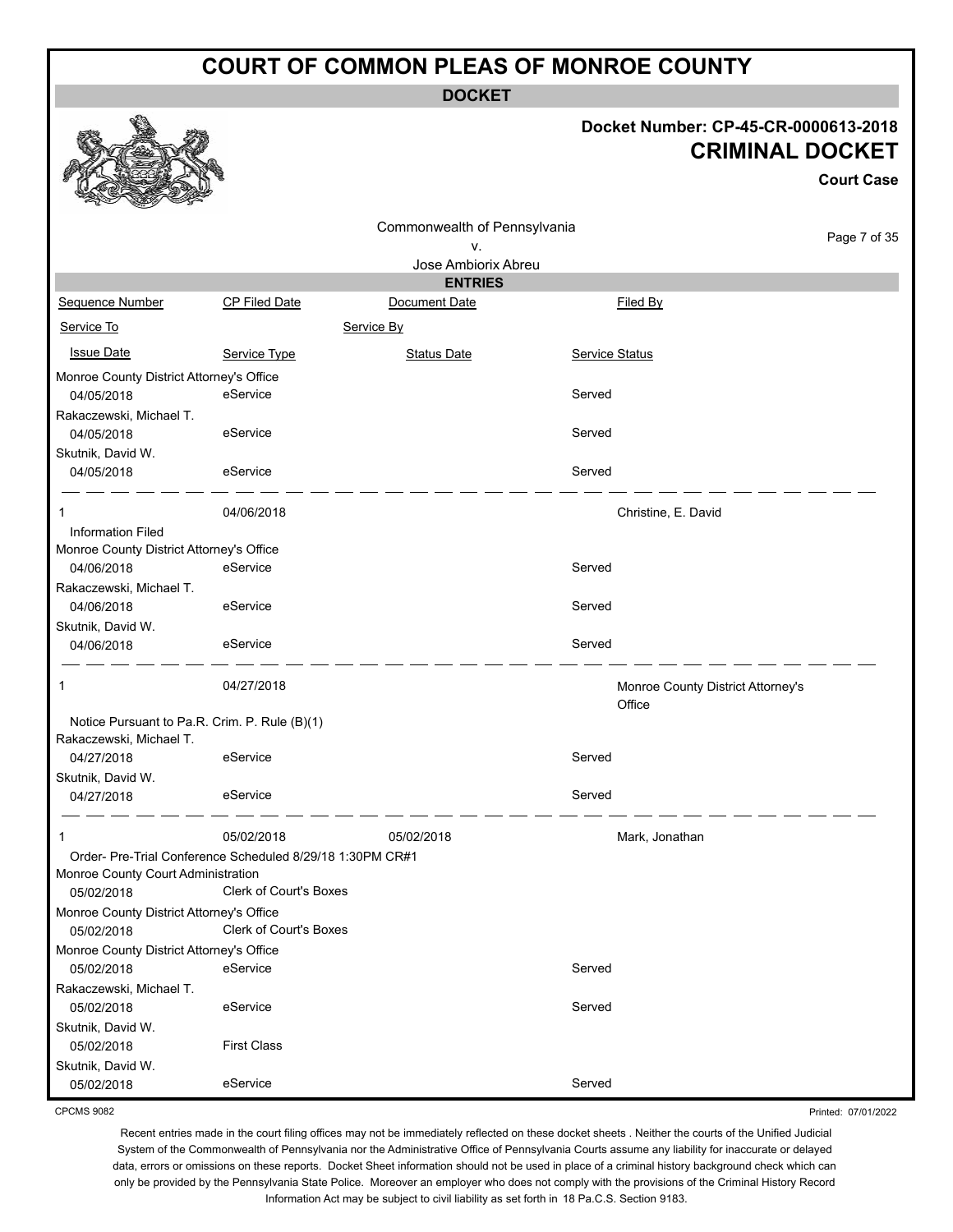**DOCKET**

|                                                              |                               |                              |                   | Docket Number: CP-45-CR-0000613-2018<br><b>CRIMINAL DOCKET</b><br><b>Court Case</b> |
|--------------------------------------------------------------|-------------------------------|------------------------------|-------------------|-------------------------------------------------------------------------------------|
|                                                              |                               | Commonwealth of Pennsylvania |                   |                                                                                     |
|                                                              |                               | ν.                           |                   | Page 8 of 35                                                                        |
|                                                              |                               | Jose Ambiorix Abreu          |                   |                                                                                     |
|                                                              |                               | <b>ENTRIES</b>               |                   |                                                                                     |
| Sequence Number                                              | <b>CP Filed Date</b>          | Document Date                | <b>Filed By</b>   |                                                                                     |
| Service To                                                   |                               | Service By                   |                   |                                                                                     |
| <b>Issue Date</b>                                            | Service Type                  | <b>Status Date</b>           | Service Status    |                                                                                     |
| 2                                                            | 08/28/2018                    | 08/28/2018                   | Mark, Jonathan    |                                                                                     |
| Order- Pre-Trial Conf Rescheduled to 8/31/18 2:30PM CR#1     |                               |                              |                   |                                                                                     |
| Monroe County Court Administration                           |                               |                              |                   |                                                                                     |
| 08/28/2018                                                   | Clerk of Court's Boxes        |                              |                   |                                                                                     |
| Monroe County District Attorney's Office                     |                               |                              |                   |                                                                                     |
| 08/28/2018                                                   | Clerk of Court's Boxes        |                              |                   |                                                                                     |
| Monroe County District Attorney's Office<br>08/28/2018       | eService                      |                              | Served            |                                                                                     |
| Other                                                        |                               |                              |                   |                                                                                     |
| 08/28/2018                                                   | <b>First Class</b>            |                              |                   |                                                                                     |
| Rakaczewski, Michael T.                                      |                               |                              |                   |                                                                                     |
| 08/28/2018                                                   | eService                      |                              | Served            |                                                                                     |
| Skutnik, David W.                                            |                               |                              |                   |                                                                                     |
| 08/28/2018                                                   | eService                      |                              | Served            |                                                                                     |
|                                                              | 08/29/2018                    |                              | Skutnik, David W. |                                                                                     |
| Expedited Motion for Leave to Sever                          |                               |                              |                   |                                                                                     |
| Monroe County District Attorney's Office                     |                               |                              |                   |                                                                                     |
| 08/29/2018                                                   | eService                      |                              | Served            |                                                                                     |
| Rakaczewski, Michael T.<br>08/29/2018                        | eService                      |                              | Served            |                                                                                     |
| 2                                                            | 08/30/2018                    | 08/30/2018                   | Mark, Jonathan    |                                                                                     |
| Order- Motion to Sever Hearing Scheduled 8/31/18 2:30PM CR#1 |                               |                              |                   |                                                                                     |
| Monroe County Court Administration                           |                               |                              |                   |                                                                                     |
| 08/30/2018                                                   | <b>Clerk of Court's Boxes</b> |                              |                   |                                                                                     |
| Monroe County District Attorney's Office<br>08/30/2018       | Clerk of Court's Boxes        |                              |                   |                                                                                     |
| Monroe County District Attorney's Office                     |                               |                              |                   |                                                                                     |
| 08/30/2018                                                   | eService                      |                              | Served            |                                                                                     |
| Rakaczewski, Michael T.                                      |                               |                              |                   |                                                                                     |
| 08/30/2018                                                   | eService                      |                              | Served            |                                                                                     |
| Skutnik, David W.                                            |                               |                              |                   |                                                                                     |
| 08/30/2018                                                   | <b>First Class</b>            |                              |                   |                                                                                     |
| Skutnik, David W.<br>08/30/2018                              | eService                      |                              | Served            |                                                                                     |
|                                                              |                               |                              |                   |                                                                                     |

CPCMS 9082

Printed: 07/01/2022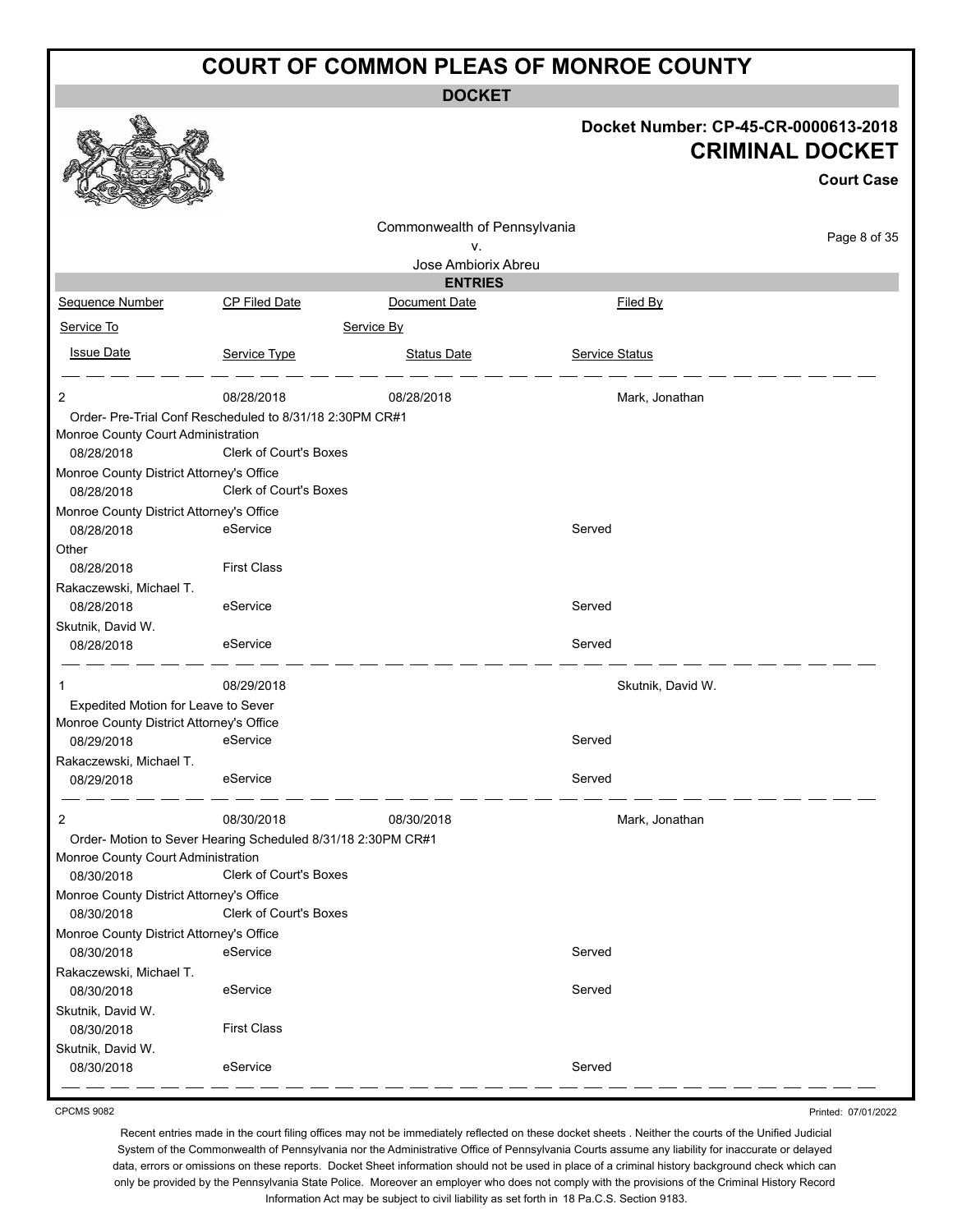**DOCKET**

|                                                                                                                                                                                                                                                                                                                                                                                                                                      |                                                                                                                                                                                                                                                                                 | DUUNE I                      |                                                                                     |
|--------------------------------------------------------------------------------------------------------------------------------------------------------------------------------------------------------------------------------------------------------------------------------------------------------------------------------------------------------------------------------------------------------------------------------------|---------------------------------------------------------------------------------------------------------------------------------------------------------------------------------------------------------------------------------------------------------------------------------|------------------------------|-------------------------------------------------------------------------------------|
|                                                                                                                                                                                                                                                                                                                                                                                                                                      |                                                                                                                                                                                                                                                                                 |                              | Docket Number: CP-45-CR-0000613-2018<br><b>CRIMINAL DOCKET</b><br><b>Court Case</b> |
|                                                                                                                                                                                                                                                                                                                                                                                                                                      |                                                                                                                                                                                                                                                                                 | Commonwealth of Pennsylvania |                                                                                     |
|                                                                                                                                                                                                                                                                                                                                                                                                                                      |                                                                                                                                                                                                                                                                                 | ۷.                           | Page 9 of 35                                                                        |
|                                                                                                                                                                                                                                                                                                                                                                                                                                      |                                                                                                                                                                                                                                                                                 | Jose Ambiorix Abreu          |                                                                                     |
|                                                                                                                                                                                                                                                                                                                                                                                                                                      |                                                                                                                                                                                                                                                                                 | <b>ENTRIES</b>               |                                                                                     |
| Sequence Number                                                                                                                                                                                                                                                                                                                                                                                                                      | <b>CP Filed Date</b>                                                                                                                                                                                                                                                            | Document Date                | Filed By                                                                            |
| Service To                                                                                                                                                                                                                                                                                                                                                                                                                           |                                                                                                                                                                                                                                                                                 | Service By                   |                                                                                     |
| <b>Issue Date</b>                                                                                                                                                                                                                                                                                                                                                                                                                    | Service Type                                                                                                                                                                                                                                                                    | <b>Status Date</b>           | Service Status                                                                      |
| 2                                                                                                                                                                                                                                                                                                                                                                                                                                    | 09/04/2018                                                                                                                                                                                                                                                                      | 08/31/2018                   | Mark, Jonathan                                                                      |
| Monroe County Correctional Facility<br>09/05/2018<br>Monroe County Court Administration<br>09/05/2018<br>Monroe County District Attorney's Office<br>09/05/2018<br>Monroe County District Attorney's Office<br>09/05/2018<br>Monroe County Probation Department<br>09/05/2018<br>Monroe County Sheriff's Department<br>09/05/2018<br>Other<br>09/05/2018<br>Rakaczewski, Michael T.<br>09/05/2018<br>Skutnik, David W.<br>09/05/2018 | Order Status Conference Scheduled 10/24/18@1:30pmCt.1/ Breifs to be Filed<br>Clerk of Court's Boxes<br>Clerk of Court's Boxes<br>Clerk of Court's Boxes<br>eService<br>Clerk of Court's Boxes<br>Clerk of Court's Boxes<br><b>First Class</b><br>eService<br><b>First Class</b> |                              | Served<br>Served                                                                    |
| Skutnik, David W.                                                                                                                                                                                                                                                                                                                                                                                                                    | eService                                                                                                                                                                                                                                                                        |                              | Served                                                                              |
| 09/05/2018                                                                                                                                                                                                                                                                                                                                                                                                                           |                                                                                                                                                                                                                                                                                 |                              |                                                                                     |
| 3                                                                                                                                                                                                                                                                                                                                                                                                                                    | 09/04/2018                                                                                                                                                                                                                                                                      | 08/31/2018                   | Mark, Jonathan                                                                      |
| Monroe County Correctional Facility<br>09/05/2018                                                                                                                                                                                                                                                                                                                                                                                    | Order Status Conference Scheduled 10/24/18@1:30pmCt.1/ Breifs to be Filed<br>Clerk of Court's Boxes                                                                                                                                                                             |                              |                                                                                     |
| Monroe County Court Administration                                                                                                                                                                                                                                                                                                                                                                                                   |                                                                                                                                                                                                                                                                                 |                              |                                                                                     |
| 09/05/2018<br>Monroe County District Attorney's Office<br>09/05/2018<br>Monroe County District Attorney's Office                                                                                                                                                                                                                                                                                                                     | Clerk of Court's Boxes<br>Clerk of Court's Boxes                                                                                                                                                                                                                                |                              |                                                                                     |
| 09/05/2018                                                                                                                                                                                                                                                                                                                                                                                                                           | eService                                                                                                                                                                                                                                                                        |                              | Served                                                                              |
| Monroe County Probation Department<br>09/05/2018                                                                                                                                                                                                                                                                                                                                                                                     | Clerk of Court's Boxes                                                                                                                                                                                                                                                          |                              |                                                                                     |
| Monroe County Sheriff's Department<br>09/05/2018                                                                                                                                                                                                                                                                                                                                                                                     | Clerk of Court's Boxes                                                                                                                                                                                                                                                          |                              |                                                                                     |

CPCMS 9082

Printed: 07/01/2022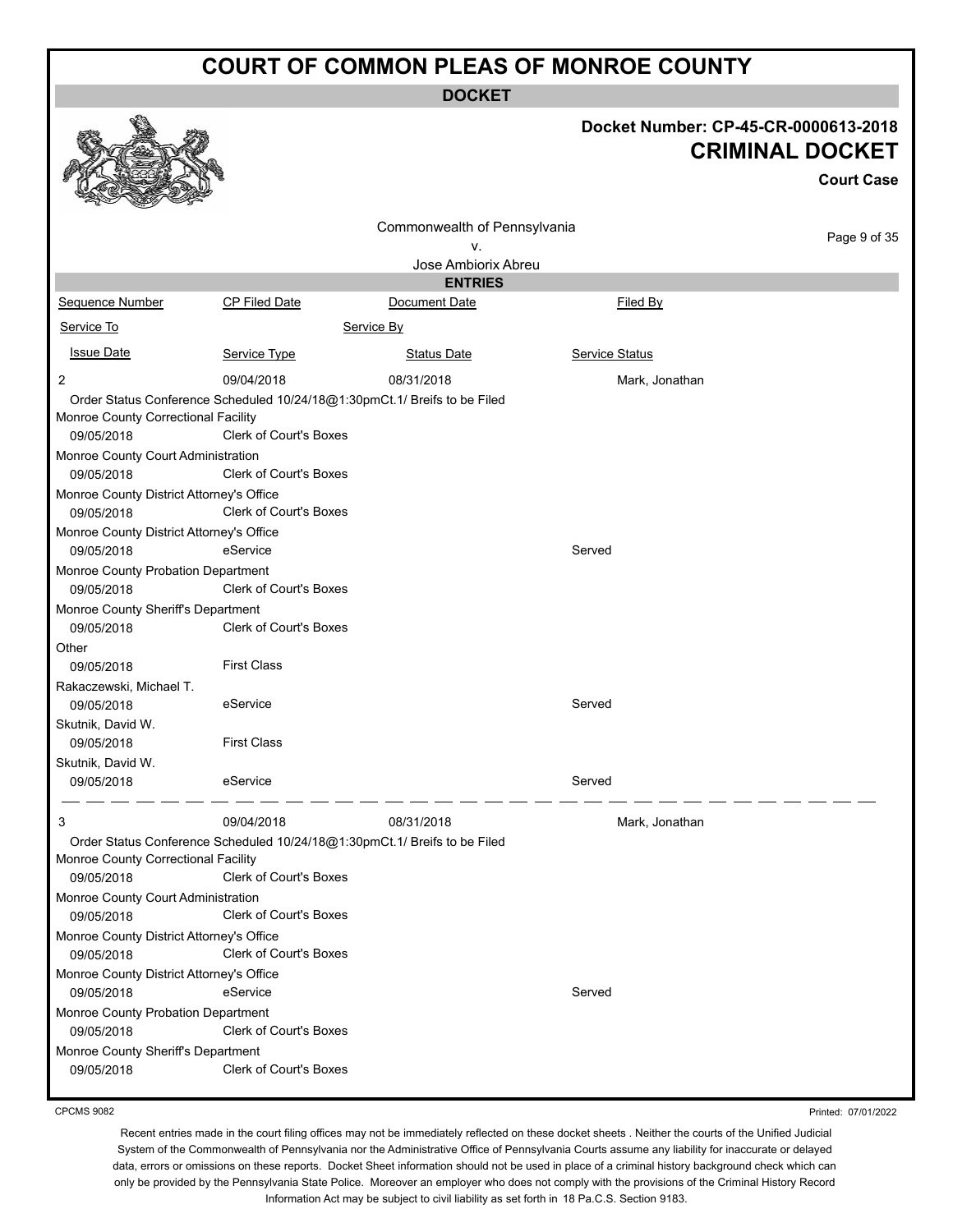**DOCKET**

#### **Docket Number: CP-45-CR-0000613-2018 CRIMINAL DOCKET**

**Court Case**

Printed: 07/01/2022

|                                          |                                                          |                              |                |                                   | <b>Court Case</b> |
|------------------------------------------|----------------------------------------------------------|------------------------------|----------------|-----------------------------------|-------------------|
|                                          |                                                          | Commonwealth of Pennsylvania |                |                                   |                   |
|                                          |                                                          | ۷.                           |                |                                   | Page 10 of 35     |
|                                          |                                                          | Jose Ambiorix Abreu          |                |                                   |                   |
|                                          |                                                          | <b>ENTRIES</b>               |                |                                   |                   |
| Sequence Number                          | CP Filed Date                                            | Document Date                |                | Filed By                          |                   |
| Service To                               |                                                          | Service By                   |                |                                   |                   |
| <b>Issue Date</b>                        | Service Type                                             | <b>Status Date</b>           | Service Status |                                   |                   |
| Other                                    |                                                          |                              |                |                                   |                   |
| 09/05/2018                               | <b>First Class</b>                                       |                              |                |                                   |                   |
| Rakaczewski, Michael T.                  |                                                          |                              |                |                                   |                   |
| 09/05/2018                               | eService                                                 |                              | Served         |                                   |                   |
| Skutnik, David W.                        |                                                          |                              |                |                                   |                   |
| 09/05/2018                               | <b>First Class</b>                                       |                              |                |                                   |                   |
| Skutnik, David W.                        |                                                          |                              |                |                                   |                   |
| 09/05/2018                               | eService                                                 |                              | Served         |                                   |                   |
| -1                                       | 10/16/2018                                               |                              |                | Skutnik, David W.                 |                   |
| Brief in Support of Motion to Sever      |                                                          |                              |                |                                   |                   |
| Monroe County District Attorney's Office |                                                          |                              |                |                                   |                   |
| 10/16/2018                               | eService                                                 |                              | Served         |                                   |                   |
| Rakaczewski, Michael T.                  |                                                          |                              |                |                                   |                   |
| 10/16/2018                               | eService                                                 |                              | Served         |                                   |                   |
| 1                                        | 10/18/2018                                               |                              |                | Monroe County District Attorney's |                   |
|                                          |                                                          |                              |                | Office                            |                   |
| <b>Brief in Opposition</b>               |                                                          |                              |                |                                   |                   |
| Rakaczewski, Michael T.                  |                                                          |                              |                |                                   |                   |
| 10/18/2018                               | eService                                                 |                              | Served         |                                   |                   |
| Skutnik, David W.                        |                                                          |                              |                |                                   |                   |
| 10/18/2018                               | eNotice                                                  |                              | Notified       |                                   |                   |
| -1                                       | 10/25/2018                                               | 10/24/2018                   |                | Mark, Jonathan                    |                   |
|                                          | Order- Pre-Trial Conf Rescheduled to 1/16/19 1:30PM CR#1 |                              |                |                                   |                   |
| Monroe County Court Administration       |                                                          |                              |                |                                   |                   |
| 10/25/2018                               | <b>Clerk of Court's Boxes</b>                            |                              |                |                                   |                   |
| Monroe County District Attorney's Office |                                                          |                              |                |                                   |                   |
| 10/25/2018                               | Clerk of Court's Boxes                                   |                              |                |                                   |                   |
| Monroe County District Attorney's Office |                                                          |                              |                |                                   |                   |
| 10/25/2018                               | eService                                                 |                              | Served         |                                   |                   |
| Monroe County Public Defender's Office   |                                                          |                              |                |                                   |                   |
| 10/25/2018                               | <b>Clerk of Court's Boxes</b>                            |                              |                |                                   |                   |
| Rakaczewski, Michael T.                  |                                                          |                              |                |                                   |                   |
| 10/25/2018                               | eService                                                 |                              | Served         |                                   |                   |
| Skutnik, David W.                        |                                                          |                              |                |                                   |                   |
| 10/25/2018                               | eService                                                 |                              | Served         |                                   |                   |

CPCMS 9082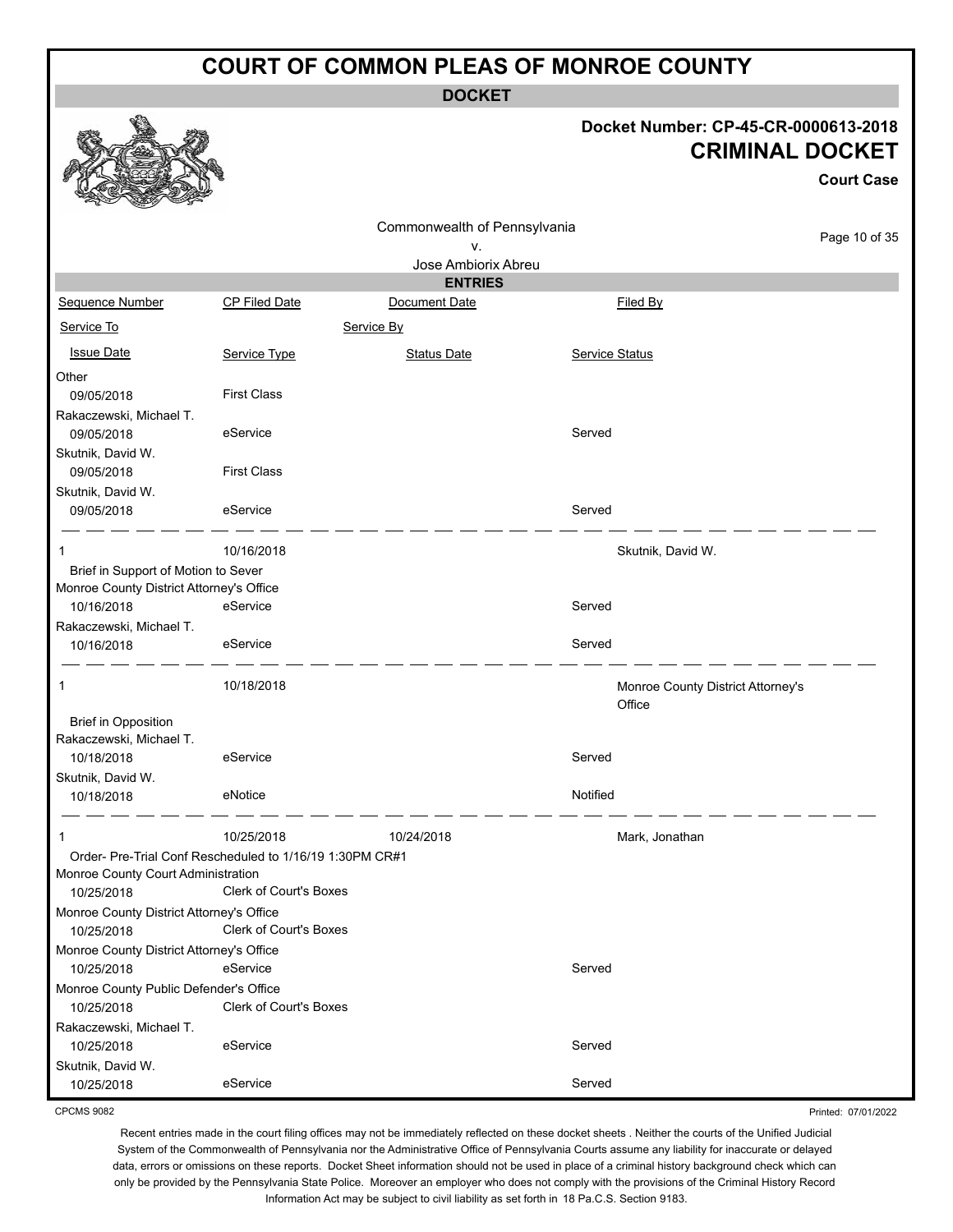**DOCKET**

|                                          |                                                                   |                                                                              |                                           | Docket Number: CP-45-CR-0000613-2018<br><b>CRIMINAL DOCKET</b> |
|------------------------------------------|-------------------------------------------------------------------|------------------------------------------------------------------------------|-------------------------------------------|----------------------------------------------------------------|
|                                          |                                                                   |                                                                              |                                           | <b>Court Case</b>                                              |
|                                          |                                                                   | Commonwealth of Pennsylvania                                                 |                                           |                                                                |
|                                          |                                                                   | ν.                                                                           |                                           | Page 11 of 35                                                  |
|                                          |                                                                   | Jose Ambiorix Abreu                                                          |                                           |                                                                |
|                                          |                                                                   | <b>ENTRIES</b>                                                               |                                           |                                                                |
| Sequence Number                          | <b>CP Filed Date</b>                                              | Document Date                                                                | Filed By                                  |                                                                |
| Service To                               |                                                                   | Service By                                                                   |                                           |                                                                |
| <b>Issue Date</b>                        | Service Type                                                      | <b>Status Date</b>                                                           | Service Status                            |                                                                |
| 1                                        | 11/01/2018                                                        |                                                                              | Mark, Jonathan                            |                                                                |
|                                          |                                                                   | Order Denying Motion to Sever / Pre-Trial Conf Scheduled 1/16/19 1:30PM CR#1 |                                           |                                                                |
| Monroe County Court Administration       |                                                                   |                                                                              |                                           |                                                                |
| 11/05/2018                               | <b>Clerk of Court's Boxes</b>                                     |                                                                              |                                           |                                                                |
| Monroe County District Attorney's Office |                                                                   |                                                                              |                                           |                                                                |
| 11/05/2018                               | <b>Clerk of Court's Boxes</b>                                     |                                                                              |                                           |                                                                |
| Other                                    |                                                                   |                                                                              |                                           |                                                                |
| 11/05/2018                               | <b>First Class</b>                                                |                                                                              |                                           |                                                                |
| Skutnik, David W.                        |                                                                   |                                                                              |                                           |                                                                |
| 11/05/2018                               | <b>First Class</b>                                                |                                                                              |                                           |                                                                |
| Monroe County District Attorney's Office |                                                                   |                                                                              |                                           |                                                                |
| 11/07/2018                               | eService                                                          |                                                                              | Served                                    |                                                                |
| Rakaczewski, Michael T.<br>11/07/2018    | eService                                                          |                                                                              | Served                                    |                                                                |
|                                          |                                                                   |                                                                              |                                           |                                                                |
| Skutnik, David W.<br>11/07/2018          | eService                                                          |                                                                              | Served                                    |                                                                |
|                                          |                                                                   |                                                                              |                                           |                                                                |
|                                          | 01/17/2019                                                        | 01/16/2019                                                                   | Mark, Jonathan                            |                                                                |
| Monroe County Court Administration       | Order Scheduling Case for Final Call and Trial 2/1/19 8:30AM CR#1 |                                                                              |                                           |                                                                |
| 01/17/2019                               | Clerk of Court's Boxes                                            |                                                                              |                                           |                                                                |
| Monroe County District Attorney's Office |                                                                   |                                                                              |                                           |                                                                |
| 01/17/2019                               | <b>Clerk of Court's Boxes</b>                                     |                                                                              |                                           |                                                                |
| Monroe County District Attorney's Office |                                                                   |                                                                              |                                           |                                                                |
| 01/17/2019                               | eService                                                          |                                                                              | Served                                    |                                                                |
| Rakaczewski, Michael T.<br>01/17/2019    | eService                                                          |                                                                              | Served                                    |                                                                |
| Skutnik, David W.                        |                                                                   |                                                                              |                                           |                                                                |
| 01/17/2019                               | <b>First Class</b>                                                |                                                                              |                                           |                                                                |
| Skutnik, David W.                        |                                                                   |                                                                              |                                           |                                                                |
| 01/17/2019                               | eService                                                          |                                                                              | Served                                    |                                                                |
| 3                                        | 02/05/2019                                                        |                                                                              | Abreu, Jose Ambiorix<br>Skutnik, David W. |                                                                |
| Nolo Contendre Plea Colloquy             |                                                                   |                                                                              |                                           |                                                                |
| Monroe County District Attorney's Office |                                                                   |                                                                              |                                           |                                                                |
| 02/06/2019                               | eService                                                          |                                                                              | Served                                    |                                                                |

CPCMS 9082

Recent entries made in the court filing offices may not be immediately reflected on these docket sheets . Neither the courts of the Unified Judicial System of the Commonwealth of Pennsylvania nor the Administrative Office of Pennsylvania Courts assume any liability for inaccurate or delayed data, errors or omissions on these reports. Docket Sheet information should not be used in place of a criminal history background check which can only be provided by the Pennsylvania State Police. Moreover an employer who does not comply with the provisions of the Criminal History Record Information Act may be subject to civil liability as set forth in 18 Pa.C.S. Section 9183.

Printed: 07/01/2022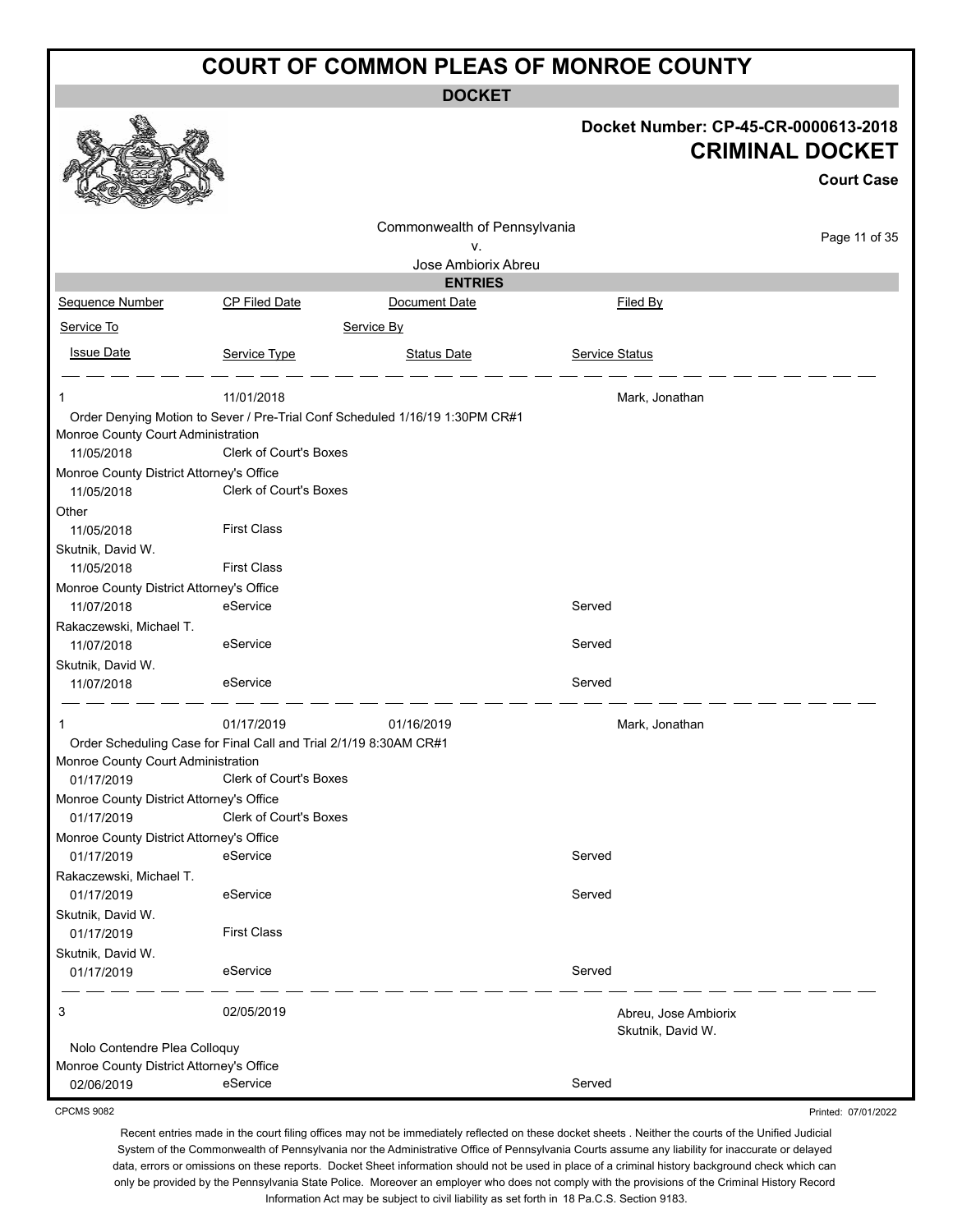**DOCKET**

|                                                        |                                                                            | DUUNE I                      |                |                                                                |
|--------------------------------------------------------|----------------------------------------------------------------------------|------------------------------|----------------|----------------------------------------------------------------|
|                                                        |                                                                            |                              |                | Docket Number: CP-45-CR-0000613-2018<br><b>CRIMINAL DOCKET</b> |
|                                                        |                                                                            |                              |                | <b>Court Case</b>                                              |
|                                                        |                                                                            | Commonwealth of Pennsylvania |                |                                                                |
|                                                        |                                                                            | ۷.                           |                | Page 12 of 35                                                  |
|                                                        |                                                                            | Jose Ambiorix Abreu          |                |                                                                |
|                                                        |                                                                            | <b>ENTRIES</b>               |                |                                                                |
| Sequence Number                                        | CP Filed Date                                                              | Document Date                | Filed By       |                                                                |
| Service To                                             |                                                                            | Service By                   |                |                                                                |
| <b>Issue Date</b>                                      | Service Type                                                               | <b>Status Date</b>           | Service Status |                                                                |
| Rakaczewski, Michael T.                                |                                                                            |                              |                |                                                                |
| 02/06/2019                                             | eService                                                                   |                              | Served         |                                                                |
| 4                                                      | 02/05/2019                                                                 | 02/04/2019                   |                | Mark, Jonathan                                                 |
|                                                        | Order Accepting Nolo Contendere / Sentencing Scheduled 4/30/19 2:00PM CR#3 |                              |                |                                                                |
| Monroe County Correctional Facility                    |                                                                            |                              |                |                                                                |
| 02/06/2019                                             | Clerk of Court's Boxes                                                     |                              |                |                                                                |
| Monroe County Court Administration                     | <b>Clerk of Court's Boxes</b>                                              |                              |                |                                                                |
| 02/06/2019                                             |                                                                            |                              |                |                                                                |
| Monroe County District Attorney's Office<br>02/06/2019 | Clerk of Court's Boxes                                                     |                              |                |                                                                |
| Monroe County District Attorney's Office               |                                                                            |                              |                |                                                                |
| 02/06/2019                                             | eService                                                                   |                              | Served         |                                                                |
| Monroe County Probation                                |                                                                            |                              |                |                                                                |
| 02/06/2019                                             | <b>Clerk of Court's Boxes</b>                                              |                              |                |                                                                |
| Monroe County Public Defender's Office                 |                                                                            |                              |                |                                                                |
| 02/06/2019                                             | <b>Clerk of Court's Boxes</b>                                              |                              |                |                                                                |
| Monroe County Sheriff                                  |                                                                            |                              |                |                                                                |
| 02/06/2019                                             | <b>Clerk of Court's Boxes</b>                                              |                              |                |                                                                |
| Rakaczewski, Michael T.                                |                                                                            |                              |                |                                                                |
| 02/06/2019                                             | eService                                                                   |                              | Served         |                                                                |
| Skutnik, David W.                                      |                                                                            |                              |                |                                                                |
| 02/06/2019                                             | eService                                                                   |                              | Served         |                                                                |
| 1                                                      | 02/22/2019                                                                 |                              |                | Raynor, Earl Dubois Jr.                                        |
| Entry of Appearance                                    |                                                                            |                              |                |                                                                |
| Monroe County District Attorney's Office               |                                                                            |                              |                |                                                                |
| 02/22/2019                                             | eNotice                                                                    |                              | Notified       |                                                                |
| Rakaczewski, Michael T.                                |                                                                            |                              |                |                                                                |
| 02/22/2019                                             | eNotice                                                                    |                              | Notified       |                                                                |
| Skutnik, David W.                                      |                                                                            |                              |                |                                                                |
| 02/22/2019                                             | eService                                                                   |                              | Served         |                                                                |
| 1                                                      | 03/18/2019                                                                 |                              |                | Raynor, Earl Dubois Jr.                                        |
| Motion to Withdraw Plea of Guilty                      |                                                                            |                              |                |                                                                |
| Monroe County District Attorney's Office               |                                                                            |                              | Notified       |                                                                |
| 03/18/2019                                             | eNotice                                                                    |                              |                |                                                                |

CPCMS 9082

Printed: 07/01/2022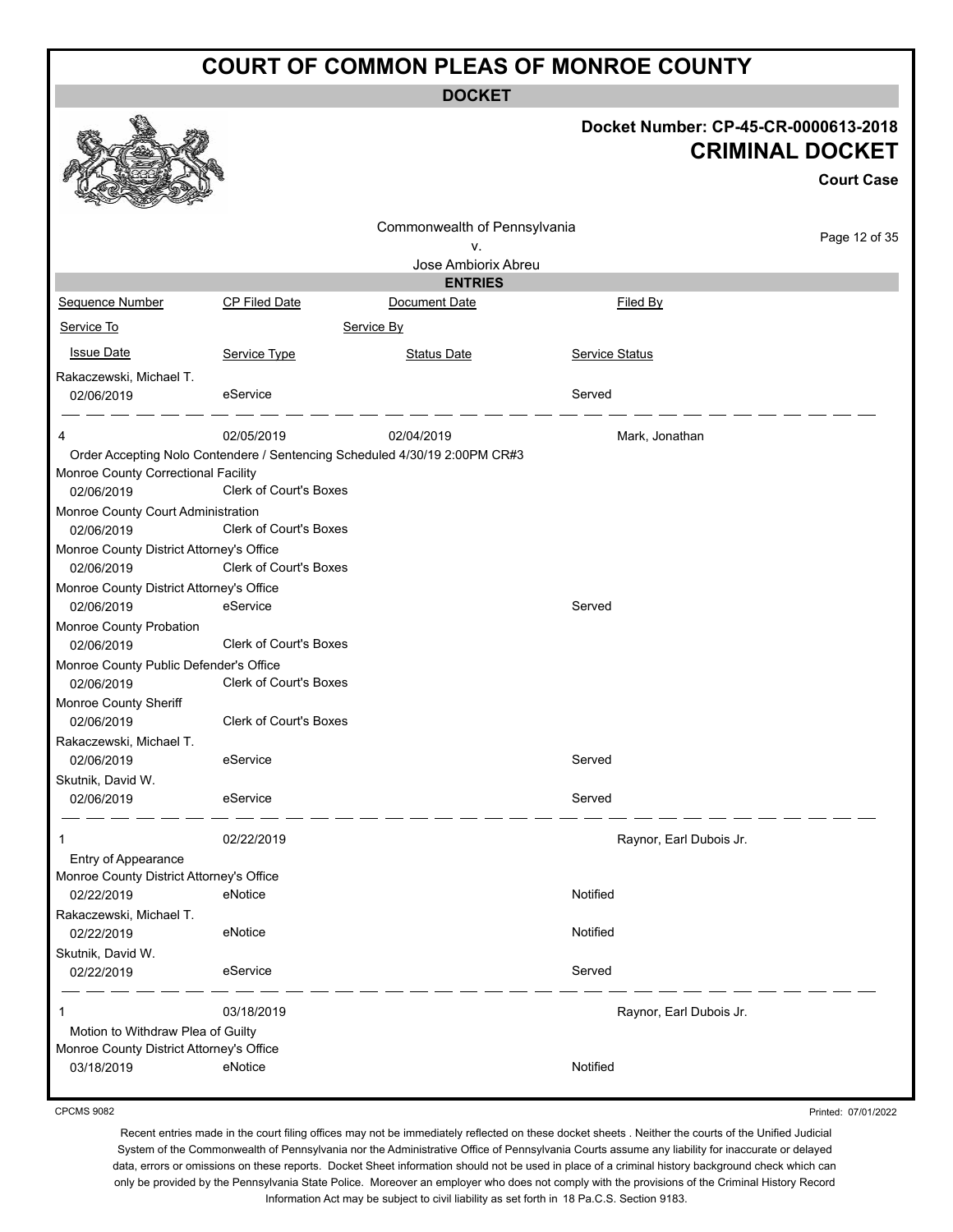**DOCKET**

|                                                   |                                                                                 | <b>DUUNEI</b>                |                       |                                                                                     |
|---------------------------------------------------|---------------------------------------------------------------------------------|------------------------------|-----------------------|-------------------------------------------------------------------------------------|
|                                                   |                                                                                 |                              |                       | Docket Number: CP-45-CR-0000613-2018<br><b>CRIMINAL DOCKET</b><br><b>Court Case</b> |
|                                                   |                                                                                 | Commonwealth of Pennsylvania |                       |                                                                                     |
|                                                   |                                                                                 | ۷.                           |                       | Page 13 of 35                                                                       |
|                                                   |                                                                                 | Jose Ambiorix Abreu          |                       |                                                                                     |
|                                                   |                                                                                 | <b>ENTRIES</b>               |                       |                                                                                     |
| Sequence Number                                   | CP Filed Date                                                                   | Document Date                | Filed By              |                                                                                     |
| Service To                                        |                                                                                 | Service By                   |                       |                                                                                     |
| <b>Issue Date</b>                                 | Service Type                                                                    | <b>Status Date</b>           | <b>Service Status</b> |                                                                                     |
| Rakaczewski, Michael T.<br>03/18/2019             | eNotice                                                                         |                              | Notified              |                                                                                     |
| Skutnik, David W.<br>03/18/2019                   | eService                                                                        |                              | Served                |                                                                                     |
| $\overline{c}$                                    | 03/20/2019                                                                      | 03/20/2019                   | Mark, Jonathan        |                                                                                     |
| Monroe County Court Administration<br>03/20/2019  | Order Withdraw Guilty Plea Hearing 4/30/19 @ 2pm CR#3<br>Clerk of Court's Boxes |                              |                       |                                                                                     |
| Monroe County District Attorney's Office          |                                                                                 |                              |                       |                                                                                     |
| 03/20/2019                                        | Clerk of Court's Boxes                                                          |                              |                       |                                                                                     |
| Monroe County District Attorney's Office          |                                                                                 |                              |                       |                                                                                     |
| 03/20/2019                                        | eService                                                                        |                              | Served                |                                                                                     |
| Monroe County Probation Department                |                                                                                 |                              |                       |                                                                                     |
| 03/20/2019                                        | Clerk of Court's Boxes                                                          |                              |                       |                                                                                     |
| Rakaczewski, Michael T.<br>03/20/2019             | eService                                                                        |                              | Served                |                                                                                     |
| Raynor, Earl Dubois Jr.                           |                                                                                 |                              |                       |                                                                                     |
| 03/20/2019                                        | <b>First Class</b>                                                              |                              |                       |                                                                                     |
| Raynor, Earl Dubois Jr.                           |                                                                                 |                              |                       |                                                                                     |
| 03/20/2019                                        | eService                                                                        |                              | Served                |                                                                                     |
| Skutnik, David W.                                 |                                                                                 |                              |                       |                                                                                     |
| 03/20/2019                                        | eService                                                                        |                              | Served                |                                                                                     |
| 1                                                 | 04/30/2019                                                                      |                              | Mark, Jonathan        |                                                                                     |
| Order - Sentence/Penalty Imposed                  |                                                                                 |                              |                       |                                                                                     |
| Monroe County Correctional Facility<br>05/03/2019 | Clerk of Court's Boxes                                                          |                              |                       |                                                                                     |
| Monroe County District Attorney's Office          |                                                                                 |                              |                       |                                                                                     |
| 05/03/2019                                        | Clerk of Court's Boxes                                                          |                              |                       |                                                                                     |
| Monroe County Probation                           |                                                                                 |                              |                       |                                                                                     |
| 05/03/2019                                        | Clerk of Court's Boxes                                                          |                              |                       |                                                                                     |
| Monroe County Sheriff                             |                                                                                 |                              |                       |                                                                                     |
| 05/03/2019                                        | Clerk of Court's Boxes                                                          |                              |                       |                                                                                     |
| Abreu, Jose Ambiorix                              |                                                                                 |                              |                       |                                                                                     |
| 05/06/2019                                        | <b>First Class</b>                                                              |                              |                       |                                                                                     |
| Monroe County District Attorney's Office          |                                                                                 |                              |                       |                                                                                     |

CPCMS 9082

Printed: 07/01/2022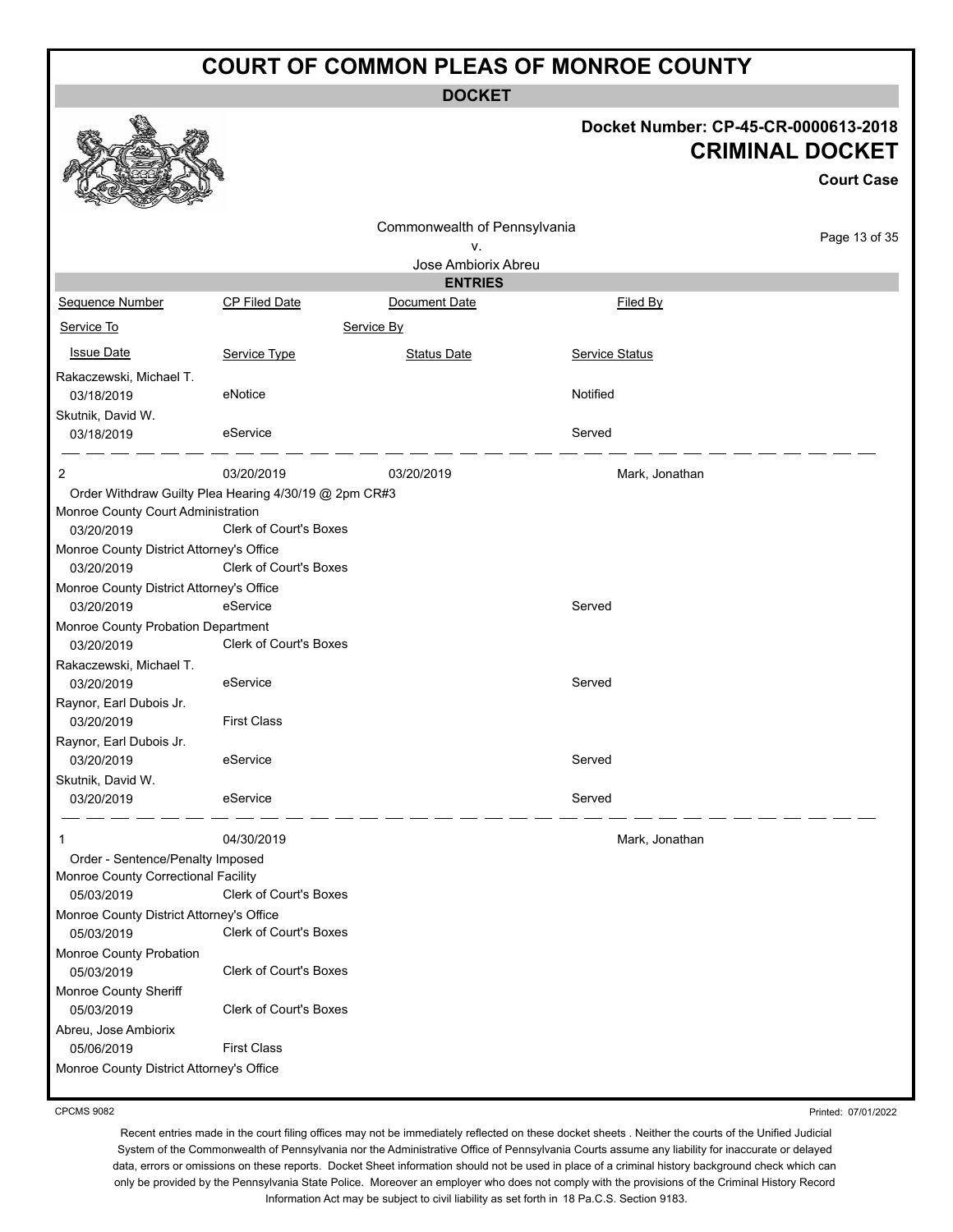**DOCKET**

#### **Docket Number: CP-45-CR-0000613-2018 CRIMINAL DOCKET**

**Court Case**

Page 14 of 35

|                                           |                               | Commonwealth of Pennsylvania |                                                 |  |
|-------------------------------------------|-------------------------------|------------------------------|-------------------------------------------------|--|
|                                           |                               | ۷.                           |                                                 |  |
|                                           |                               | Jose Ambiorix Abreu          |                                                 |  |
|                                           |                               | <b>ENTRIES</b>               |                                                 |  |
| Sequence Number                           | <b>CP Filed Date</b>          | Document Date                | Filed By                                        |  |
| Service To                                |                               | Service By                   |                                                 |  |
| <b>Issue Date</b>                         | Service Type                  | <b>Status Date</b>           | <b>Service Status</b>                           |  |
| 05/06/2019                                | eService                      |                              | Served                                          |  |
| Rakaczewski, Michael T.                   |                               |                              |                                                 |  |
| 05/06/2019                                | eService                      |                              | Served                                          |  |
| Raynor, Earl Dubois Jr.                   |                               |                              |                                                 |  |
| 05/06/2019                                | <b>First Class</b>            |                              |                                                 |  |
| Raynor, Earl Dubois Jr.                   |                               |                              |                                                 |  |
| 05/06/2019                                | eService                      |                              | Served                                          |  |
| Skutnik, David W.                         |                               |                              |                                                 |  |
| 05/06/2019                                | eService                      |                              | Served                                          |  |
| 1                                         | 05/01/2019                    | 04/30/2019                   | Mark, Jonathan                                  |  |
| Order Defendants Oral Motion is Dismissed |                               |                              |                                                 |  |
| Monroe County Correctional Facility       |                               |                              |                                                 |  |
| 05/02/2019                                | Clerk of Court's Boxes        |                              |                                                 |  |
| Monroe County Court Administration        |                               |                              |                                                 |  |
| 05/02/2019                                | Clerk of Court's Boxes        |                              |                                                 |  |
| Monroe County District Attorney's Office  |                               |                              |                                                 |  |
| 05/02/2019                                | Clerk of Court's Boxes        |                              |                                                 |  |
| Monroe County Probation Department        |                               |                              |                                                 |  |
| 05/02/2019                                | <b>Clerk of Court's Boxes</b> |                              |                                                 |  |
| Monroe County Sheriff's Department        |                               |                              |                                                 |  |
| 05/02/2019                                | <b>Clerk of Court's Boxes</b> |                              |                                                 |  |
| Raynor, Earl Dubois Jr.                   |                               |                              |                                                 |  |
| 05/02/2019                                | <b>First Class</b>            |                              |                                                 |  |
| Monroe County District Attorney's Office  |                               |                              |                                                 |  |
| 05/03/2019                                | eService                      |                              | Served                                          |  |
| Rakaczewski, Michael T.                   |                               |                              |                                                 |  |
| 05/03/2019                                | eService                      |                              | Served                                          |  |
| Raynor, Earl Dubois Jr.                   |                               |                              |                                                 |  |
| 05/03/2019                                | eService                      |                              | Served                                          |  |
| Skutnik, David W.                         |                               |                              |                                                 |  |
| 05/03/2019                                | eService                      |                              | Served                                          |  |
| 1                                         | 05/03/2019                    |                              | Abreu, Jose Ambiorix<br>Raynor, Earl Dubois Jr. |  |
|                                           |                               |                              |                                                 |  |

Notification of Megan's Law Sex Offender Registration Duties Monroe County District Attorney's Office

CPCMS 9082

Printed: 07/01/2022

Recent entries made in the court filing offices may not be immediately reflected on these docket sheets . Neither the courts of the Unified Judicial System of the Commonwealth of Pennsylvania nor the Administrative Office of Pennsylvania Courts assume any liability for inaccurate or delayed data, errors or omissions on these reports. Docket Sheet information should not be used in place of a criminal history background check which can only be provided by the Pennsylvania State Police. Moreover an employer who does not comply with the provisions of the Criminal History Record Information Act may be subject to civil liability as set forth in 18 Pa.C.S. Section 9183.

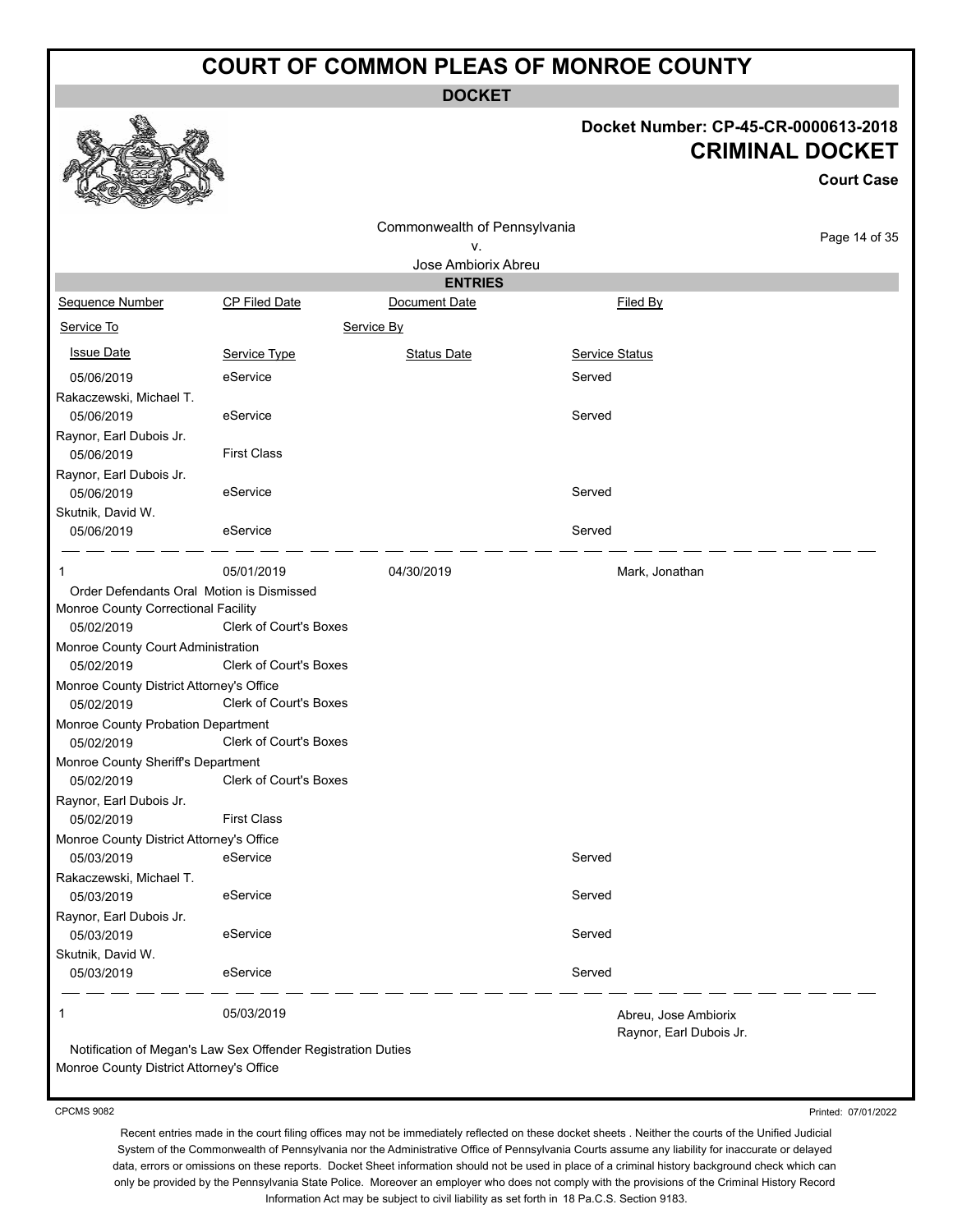**DOCKET**

Commonwealth of Pennsylvania

# **Docket Number: CP-45-CR-0000613-2018 CRIMINAL DOCKET**

**Court Case**

Printed: 07/01/2022

|                                                                     |                                                        | ν.                  |                       | Page 15 of 35                            |
|---------------------------------------------------------------------|--------------------------------------------------------|---------------------|-----------------------|------------------------------------------|
|                                                                     |                                                        | Jose Ambiorix Abreu |                       |                                          |
|                                                                     |                                                        | <b>ENTRIES</b>      |                       |                                          |
| Sequence Number                                                     | <b>CP Filed Date</b>                                   | Document Date       |                       | Filed By                                 |
| Service To                                                          | Service By                                             |                     |                       |                                          |
| <b>Issue Date</b>                                                   | Service Type                                           | <b>Status Date</b>  | <b>Service Status</b> |                                          |
| 05/07/2019                                                          | eService                                               |                     | Served                |                                          |
| Rakaczewski, Michael T.                                             |                                                        |                     |                       |                                          |
| 05/07/2019                                                          | eService                                               |                     | Served                |                                          |
| Skutnik, David W.                                                   |                                                        |                     |                       |                                          |
| 05/07/2019                                                          | eService                                               |                     | Served                |                                          |
| $\mathbf{1}$                                                        | 05/06/2019                                             |                     |                       | Court of Common Pleas - Monroe<br>County |
| <b>Penalty Assessed</b><br>Monroe County District Attorney's Office |                                                        |                     |                       |                                          |
| 05/06/2019                                                          | eService                                               |                     | Served                |                                          |
| Rakaczewski, Michael T.                                             |                                                        |                     |                       |                                          |
| 05/06/2019                                                          | eService                                               |                     | Served                |                                          |
| Raynor, Earl Dubois Jr.                                             |                                                        |                     |                       |                                          |
| 05/06/2019                                                          | eService                                               |                     | Served                |                                          |
| Skutnik, David W.                                                   |                                                        |                     |                       |                                          |
| 05/06/2019                                                          | eService                                               |                     | Served                |                                          |
| 2                                                                   | 05/06/2019                                             |                     |                       | Court of Common Pleas - Monroe<br>County |
|                                                                     | Itemized Account of Fines, Costs, Fees and Restitution |                     |                       |                                          |
| Monroe County District Attorney's Office                            |                                                        |                     |                       |                                          |
| 05/06/2019                                                          | eService                                               |                     | Served                |                                          |
| Rakaczewski, Michael T.                                             |                                                        |                     |                       |                                          |
| 05/06/2019                                                          | eService                                               |                     | Served                |                                          |
| Raynor, Earl Dubois Jr.                                             |                                                        |                     |                       |                                          |
| 05/06/2019                                                          | eService                                               |                     | Served                |                                          |
| Skutnik, David W.                                                   |                                                        |                     |                       |                                          |
| 05/06/2019                                                          | eService                                               |                     | Served                |                                          |
| 3                                                                   | 05/06/2019                                             |                     |                       | Monroe County Probation Department       |
| Guideline Sentence Form                                             |                                                        |                     |                       |                                          |
| Monroe County District Attorney's Office                            |                                                        |                     |                       |                                          |
| 05/09/2019                                                          | eService                                               |                     | Served                |                                          |
| Rakaczewski, Michael T.                                             |                                                        |                     |                       |                                          |
| 05/09/2019                                                          | eService                                               |                     | Served                |                                          |
| Raynor, Earl Dubois Jr.                                             | eService                                               |                     | Served                |                                          |
| 05/09/2019                                                          |                                                        |                     |                       |                                          |

CPCMS 9082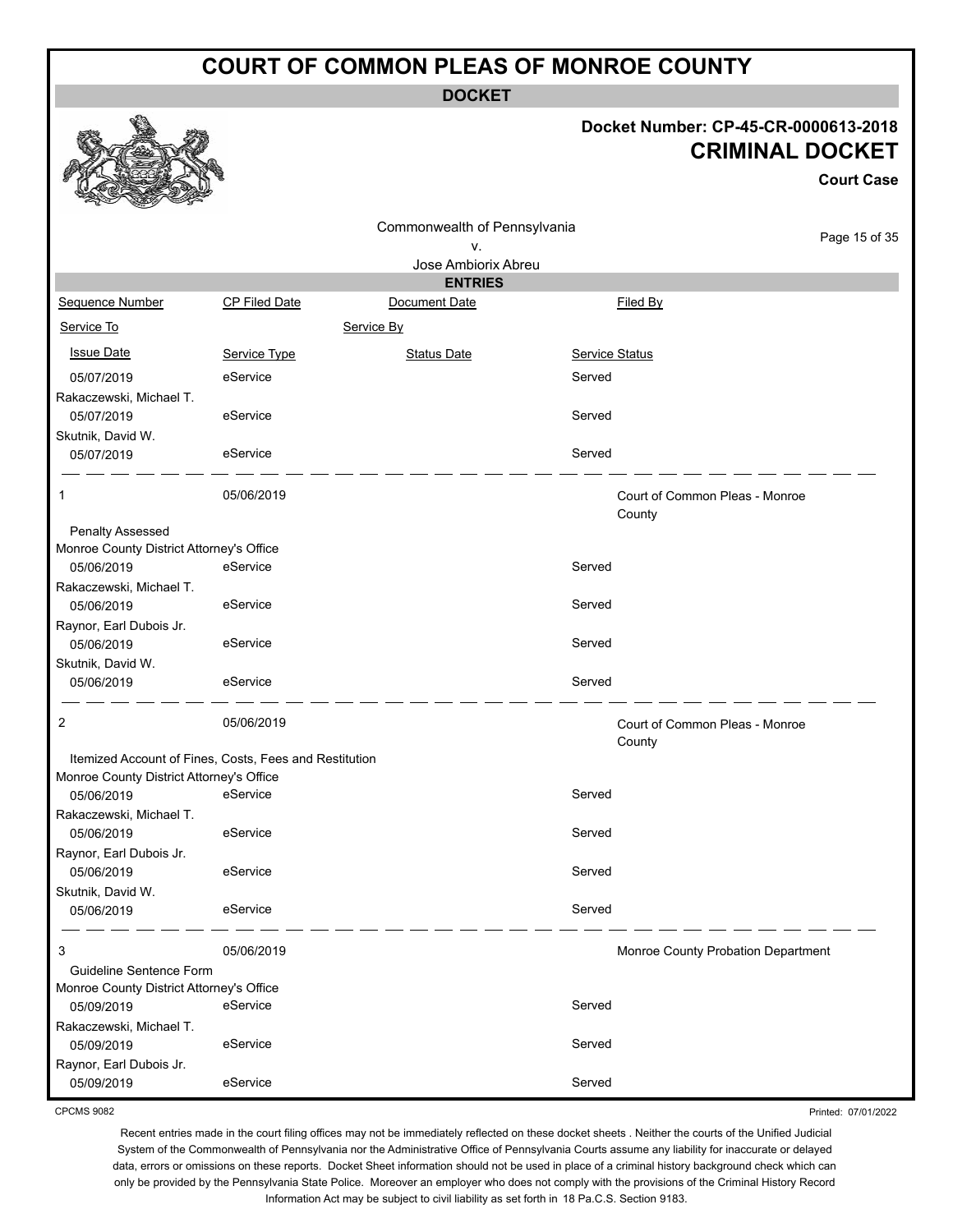**DOCKET**

### **Docket Number: CP-45-CR-0000613-2018 CRIMINAL DOCKET**

|                                          |                                                                        |                              |                         | <b>Court Case</b> |
|------------------------------------------|------------------------------------------------------------------------|------------------------------|-------------------------|-------------------|
|                                          |                                                                        | Commonwealth of Pennsylvania |                         |                   |
|                                          |                                                                        | ۷.                           |                         | Page 16 of 35     |
|                                          |                                                                        | Jose Ambiorix Abreu          |                         |                   |
|                                          |                                                                        | <b>ENTRIES</b>               |                         |                   |
| Sequence Number                          | <b>CP Filed Date</b>                                                   | Document Date                | <b>Filed By</b>         |                   |
| Service To                               |                                                                        | Service By                   |                         |                   |
| <b>Issue Date</b>                        | Service Type                                                           | <b>Status Date</b>           | <b>Service Status</b>   |                   |
| Skutnik, David W.<br>05/09/2019          | eService                                                               |                              | Served                  |                   |
| 1                                        | 05/09/2019                                                             |                              | Raynor, Earl Dubois Jr. |                   |
| <b>Post-Sentence Motion</b>              |                                                                        |                              |                         |                   |
| Monroe County District Attorney's Office |                                                                        |                              |                         |                   |
| 05/10/2019                               | eNotice                                                                |                              | Notified                |                   |
| Rakaczewski, Michael T.                  |                                                                        |                              |                         |                   |
| 05/10/2019                               | eNotice                                                                |                              | Notified                |                   |
| Skutnik, David W.                        |                                                                        |                              |                         |                   |
| 05/10/2019                               | eService                                                               |                              | Served                  |                   |
|                                          | 05/10/2019                                                             |                              | Raynor, Earl Dubois Jr. |                   |
|                                          | Motion for Reconsideration of Denial of Motion to Withdraw Guilty Plea |                              |                         |                   |
| Monroe County District Attorney's Office |                                                                        |                              |                         |                   |
| 05/10/2019                               | eService                                                               |                              | Served                  |                   |
| Rakaczewski, Michael T.                  |                                                                        |                              |                         |                   |
| 05/10/2019                               | eService                                                               |                              | Served                  |                   |
| Skutnik, David W.                        |                                                                        |                              |                         |                   |
| 05/10/2019                               | eService                                                               |                              | Served                  |                   |
| 2                                        | 05/10/2019                                                             |                              | Raynor, Earl Dubois Jr. |                   |
| Motion to Withdraw Plea of Guilty        |                                                                        |                              |                         |                   |
| Monroe County District Attorney's Office |                                                                        |                              |                         |                   |
| 05/10/2019                               | eNotice                                                                |                              | Notified                |                   |
| Rakaczewski, Michael T.                  |                                                                        |                              |                         |                   |
| 05/10/2019                               | eNotice                                                                |                              | Notified                |                   |
| Skutnik, David W.                        |                                                                        |                              |                         |                   |
| 05/10/2019                               | eService                                                               |                              | Served                  |                   |
| 2                                        | 05/17/2019                                                             | 05/17/2019                   | Mark, Jonathan          |                   |
|                                          | Order- Motions Hearing Scheduled 5/31/19 2:30PM CR#1                   |                              |                         |                   |
| Monroe County Court Administration       |                                                                        |                              |                         |                   |
| 05/17/2019                               | <b>Clerk of Court's Boxes</b>                                          |                              |                         |                   |
| Monroe County District Attorney's Office |                                                                        |                              |                         |                   |
| 05/17/2019                               | <b>Clerk of Court's Boxes</b>                                          |                              |                         |                   |
| Monroe County District Attorney's Office |                                                                        |                              |                         |                   |

CPCMS 9082

Printed: 07/01/2022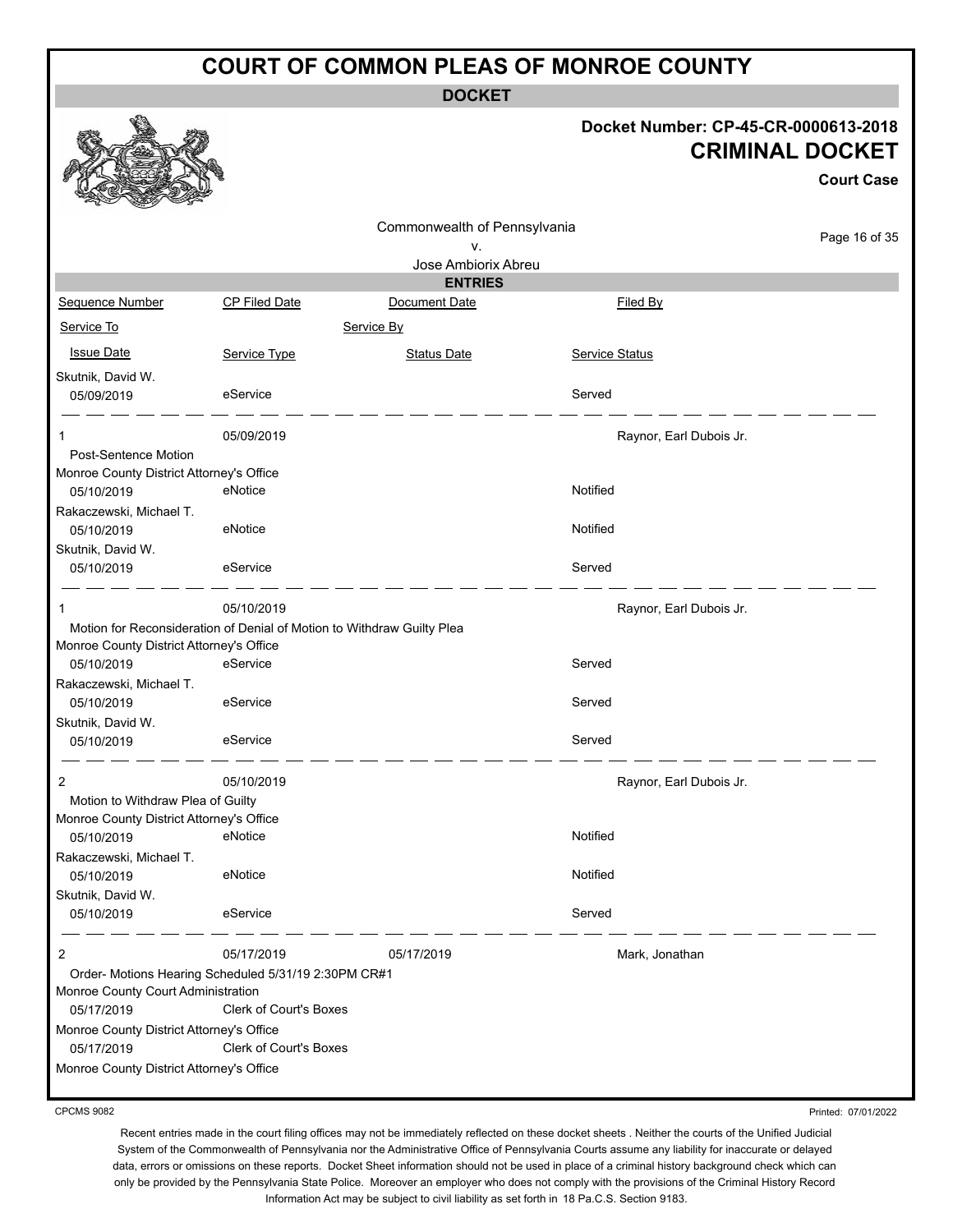**DOCKET**

# **Docket Number: CP-45-CR-0000613-2018 CRIMINAL DOCKET**

**Court Case**

| S<br>$\mathcal{L}$<br><b>REAL PROPERTY</b> |                                                      |                              |                |               |
|--------------------------------------------|------------------------------------------------------|------------------------------|----------------|---------------|
|                                            |                                                      | Commonwealth of Pennsylvania |                |               |
|                                            |                                                      | ۷.                           |                | Page 17 of 35 |
|                                            |                                                      | Jose Ambiorix Abreu          |                |               |
|                                            |                                                      | <b>ENTRIES</b>               |                |               |
| Sequence Number                            | <b>CP Filed Date</b>                                 | Document Date                | Filed By       |               |
| Service To                                 |                                                      | Service By                   |                |               |
| <b>Issue Date</b>                          | Service Type                                         | <b>Status Date</b>           | Service Status |               |
| 05/17/2019                                 | eService                                             |                              | Served         |               |
| Monroe County Probation                    |                                                      |                              |                |               |
| 05/17/2019                                 | <b>Clerk of Court's Boxes</b>                        |                              |                |               |
| Rakaczewski, Michael T.                    |                                                      |                              |                |               |
| 05/17/2019                                 | eService                                             |                              | Served         |               |
| Raynor, Earl Dubois Jr.                    |                                                      |                              |                |               |
| 05/17/2019                                 | <b>First Class</b>                                   |                              |                |               |
| Raynor, Earl Dubois Jr.                    |                                                      |                              |                |               |
| 05/17/2019                                 | eService                                             |                              | Served         |               |
| Skutnik, David W.                          |                                                      |                              |                |               |
| 05/17/2019                                 | eService                                             |                              | Served         |               |
| 4                                          | 05/17/2019                                           | 05/17/2019                   | Mark, Jonathan |               |
|                                            | Order- Motions Hearing Scheduled 5/31/19 2:30PM CR#1 |                              |                |               |
| Monroe County Court Administration         |                                                      |                              |                |               |
| 05/17/2019                                 | <b>Clerk of Court's Boxes</b>                        |                              |                |               |
| Monroe County District Attorney's Office   |                                                      |                              |                |               |
| 05/17/2019                                 | Clerk of Court's Boxes                               |                              |                |               |
| Monroe County District Attorney's Office   |                                                      |                              |                |               |
| 05/17/2019                                 | eService                                             |                              | Served         |               |
| Monroe County Probation                    |                                                      |                              |                |               |
| 05/17/2019                                 | <b>Clerk of Court's Boxes</b>                        |                              |                |               |
| Rakaczewski, Michael T.                    |                                                      |                              |                |               |
| 05/17/2019                                 | eService                                             |                              | Served         |               |
| Raynor, Earl Dubois Jr.                    |                                                      |                              |                |               |
| 05/17/2019                                 | <b>First Class</b>                                   |                              |                |               |
| Raynor, Earl Dubois Jr.                    |                                                      |                              |                |               |
| 05/17/2019                                 | eService                                             |                              | Served         |               |
| Skutnik, David W.                          |                                                      |                              |                |               |
| 05/17/2019                                 | eService                                             |                              | Served         |               |
| 5                                          | 05/17/2019                                           | 05/17/2019                   | Mark, Jonathan |               |
|                                            | Order- Motions Hearing Scheduled 5/31/19 2:30PM CR#1 |                              |                |               |
| Monroe County Court Administration         |                                                      |                              |                |               |
| 05/17/2019                                 | <b>Clerk of Court's Boxes</b>                        |                              |                |               |
| Monroe County District Attorney's Office   |                                                      |                              |                |               |
| 05/17/2019                                 | <b>Clerk of Court's Boxes</b>                        |                              |                |               |
|                                            |                                                      |                              |                |               |

CPCMS 9082

Printed: 07/01/2022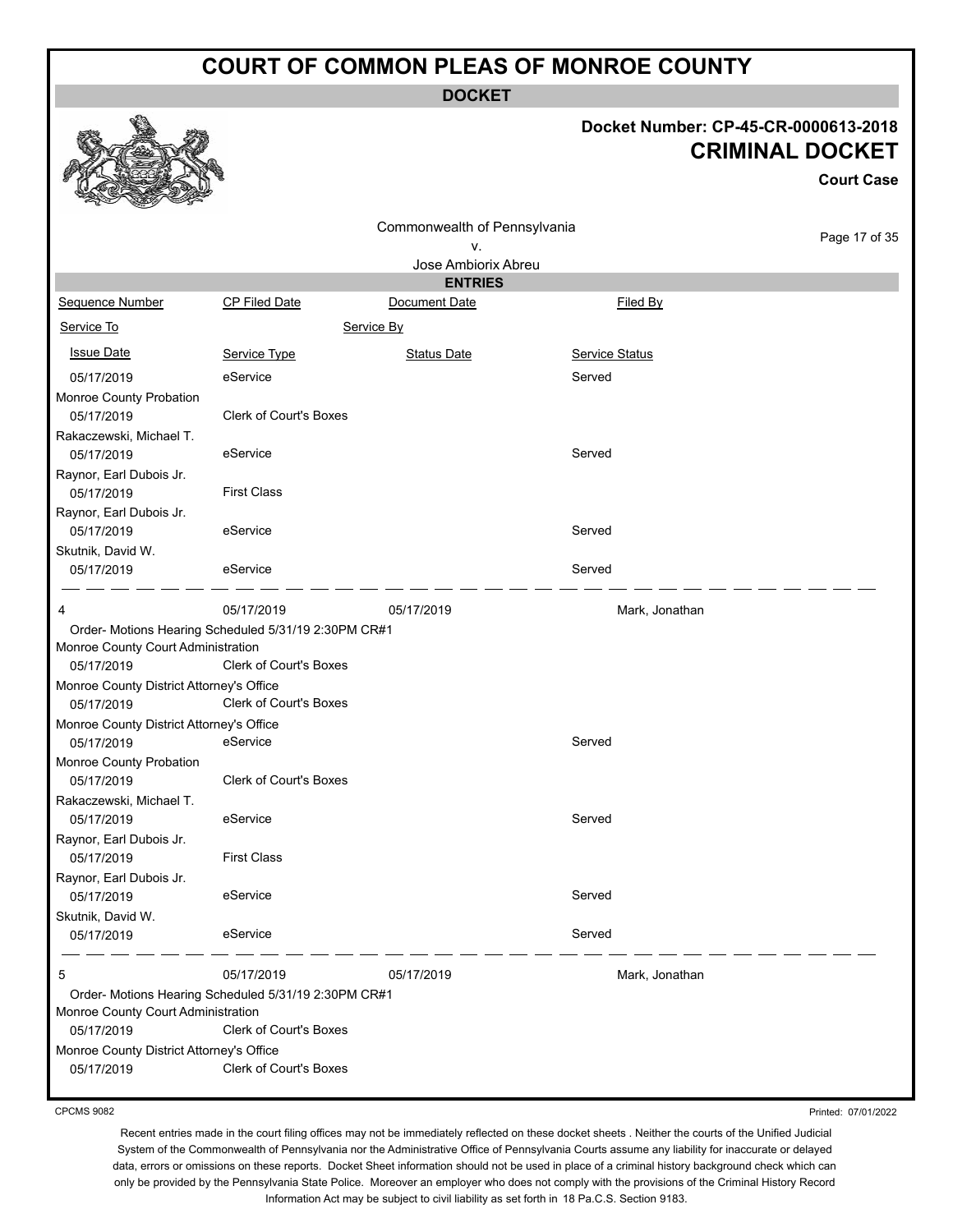**DOCKET**

#### **Docket Number: CP-45-CR-0000613-2018 CRIMINAL DOCKET**

**Court Case**

|                                          |                                                                     | Commonwealth of Pennsylvania |                |                                                                     | Page 18 of 35 |
|------------------------------------------|---------------------------------------------------------------------|------------------------------|----------------|---------------------------------------------------------------------|---------------|
|                                          |                                                                     | ٧.                           |                |                                                                     |               |
|                                          |                                                                     | Jose Ambiorix Abreu          |                |                                                                     |               |
|                                          |                                                                     | <b>ENTRIES</b>               |                |                                                                     |               |
| Sequence Number                          | CP Filed Date                                                       | Document Date                |                | Filed By                                                            |               |
| Service To                               |                                                                     | Service By                   |                |                                                                     |               |
| <b>Issue Date</b>                        | Service Type                                                        | <b>Status Date</b>           | Service Status |                                                                     |               |
| Monroe County District Attorney's Office |                                                                     |                              |                |                                                                     |               |
| 05/17/2019                               | eService                                                            |                              | Served         |                                                                     |               |
| Monroe County Probation                  |                                                                     |                              |                |                                                                     |               |
| 05/17/2019                               | Clerk of Court's Boxes                                              |                              |                |                                                                     |               |
| Rakaczewski, Michael T.                  |                                                                     |                              |                |                                                                     |               |
| 05/17/2019                               | eService                                                            |                              | Served         |                                                                     |               |
| Raynor, Earl Dubois Jr.                  |                                                                     |                              |                |                                                                     |               |
| 05/17/2019                               | <b>First Class</b>                                                  |                              |                |                                                                     |               |
| Raynor, Earl Dubois Jr.                  |                                                                     |                              |                |                                                                     |               |
| 05/17/2019                               | eService                                                            |                              | Served         |                                                                     |               |
| Skutnik, David W.                        |                                                                     |                              |                |                                                                     |               |
| 05/17/2019                               | eService                                                            |                              | Served         |                                                                     |               |
| 1                                        | 05/29/2019                                                          |                              |                | Monroe County District Attorney's<br>Office                         |               |
| <b>Brief in Opposition</b>               |                                                                     |                              |                |                                                                     |               |
| Rakaczewski, Michael T.                  |                                                                     |                              |                |                                                                     |               |
| 05/29/2019                               | eService                                                            |                              | Served         |                                                                     |               |
| Raynor, Earl Dubois Jr.                  |                                                                     |                              |                |                                                                     |               |
| 05/29/2019                               | eNotice                                                             |                              | Notified       |                                                                     |               |
| Skutnik, David W.                        |                                                                     |                              |                |                                                                     |               |
| 05/29/2019                               | eService                                                            |                              | Served         |                                                                     |               |
| 1                                        | 05/30/2019                                                          |                              |                | Monroe County District Attorney's<br>Office                         |               |
| Certificate of Service                   |                                                                     |                              |                |                                                                     |               |
| Rakaczewski, Michael T.                  |                                                                     |                              |                |                                                                     |               |
| 05/30/2019                               | eService                                                            |                              | Served         |                                                                     |               |
| Raynor, Earl Dubois Jr.                  |                                                                     |                              |                |                                                                     |               |
| 05/30/2019                               | eNotice                                                             |                              | Notified       |                                                                     |               |
| Skutnik, David W.                        |                                                                     |                              |                |                                                                     |               |
| 05/30/2019                               | eService                                                            |                              | Served         |                                                                     |               |
| 1                                        | 07/19/2019                                                          |                              |                | Higgins, Stephen M.<br>Mark, Jonathan<br>Worthington, Margherita P. |               |
|                                          | Order Denying Post-Sentencing Motion to Find SORNA Unconstitutional |                              |                |                                                                     |               |

Monroe County Court Administration

CPCMS 9082

Printed: 07/01/2022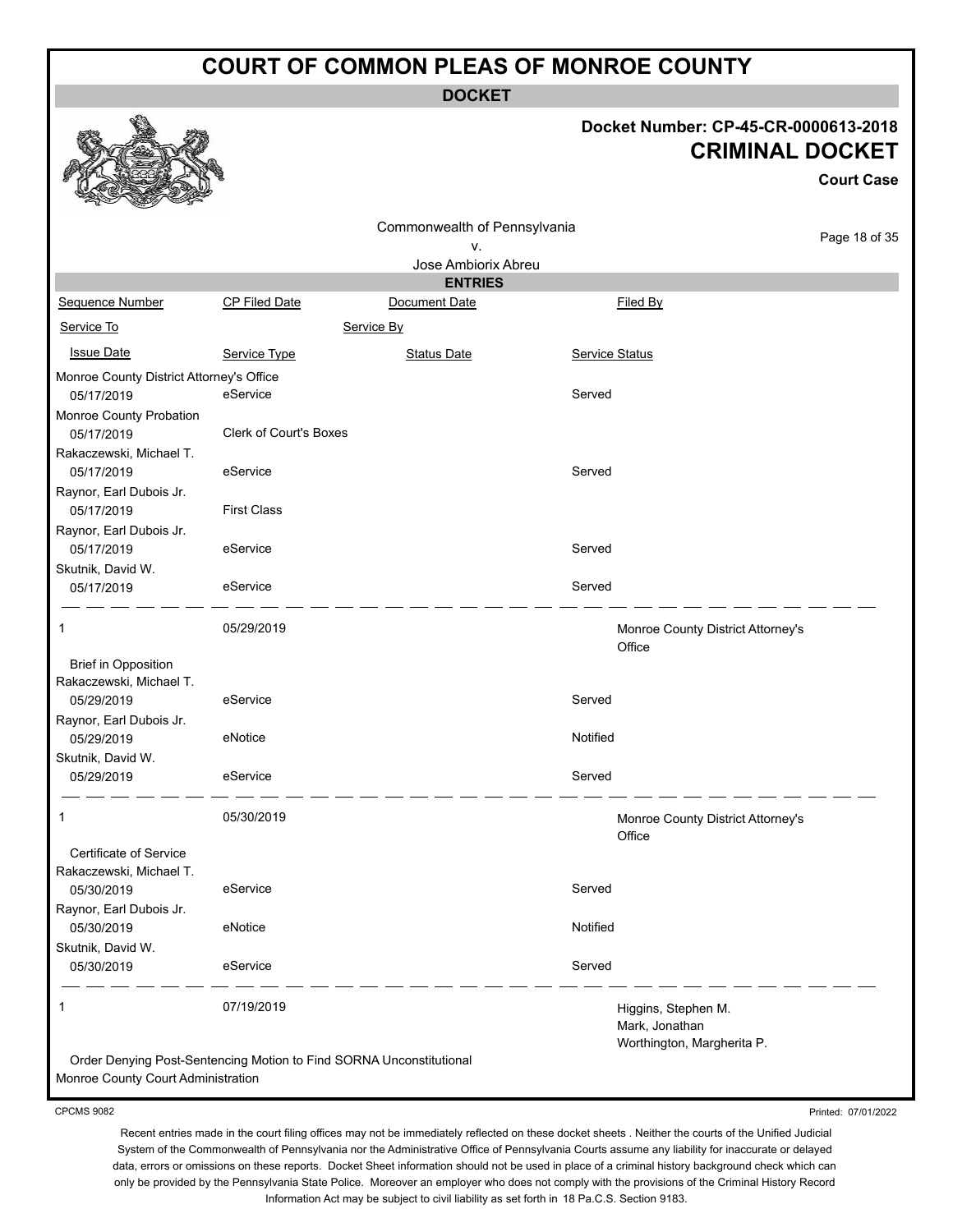**DOCKET**

#### **Docket Number: CP-45-CR-0000613-2018 CRIMINAL DOCKET**

|                                                        |                        |                              |                                              | UNIIIIINAL DUUNE I |
|--------------------------------------------------------|------------------------|------------------------------|----------------------------------------------|--------------------|
|                                                        |                        |                              |                                              | <b>Court Case</b>  |
|                                                        |                        | Commonwealth of Pennsylvania |                                              |                    |
|                                                        |                        | v.                           |                                              | Page 19 of 35      |
|                                                        |                        | Jose Ambiorix Abreu          |                                              |                    |
|                                                        |                        | <b>ENTRIES</b>               |                                              |                    |
| Sequence Number                                        | <b>CP Filed Date</b>   | Document Date                | Filed By                                     |                    |
| Service To                                             |                        | Service By                   |                                              |                    |
| <b>Issue Date</b>                                      | Service Type           | <b>Status Date</b>           | <b>Service Status</b>                        |                    |
| 07/19/2019                                             |                        |                              |                                              |                    |
| Monroe County District Attorney's Office<br>07/19/2019 |                        |                              |                                              |                    |
| Monroe County Sheriff's Department<br>07/19/2019       |                        |                              |                                              |                    |
| Raynor, Earl Dubois Jr.<br>07/19/2019                  | <b>First Class</b>     |                              |                                              |                    |
| Monroe County District Attorney's Office<br>07/23/2019 | eService               |                              | Served                                       |                    |
| Rakaczewski, Michael T.<br>07/23/2019                  | eService               |                              | Served                                       |                    |
| Raynor, Earl Dubois Jr.<br>07/23/2019                  | eService               |                              | Served                                       |                    |
| Skutnik, David W.                                      |                        |                              |                                              |                    |
| 07/23/2019                                             | eService               |                              | Served                                       |                    |
| 1                                                      | 07/23/2019             | 07/22/2019                   | Mark, Jonathan<br>Worthington, Margherita P. |                    |
| Order Defendant's Challenge DENIED                     |                        |                              |                                              |                    |
| Monroe County District Attorney's Office               |                        |                              |                                              |                    |
| 07/24/2019                                             | Clerk of Court's Boxes |                              |                                              |                    |
| Raynor, Earl Dubois Jr.                                |                        |                              |                                              |                    |
| 07/24/2019                                             | <b>First Class</b>     |                              |                                              |                    |
| Monroe County District Attorney's Office               |                        |                              |                                              |                    |
| 07/25/2019                                             | eService               |                              | Served                                       |                    |
| Rakaczewski, Michael T.                                |                        |                              | Served                                       |                    |
| 07/25/2019<br>Raynor, Earl Dubois Jr.                  | eService               |                              |                                              |                    |
| 07/25/2019                                             | eService               |                              | Served                                       |                    |
| Skutnik, David W.                                      |                        |                              |                                              |                    |
| 07/25/2019                                             | eService               |                              | Served                                       |                    |
| 1                                                      | 08/12/2019             |                              | Raynor, Earl Dubois Jr.                      |                    |
| Notice of Appeal to the Superior Court                 |                        |                              |                                              |                    |
| Monroe County District Attorney's Office               | eNotice                |                              | Notified                                     |                    |
| 08/12/2019                                             |                        |                              |                                              |                    |
| Rakaczewski, Michael T.                                |                        |                              |                                              |                    |

CPCMS 9082

Printed: 07/01/2022

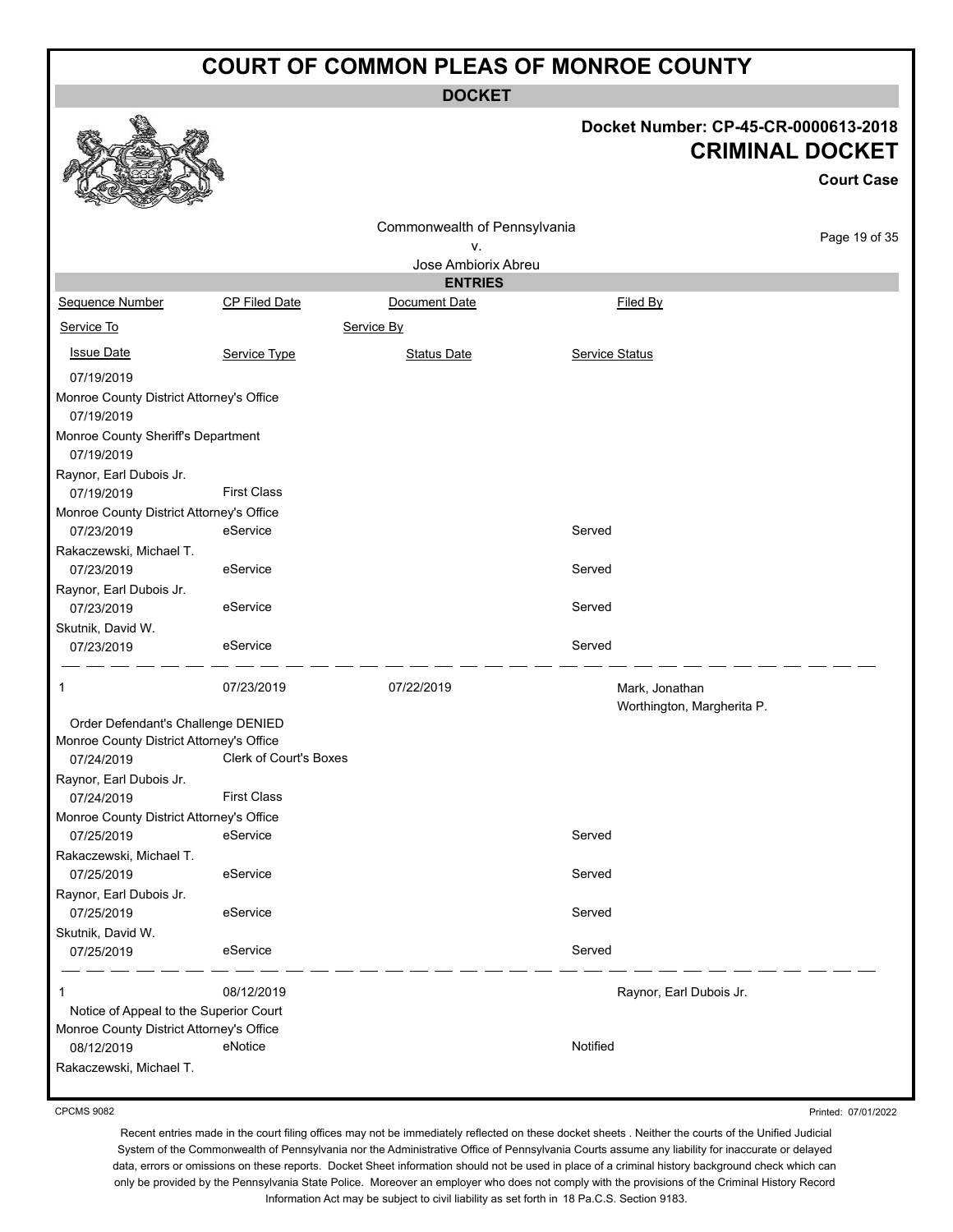**DOCKET**

#### **Docket Number: CP-45-CR-0000613-2018 CRIMINAL DOCKET**

Printed: 07/01/2022

|                                                        |                               |                                    |                                                                     | <b>Court Case</b> |
|--------------------------------------------------------|-------------------------------|------------------------------------|---------------------------------------------------------------------|-------------------|
|                                                        |                               | Commonwealth of Pennsylvania<br>٧. |                                                                     | Page 20 of 35     |
|                                                        |                               | Jose Ambiorix Abreu                |                                                                     |                   |
|                                                        |                               | <b>ENTRIES</b>                     |                                                                     |                   |
| Sequence Number                                        | <b>CP Filed Date</b>          | Document Date                      | Filed By                                                            |                   |
| Service To                                             |                               | Service By                         |                                                                     |                   |
| <b>Issue Date</b>                                      | Service Type                  | <b>Status Date</b>                 | Service Status                                                      |                   |
| 08/12/2019<br>Skutnik, David W.                        | eNotice                       |                                    | Notified                                                            |                   |
| 08/12/2019                                             | eService                      |                                    | Served                                                              |                   |
| 1                                                      | 08/13/2019                    | 08/13/2019                         | Mark, Jonathan                                                      |                   |
| <b>Concise Statement Order</b>                         |                               |                                    |                                                                     |                   |
| Monroe County Court Administration                     |                               |                                    |                                                                     |                   |
| 08/13/2019                                             | Clerk of Court's Boxes        |                                    |                                                                     |                   |
| Monroe County District Attorney's Office<br>08/13/2019 | <b>Clerk of Court's Boxes</b> |                                    |                                                                     |                   |
| Monroe County District Attorney's Office               |                               |                                    |                                                                     |                   |
| 08/13/2019                                             | eService                      |                                    | Served                                                              |                   |
| Rakaczewski, Michael T.<br>08/13/2019                  | eService                      |                                    | Served                                                              |                   |
| Raynor, Earl Dubois Jr.                                |                               |                                    |                                                                     |                   |
| 08/13/2019                                             | <b>First Class</b>            |                                    |                                                                     |                   |
| Raynor, Earl Dubois Jr.<br>08/13/2019                  | eService                      |                                    | Served                                                              |                   |
| Skutnik, David W.                                      |                               |                                    |                                                                     |                   |
| 08/13/2019                                             | eService                      |                                    | Served                                                              |                   |
| 2                                                      | 08/13/2019                    |                                    | Raynor, Earl Dubois Jr.                                             |                   |
|                                                        |                               |                                    | Raynor, Earl Dubois Jr.                                             |                   |
| Motion for Transcripts                                 |                               |                                    |                                                                     |                   |
| Monroe County District Attorney's Office<br>08/13/2019 | eNotice                       |                                    | Notified                                                            |                   |
| Rakaczewski, Michael T.                                |                               |                                    |                                                                     |                   |
| 08/13/2019                                             | eNotice                       |                                    | Notified                                                            |                   |
| Skutnik, David W.                                      |                               |                                    |                                                                     |                   |
| 08/13/2019                                             | eService                      |                                    | Served                                                              |                   |
| 1                                                      | 08/15/2019                    |                                    | Higgins, Stephen M.<br>Mark, Jonathan<br>Worthington, Margherita P. |                   |
| Amended Order                                          |                               |                                    |                                                                     |                   |
| Monroe County Court Administration                     |                               |                                    |                                                                     |                   |
| 08/16/2019                                             | Clerk of Court's Boxes        |                                    |                                                                     |                   |
| Monroe County District Attorney's Office               |                               |                                    |                                                                     |                   |

CPCMS 9082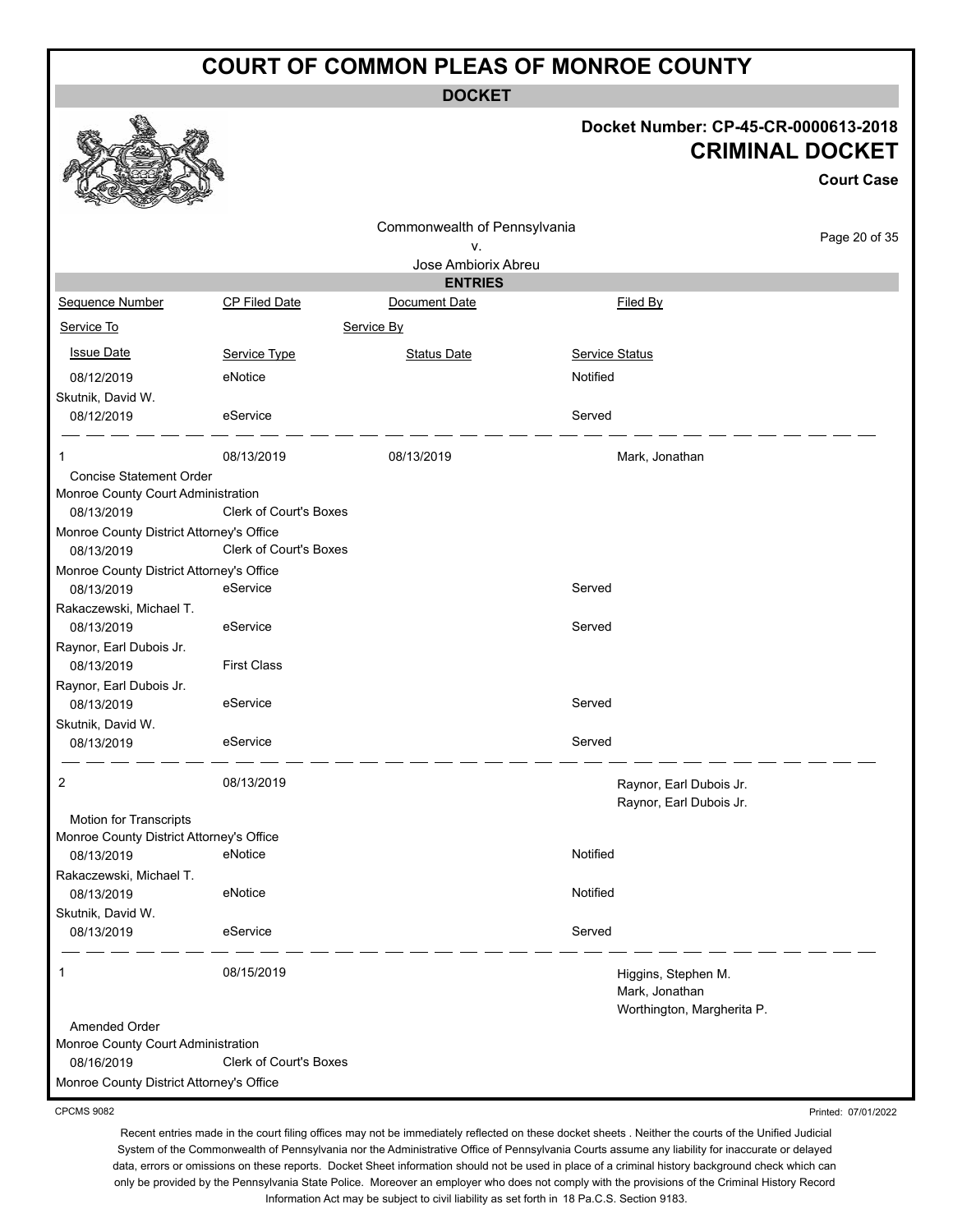**DOCKET**

**Docket Number: CP-45-CR-0000613-2018**

**CRIMINAL DOCKET**

**Court Case**

#### Page 21 of 35 Commonwealth of Pennsylvania v. Jose Ambiorix Abreu **ENTRIES** Sequence Number CP Filed Date Document Date **Document Date** Filed By Service To Service By **Issue Date Service Type** Service Type Status Date Service Status Date Service Status Service Status **Service Status** 08/16/2019 Clerk of Court's Boxes Monroe County District Attorney's Office 08/16/2019 eService Served Monroe County Public Defender's Office 08/16/2019 Clerk of Court's Boxes Monroe County Sheriff's Department 08/16/2019 Clerk of Court's Boxes Rakaczewski, Michael T. 08/16/2019 eService Served Raynor, Earl Dubois Jr. 08/16/2019 Clerk of Court's Boxes Raynor, Earl Dubois Jr. 08/16/2019 eService Served Skutnik, David W. 08/16/2019 eService Served 1 08/16/2019 **DB** 08/16/2019 **Raynor, Earl Dubois Jr.** Raynor, Earl Dubois Jr. Concise Statement of Questions Presented pursuant to Pa.R.C.P.Rule 1925(B) Monroe County District Attorney's Office 08/19/2019 eNotice Notified Rakaczewski, Michael T. 08/19/2019 eNotice Notified Skutnik, David W. 08/19/2019 eService Served 2 08/16/2019 **DESEMBLE 2 CONSUMING A CONSUMING A CONSUMING A CONSUMING A CONSUMING A CONSUMING A CONSUMING A CONSUMING A CONSUMING A CONSUMING A CONSUMING A CONSUMING A CONSUMING A CONSUMING A CONSUMING A CONSUMING A CON** Raynor, Earl Dubois Jr. Concise Statement of Questions Presented pursuant to Pa.R.C.P.Rule 1925(B) Monroe County District Attorney's Office 08/19/2019 eNotice Notified Rakaczewski, Michael T. 08/19/2019 eNotice Notified Skutnik, David W. 08/19/2019 eService Served 1 08/20/2019 08/20/2019 Mark, Jonathan Order Granting Motion for Transcripts

CPCMS 9082

Recent entries made in the court filing offices may not be immediately reflected on these docket sheets . Neither the courts of the Unified Judicial System of the Commonwealth of Pennsylvania nor the Administrative Office of Pennsylvania Courts assume any liability for inaccurate or delayed data, errors or omissions on these reports. Docket Sheet information should not be used in place of a criminal history background check which can only be provided by the Pennsylvania State Police. Moreover an employer who does not comply with the provisions of the Criminal History Record Information Act may be subject to civil liability as set forth in 18 Pa.C.S. Section 9183.

Printed: 07/01/2022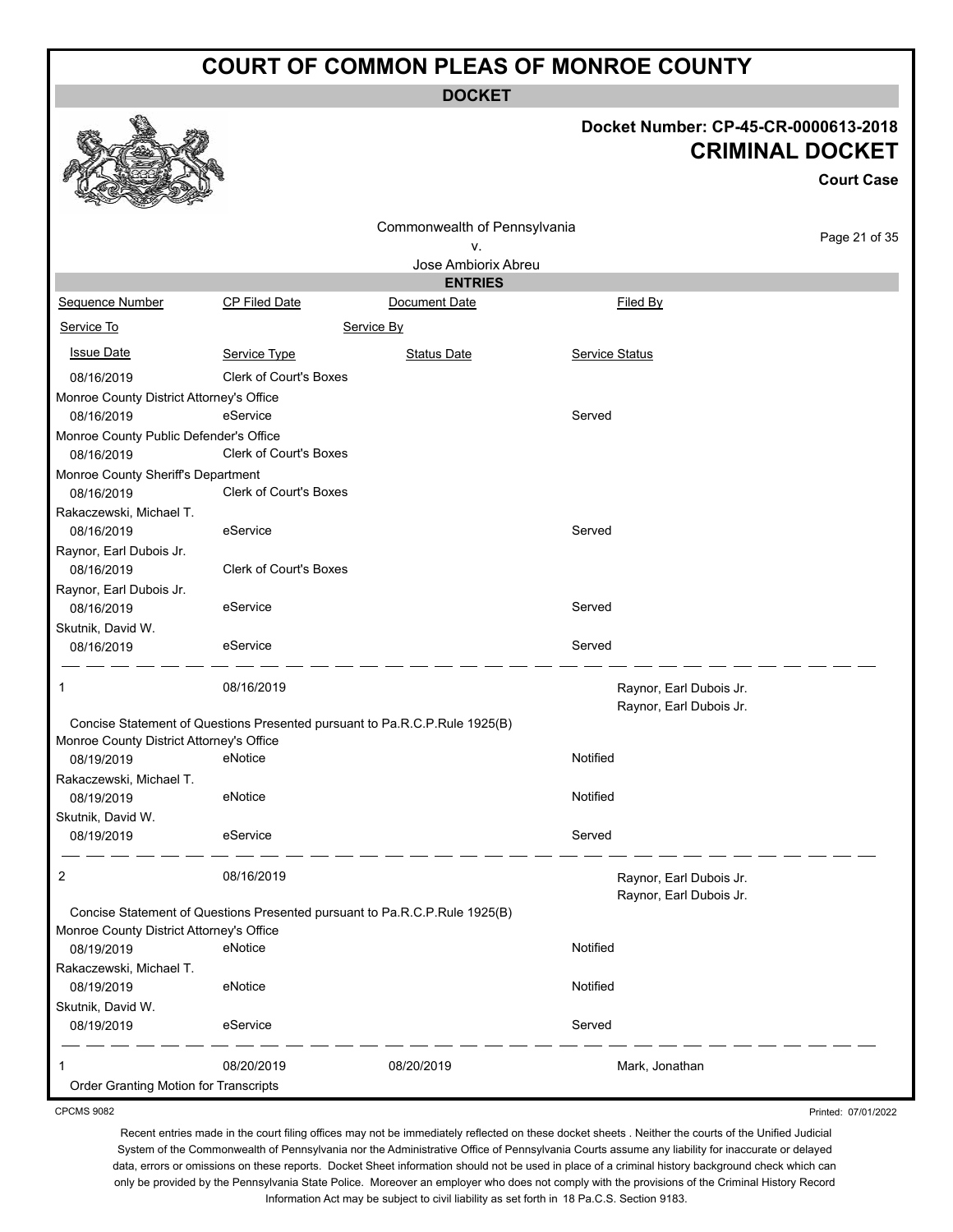**DOCKET**

# **Docket Number: CP-45-CR-0000613-2018**

|                                                        |                               |                              |                | <b>CRIMINAL DOCKET</b>                                      | <b>Court Case</b> |
|--------------------------------------------------------|-------------------------------|------------------------------|----------------|-------------------------------------------------------------|-------------------|
|                                                        |                               | Commonwealth of Pennsylvania |                |                                                             |                   |
|                                                        |                               | ν.                           |                |                                                             | Page 22 of 35     |
|                                                        |                               | Jose Ambiorix Abreu          |                |                                                             |                   |
|                                                        |                               | <b>ENTRIES</b>               |                |                                                             |                   |
| Sequence Number                                        | CP Filed Date                 | Document Date                |                | Filed By                                                    |                   |
| Service To                                             |                               | Service By                   |                |                                                             |                   |
| <b>Issue Date</b>                                      | Service Type                  | Status Date                  | Service Status |                                                             |                   |
| Monroe County Court Administration<br>08/21/2019       | Clerk of Court's Boxes        |                              |                |                                                             |                   |
| Monroe County Court Reporters<br>08/21/2019            | Clerk of Court's Boxes        |                              |                |                                                             |                   |
| Monroe County District Attorney's Office               |                               |                              |                |                                                             |                   |
| 08/21/2019                                             | Clerk of Court's Boxes        |                              |                |                                                             |                   |
| Monroe County District Attorney's Office<br>08/21/2019 | eService                      |                              | Served         |                                                             |                   |
| Rakaczewski, Michael T.                                |                               |                              |                |                                                             |                   |
| 08/21/2019                                             | eService                      |                              | Served         |                                                             |                   |
| Raynor, Earl Dubois Jr.                                |                               |                              |                |                                                             |                   |
| 08/21/2019                                             | <b>First Class</b>            |                              |                |                                                             |                   |
| Raynor, Earl Dubois Jr.                                |                               |                              |                |                                                             |                   |
| 08/21/2019                                             | eService                      |                              | Served         |                                                             |                   |
| Skutnik, David W.                                      |                               |                              |                |                                                             |                   |
| 08/21/2019                                             | eService                      |                              | Served         |                                                             |                   |
| 1                                                      | 08/26/2019                    |                              |                | Superior Court of Pennsylvania -<br><b>Eastern District</b> |                   |
| Green Card Returned Signed by Superior Court           |                               |                              |                |                                                             |                   |
| Monroe County District Attorney's Office               | eService                      |                              | Served         |                                                             |                   |
| 10/07/2019                                             |                               |                              |                |                                                             |                   |
| Rakaczewski, Michael T.<br>10/07/2019                  | eService                      |                              | Served         |                                                             |                   |
| Raynor, Earl Dubois Jr.                                |                               |                              |                |                                                             |                   |
| 10/07/2019                                             | eService                      |                              | Served         |                                                             |                   |
| Skutnik, David W.                                      |                               |                              |                |                                                             |                   |
| 10/07/2019                                             | eService                      |                              | Served         |                                                             |                   |
|                                                        |                               |                              |                |                                                             |                   |
| -1                                                     | 08/28/2019                    |                              |                | Higgins, Stephen M.<br>Mark, Jonathan                       |                   |
|                                                        |                               |                              |                | Worthington, Margherita P.                                  |                   |
| Second Amended Order                                   |                               |                              |                |                                                             |                   |
| Monroe County Court Administration                     |                               |                              |                |                                                             |                   |
| 08/29/2019                                             | Clerk of Court's Boxes        |                              |                |                                                             |                   |
| Monroe County District Attorney's Office<br>08/29/2019 | <b>Clerk of Court's Boxes</b> |                              |                |                                                             |                   |
| Monroe County Probation Department                     |                               |                              |                |                                                             |                   |

CPCMS 9082

 $\mathbf{Q}$ 

etha

Recent entries made in the court filing offices may not be immediately reflected on these docket sheets . Neither the courts of the Unified Judicial System of the Commonwealth of Pennsylvania nor the Administrative Office of Pennsylvania Courts assume any liability for inaccurate or delayed data, errors or omissions on these reports. Docket Sheet information should not be used in place of a criminal history background check which can only be provided by the Pennsylvania State Police. Moreover an employer who does not comply with the provisions of the Criminal History Record Information Act may be subject to civil liability as set forth in 18 Pa.C.S. Section 9183.

Printed: 07/01/2022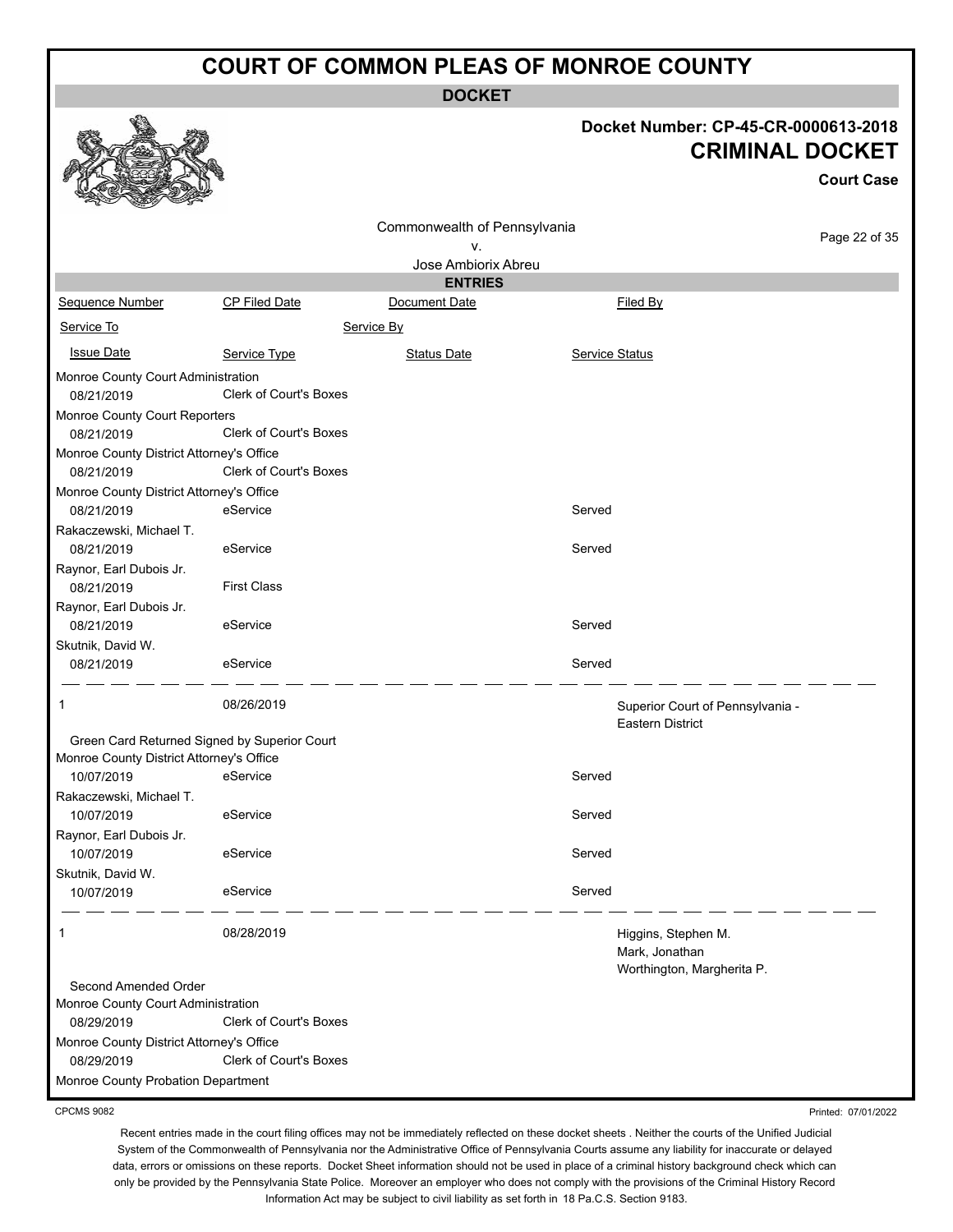**DOCKET**

### **Docket Number: CP-45-CR-0000613-2018 CRIMINAL DOCKET**

**Court Case**

|                                          |                                                                            | Commonwealth of Pennsylvania<br>٧. |                                                             | Page 23 of 35 |
|------------------------------------------|----------------------------------------------------------------------------|------------------------------------|-------------------------------------------------------------|---------------|
|                                          |                                                                            | Jose Ambiorix Abreu                |                                                             |               |
|                                          |                                                                            | <b>ENTRIES</b>                     |                                                             |               |
| Sequence Number                          | CP Filed Date                                                              | Document Date                      | Filed By                                                    |               |
| Service To                               |                                                                            | Service By                         |                                                             |               |
| <b>Issue Date</b>                        | Service Type                                                               | <b>Status Date</b>                 | <b>Service Status</b>                                       |               |
| 08/29/2019                               | Clerk of Court's Boxes                                                     |                                    |                                                             |               |
| Monroe County Sheriff's Department       |                                                                            |                                    |                                                             |               |
| 08/29/2019                               | <b>Clerk of Court's Boxes</b>                                              |                                    |                                                             |               |
| Raynor, Earl Dubois Jr.                  |                                                                            |                                    |                                                             |               |
| 08/29/2019                               | <b>First Class</b>                                                         |                                    |                                                             |               |
| Monroe County District Attorney's Office |                                                                            |                                    |                                                             |               |
| 09/03/2019                               | eService                                                                   |                                    | Served                                                      |               |
| Rakaczewski, Michael T.                  |                                                                            |                                    |                                                             |               |
| 09/03/2019                               | eService                                                                   |                                    | Served                                                      |               |
| Raynor, Earl Dubois Jr.                  |                                                                            |                                    |                                                             |               |
| 09/03/2019                               | eService                                                                   |                                    | Served                                                      |               |
| Skutnik, David W.                        |                                                                            |                                    |                                                             |               |
| 09/03/2019                               | eService                                                                   |                                    | Served                                                      |               |
|                                          |                                                                            |                                    |                                                             |               |
| 1                                        | 08/29/2019                                                                 |                                    | Superior Court of Pennsylvania -<br><b>Eastern District</b> |               |
|                                          | Appeal Docket Sheet from Superior Court of PA - 2414 EDA 2019 due 10/11/19 |                                    |                                                             |               |
| Monroe County District Attorney's Office |                                                                            |                                    |                                                             |               |
| 09/02/2019                               | eService                                                                   |                                    | Served                                                      |               |
| Rakaczewski, Michael T.                  |                                                                            |                                    |                                                             |               |
| 09/02/2019                               | eService                                                                   |                                    | Served                                                      |               |
| Raynor, Earl Dubois Jr.                  | eService                                                                   |                                    | Served                                                      |               |
| 09/02/2019                               |                                                                            |                                    |                                                             |               |
| Skutnik, David W.                        | eService                                                                   |                                    | Served                                                      |               |
| 09/02/2019                               |                                                                            |                                    |                                                             |               |
|                                          | 09/09/2019                                                                 | 09/09/2019                         | Mark, Jonathan                                              |               |
| Order to Vacate Transcript               |                                                                            |                                    |                                                             |               |
| Monroe County Court Administration       |                                                                            |                                    |                                                             |               |
| 09/09/2019                               | <b>Clerk of Court's Boxes</b>                                              |                                    |                                                             |               |
| Monroe County District Attorney's Office |                                                                            |                                    |                                                             |               |
| 09/09/2019                               | Clerk of Court's Boxes                                                     |                                    |                                                             |               |
| Monroe County District Attorney's Office |                                                                            |                                    |                                                             |               |
| 09/09/2019                               | eService                                                                   |                                    | Served                                                      |               |
| Rakaczewski, Michael T.                  |                                                                            |                                    |                                                             |               |
| 09/09/2019                               | eService                                                                   |                                    | Served                                                      |               |
| Raynor, Earl Dubois Jr.                  |                                                                            |                                    |                                                             |               |

CPCMS 9082

Printed: 07/01/2022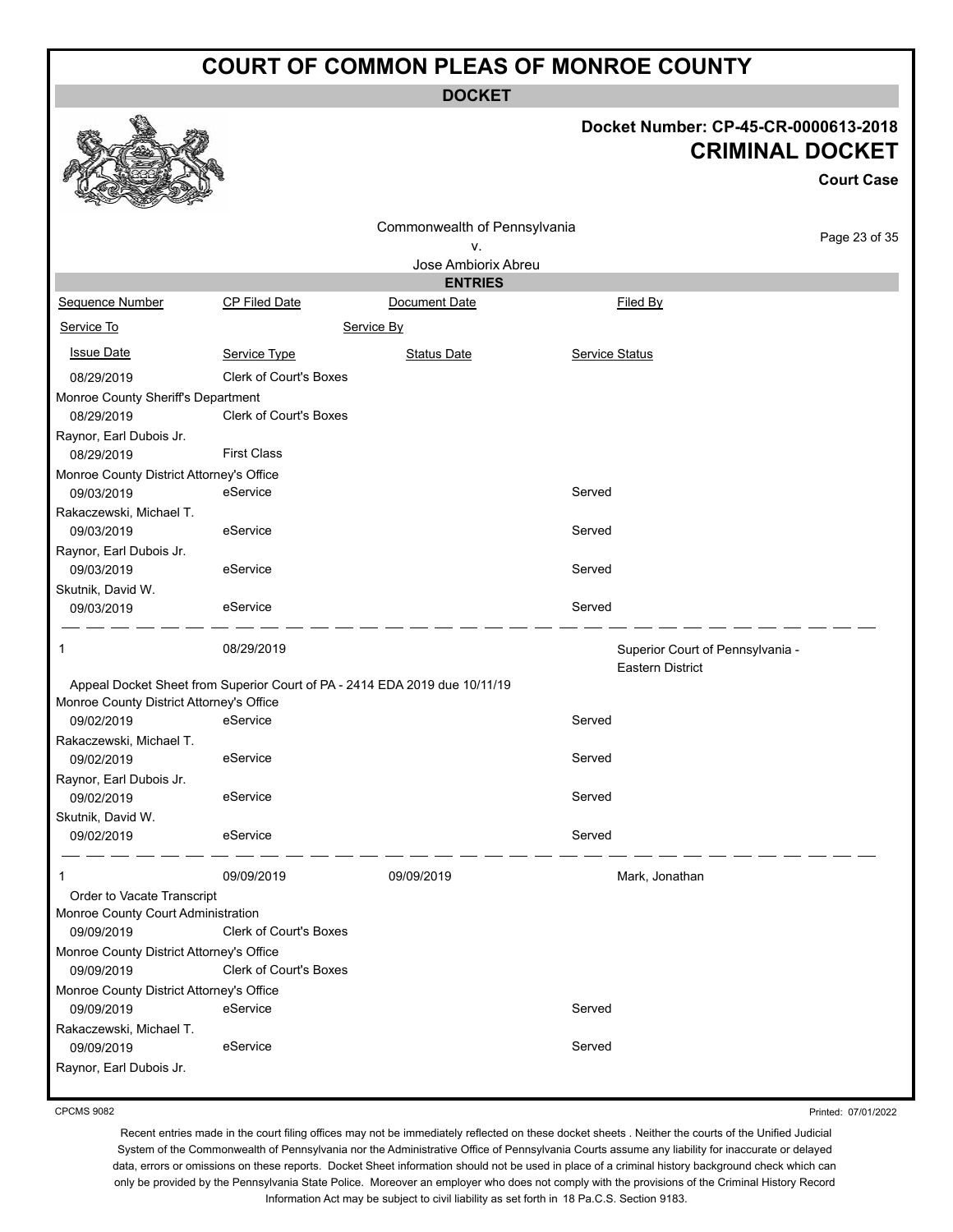**DOCKET**

### **Docket Number: CP-45-CR-0000613-2018 CRIMINAL DOCKET**

**Court Case**

|                                          |                               | Commonwealth of Pennsylvania |                |               |
|------------------------------------------|-------------------------------|------------------------------|----------------|---------------|
|                                          |                               | v.                           |                | Page 24 of 35 |
|                                          |                               | Jose Ambiorix Abreu          |                |               |
|                                          |                               | <b>ENTRIES</b>               |                |               |
| Sequence Number                          | <b>CP Filed Date</b>          | Document Date                | Filed By       |               |
| Service To                               |                               | Service By                   |                |               |
| <b>Issue Date</b>                        | Service Type                  | <b>Status Date</b>           | Service Status |               |
| 09/09/2019                               | <b>First Class</b>            |                              |                |               |
| Raynor, Earl Dubois Jr.                  |                               |                              |                |               |
| 09/09/2019                               | eService                      |                              | Served         |               |
| Skutnik, David W.                        |                               |                              |                |               |
| 09/09/2019                               | eService                      |                              | Served         |               |
|                                          |                               |                              |                |               |
| -1                                       | 09/16/2019                    | 09/16/2019                   | Mark, Jonathan |               |
| Order to Transcribe Notes of Testimony   |                               |                              |                |               |
| Monroe County District Attorney's Office |                               |                              |                |               |
| 09/16/2019                               | eService                      |                              | Served         |               |
| Rakaczewski, Michael T.                  |                               |                              |                |               |
| 09/16/2019                               | eService                      |                              | Served         |               |
| Raynor, Earl Dubois Jr.                  |                               |                              |                |               |
| 09/16/2019                               | eService                      |                              | Served         |               |
| Skutnik, David W.                        |                               |                              |                |               |
| 09/16/2019                               | eService                      |                              | Served         |               |
| Monroe County Court Administration       |                               |                              |                |               |
| 09/17/2019                               | Clerk of Court's Boxes        |                              |                |               |
| Monroe County Court Reporters            |                               |                              |                |               |
| 09/17/2019                               | <b>Clerk of Court's Boxes</b> |                              |                |               |
| Monroe County District Attorney's Office |                               |                              |                |               |
| 09/17/2019                               | <b>Clerk of Court's Boxes</b> |                              |                |               |
| Raynor, Earl Dubois Jr.                  |                               |                              |                |               |
| 09/17/2019                               | <b>First Class</b>            |                              |                |               |
| $\overline{2}$                           | 09/16/2019                    |                              | Mark, Jonathan |               |
| <b>Request for Transcript</b>            |                               |                              |                |               |
| Monroe County District Attorney's Office |                               |                              |                |               |
| 09/16/2019                               | eService                      |                              | Served         |               |
| Rakaczewski, Michael T.                  |                               |                              |                |               |
| 09/16/2019                               | eService                      |                              | Served         |               |
| Raynor, Earl Dubois Jr.                  |                               |                              |                |               |
| 09/16/2019                               | eService                      |                              | Served         |               |
| Skutnik, David W.                        |                               |                              |                |               |
| 09/16/2019                               | eService                      |                              | Served         |               |
|                                          |                               |                              |                |               |
|                                          |                               |                              |                |               |

CPCMS 9082

Printed: 07/01/2022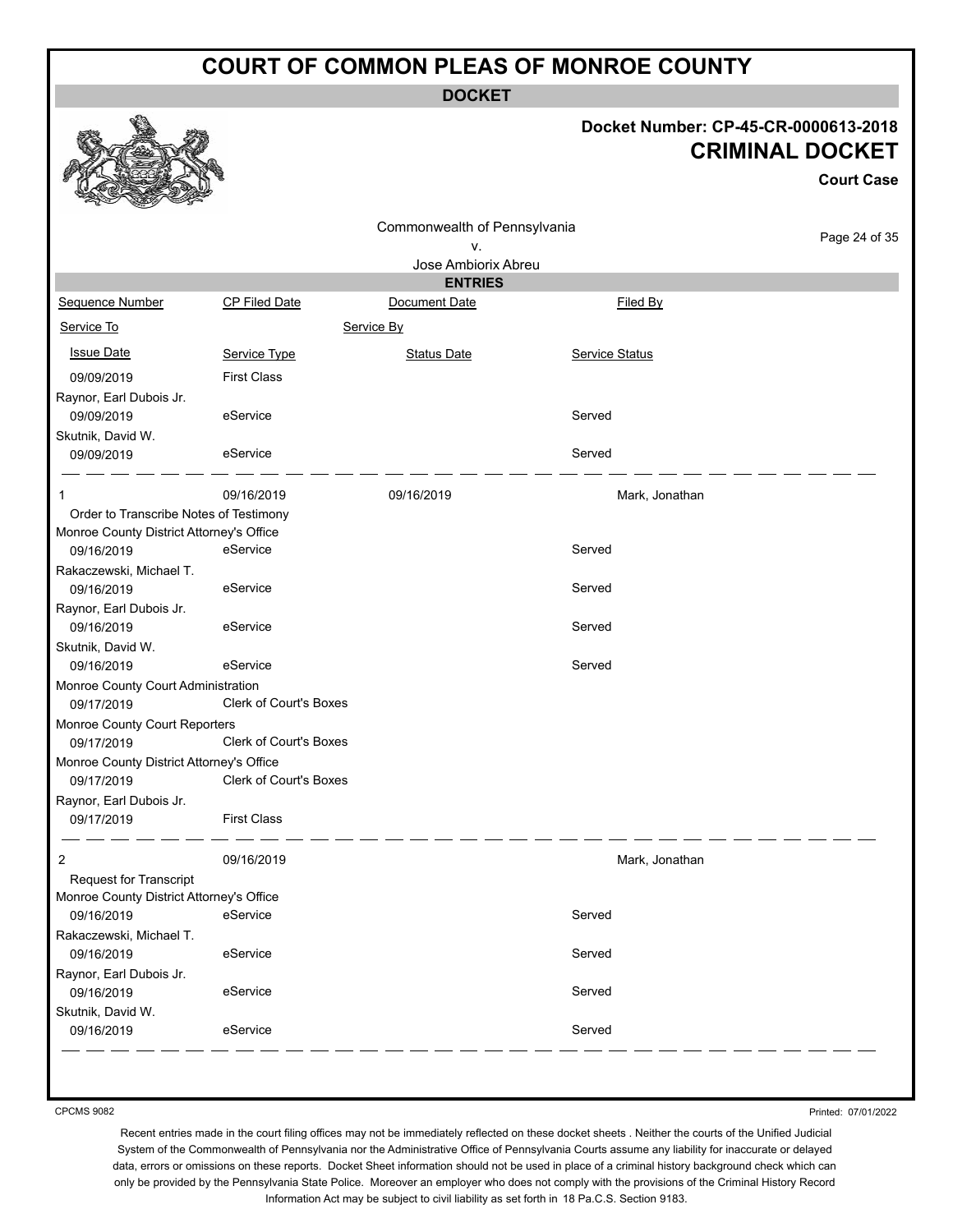**DOCKET**

#### **Docket Number: CP-45-CR-0000613-2018 CRIMINAL DOCKET**

|                                          |                        |                              |                               | <b>Court Case</b> |  |
|------------------------------------------|------------------------|------------------------------|-------------------------------|-------------------|--|
|                                          |                        | Commonwealth of Pennsylvania |                               |                   |  |
|                                          |                        | ۷.                           |                               | Page 25 of 35     |  |
|                                          |                        | Jose Ambiorix Abreu          |                               |                   |  |
|                                          |                        | <b>ENTRIES</b>               |                               |                   |  |
| Sequence Number                          | CP Filed Date          | Document Date                | Filed By                      |                   |  |
| Service To                               |                        | Service By                   |                               |                   |  |
| <b>Issue Date</b>                        | Service Type           | <b>Status Date</b>           | Service Status                |                   |  |
| -1                                       | 09/18/2019             |                              | Monroe County Court Reporters |                   |  |
| Notice of Completion of Transcript       |                        |                              |                               |                   |  |
| Monroe County District Attorney's Office |                        |                              |                               |                   |  |
| 09/19/2019                               | eService               |                              | Served                        |                   |  |
| Rakaczewski, Michael T.                  |                        |                              |                               |                   |  |
| 09/19/2019                               | eService               |                              | Served                        |                   |  |
| Raynor, Earl Dubois Jr.                  |                        |                              |                               |                   |  |
| 09/19/2019                               | eService               |                              | Served                        |                   |  |
| Skutnik, David W.<br>09/19/2019          | eService               |                              | Served                        |                   |  |
|                                          |                        |                              |                               |                   |  |
| $\overline{2}$                           | 09/18/2019             |                              | Monroe County Court Reporters |                   |  |
| <b>Transcript of Proceedings Filed</b>   |                        |                              |                               |                   |  |
| Monroe County District Attorney's Office |                        |                              |                               |                   |  |
| 09/19/2019                               | eService               |                              | Served                        |                   |  |
| Rakaczewski, Michael T.                  |                        |                              |                               |                   |  |
| 09/19/2019                               | eService               |                              | Served                        |                   |  |
| Raynor, Earl Dubois Jr.                  |                        |                              |                               |                   |  |
| 09/19/2019                               | eService               |                              | Served                        |                   |  |
| Skutnik, David W.                        | eService               |                              |                               |                   |  |
| 09/19/2019                               |                        |                              | Served                        |                   |  |
|                                          | 10/11/2019             |                              | Mark, Jonathan                |                   |  |
| Pre-Sentence Investigation Ordered       |                        |                              |                               |                   |  |
| Mark, Jonathan                           |                        |                              |                               |                   |  |
| 10/15/2019                               | Clerk of Court's Boxes |                              |                               |                   |  |
| Monroe County District Attorney's Office |                        |                              |                               |                   |  |
| 10/15/2019                               | Clerk of Court's Boxes |                              |                               |                   |  |
| Monroe County District Attorney's Office |                        |                              |                               |                   |  |
| 10/15/2019                               | eService               |                              | Served                        |                   |  |
| Monroe County Probation                  |                        |                              |                               |                   |  |
| 10/15/2019                               | Clerk of Court's Boxes |                              |                               |                   |  |
| Rakaczewski, Michael T.                  |                        |                              | Served                        |                   |  |
| 10/15/2019                               | eService               |                              |                               |                   |  |
| Raynor, Earl Dubois Jr.<br>10/15/2019    | <b>First Class</b>     |                              |                               |                   |  |
| Raynor, Earl Dubois Jr.                  |                        |                              |                               |                   |  |
|                                          |                        |                              |                               |                   |  |

CPCMS 9082

Printed: 07/01/2022

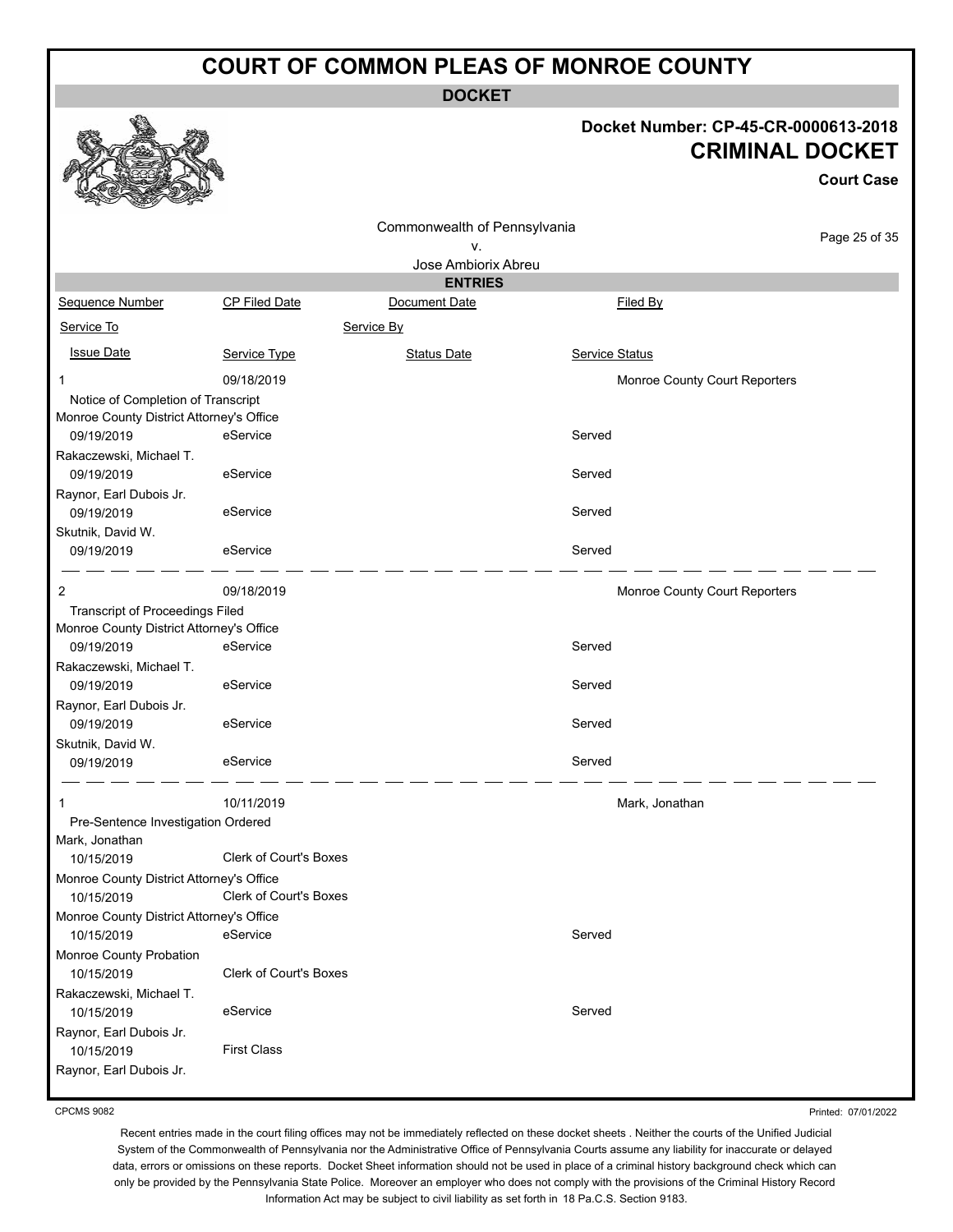**DOCKET**

### **Docket Number: CP-45-CR-0000613-2018 CRIMINAL DOCKET**

**Court Case**

|                                                          |                                                          | Commonwealth of Pennsylvania |                               | Page 26 of 35                      |
|----------------------------------------------------------|----------------------------------------------------------|------------------------------|-------------------------------|------------------------------------|
|                                                          |                                                          | ۷.                           |                               |                                    |
|                                                          |                                                          | Jose Ambiorix Abreu          |                               |                                    |
|                                                          |                                                          | <b>ENTRIES</b>               |                               |                                    |
| Sequence Number                                          | CP Filed Date                                            | Document Date                | Filed By                      |                                    |
| Service To                                               |                                                          | Service By                   |                               |                                    |
| <b>Issue Date</b>                                        | Service Type                                             | <b>Status Date</b>           | Service Status                |                                    |
| 10/15/2019                                               | eService                                                 |                              | Served                        |                                    |
| Skutnik, David W.                                        |                                                          |                              |                               |                                    |
| 10/15/2019                                               | eService                                                 |                              | Served                        |                                    |
| 1                                                        | 10/15/2019                                               | 10/10/2019                   |                               | Monroe County Probation Department |
| Sealed Entry<br>Monroe County District Attorney's Office |                                                          |                              |                               |                                    |
| 10/16/2019                                               | eService                                                 |                              | Served                        |                                    |
| Rakaczewski, Michael T.                                  |                                                          |                              |                               |                                    |
| 10/16/2019                                               | eService                                                 |                              | Served                        |                                    |
| Raynor, Earl Dubois Jr.                                  |                                                          |                              |                               |                                    |
| 10/16/2019                                               | eService                                                 |                              | Served                        |                                    |
| Skutnik, David W.                                        |                                                          |                              |                               |                                    |
| 10/16/2019                                               | eService                                                 |                              | Served                        |                                    |
|                                                          | 10/24/2019                                               | 04/30/2019                   | Monroe County Court Reporters |                                    |
| Transcript- Excert of Proceedings                        |                                                          |                              |                               |                                    |
| Monroe County District Attorney's Office                 |                                                          |                              |                               |                                    |
| 10/28/2019                                               | eService                                                 |                              | Served                        |                                    |
| Rakaczewski, Michael T.                                  |                                                          |                              |                               |                                    |
| 10/28/2019                                               | eService                                                 |                              | Served                        |                                    |
| Raynor, Earl Dubois Jr.                                  | eService                                                 |                              | Served                        |                                    |
| 10/28/2019                                               |                                                          |                              |                               |                                    |
| Skutnik, David W.<br>10/28/2019                          | eService                                                 |                              | Served                        |                                    |
|                                                          |                                                          |                              |                               |                                    |
| 2                                                        | 10/24/2019                                               |                              | Mark, Jonathan                |                                    |
|                                                          | Opinion in Support of Order Pursuant to Pa.R.A.P 1925(a) |                              |                               |                                    |
| Monroe County District Attorney's Office                 |                                                          |                              |                               |                                    |
| 10/24/2019                                               | eService                                                 |                              | Served                        |                                    |
| Rakaczewski, Michael T.                                  |                                                          |                              |                               |                                    |
| 10/24/2019                                               | eService                                                 |                              | Served                        |                                    |
| Raynor, Earl Dubois Jr.                                  |                                                          |                              |                               |                                    |
| 10/24/2019                                               | eService                                                 |                              | Served                        |                                    |
| Skutnik, David W.<br>10/24/2019                          | eService                                                 |                              | Served                        |                                    |
|                                                          |                                                          |                              |                               |                                    |

CPCMS 9082

Printed: 07/01/2022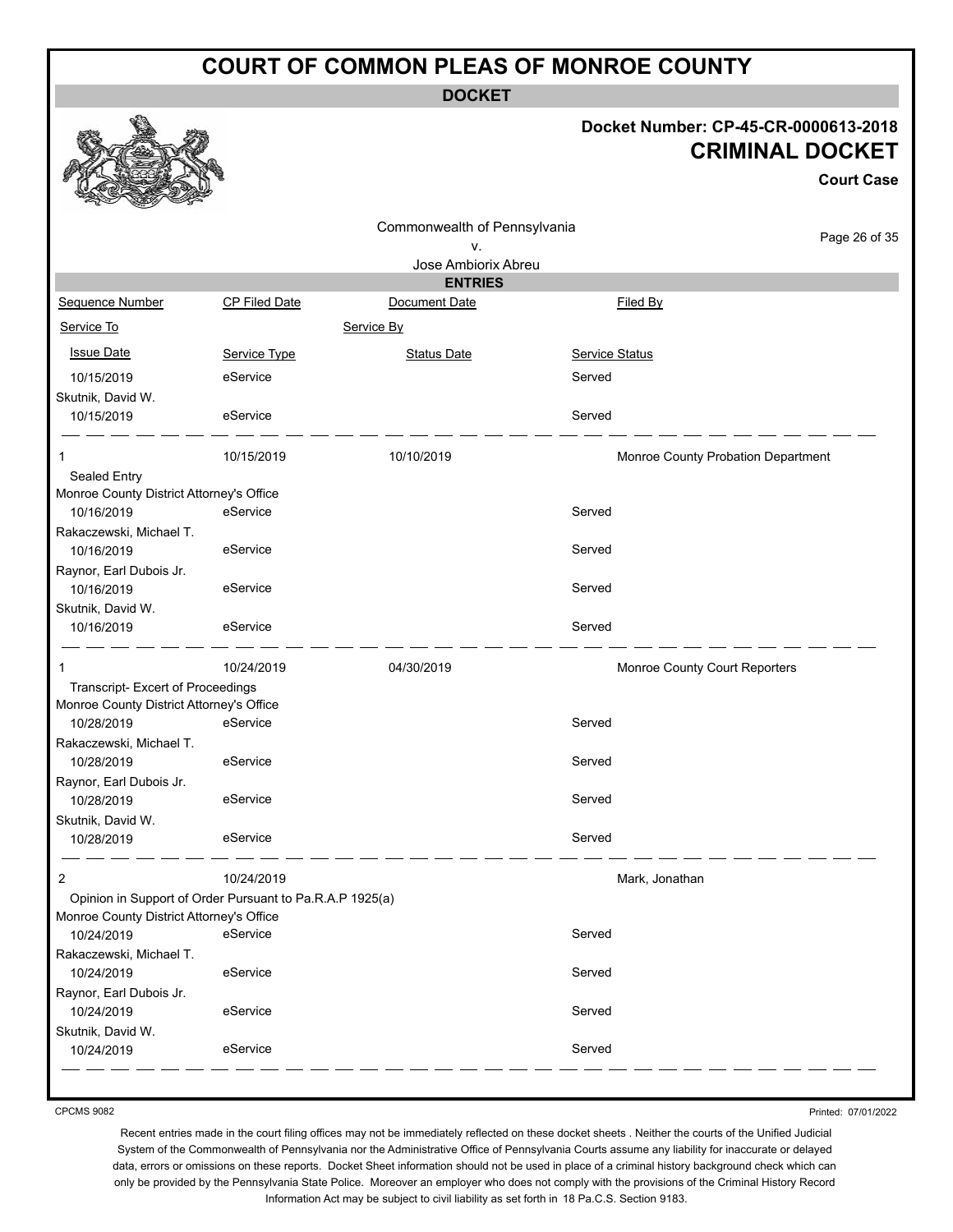**DOCKET**

### **Docket Number: CP-45-CR-0000613-2018 CRIMINAL DOCKET**

**Court Case**

|                                          |                                                          | Commonwealth of Pennsylvania                                                    |                |                                             |
|------------------------------------------|----------------------------------------------------------|---------------------------------------------------------------------------------|----------------|---------------------------------------------|
|                                          |                                                          | ٧.                                                                              |                | Page 27 of 35                               |
|                                          |                                                          | Jose Ambiorix Abreu                                                             |                |                                             |
|                                          |                                                          | <b>ENTRIES</b>                                                                  |                |                                             |
| Sequence Number                          | CP Filed Date                                            | Document Date                                                                   |                | Filed By                                    |
| Service To                               |                                                          | Service By                                                                      |                |                                             |
| <b>Issue Date</b>                        | Service Type                                             | <b>Status Date</b>                                                              | Service Status |                                             |
| 3                                        | 10/24/2019                                               |                                                                                 |                | Warden, George J.                           |
| Monroe County District Attorney's Office |                                                          | Certified Docket Entries and List send to E. Raynor, Esq. and District Attorney |                |                                             |
| 10/24/2019                               | eService                                                 |                                                                                 | Served         |                                             |
| Rakaczewski, Michael T.                  |                                                          |                                                                                 |                |                                             |
| 10/24/2019                               | eService                                                 |                                                                                 | Served         |                                             |
| Raynor, Earl Dubois Jr.<br>10/24/2019    | eService                                                 |                                                                                 | Served         |                                             |
| Skutnik, David W.                        |                                                          |                                                                                 |                |                                             |
| 10/24/2019                               | eService                                                 |                                                                                 | Served         |                                             |
| 4                                        | 10/24/2019                                               |                                                                                 |                | Warden, George J.                           |
|                                          | Certificate and Transmittal of Record to Appellate Court |                                                                                 |                |                                             |
| Monroe County District Attorney's Office |                                                          |                                                                                 |                |                                             |
| 10/24/2019                               | eService                                                 |                                                                                 | Served         |                                             |
| Rakaczewski, Michael T.                  |                                                          |                                                                                 |                |                                             |
| 10/24/2019                               | eService                                                 |                                                                                 | Served         |                                             |
| Raynor, Earl Dubois Jr.                  |                                                          |                                                                                 |                |                                             |
| 10/24/2019                               | eService                                                 |                                                                                 | Served         |                                             |
| Skutnik, David W.                        |                                                          |                                                                                 |                |                                             |
| 10/24/2019                               | eService                                                 |                                                                                 | Served         |                                             |
| 1                                        | 10/29/2019                                               |                                                                                 |                | Monroe County District Attorney's<br>Office |
| Motion for Transcription of Testimony    |                                                          |                                                                                 |                |                                             |
| Rakaczewski, Michael T.                  |                                                          |                                                                                 |                |                                             |
| 10/29/2019                               | eService                                                 |                                                                                 | Served         |                                             |
| Raynor, Earl Dubois Jr.                  |                                                          |                                                                                 |                |                                             |
| 10/29/2019                               | eNotice                                                  |                                                                                 | Notified       |                                             |
| Skutnik, David W.                        |                                                          |                                                                                 |                |                                             |
| 10/29/2019                               | eService                                                 |                                                                                 | Served         |                                             |
| 2                                        | 10/29/2019                                               |                                                                                 |                | Monroe County District Attorney's<br>Office |
| Motion for Transcription of Testimony    |                                                          |                                                                                 |                |                                             |
| Rakaczewski, Michael T.                  |                                                          |                                                                                 |                |                                             |
| 10/29/2019                               | eService                                                 |                                                                                 | Served         |                                             |
| Raynor, Earl Dubois Jr.                  |                                                          |                                                                                 |                |                                             |

CPCMS 9082

Printed: 07/01/2022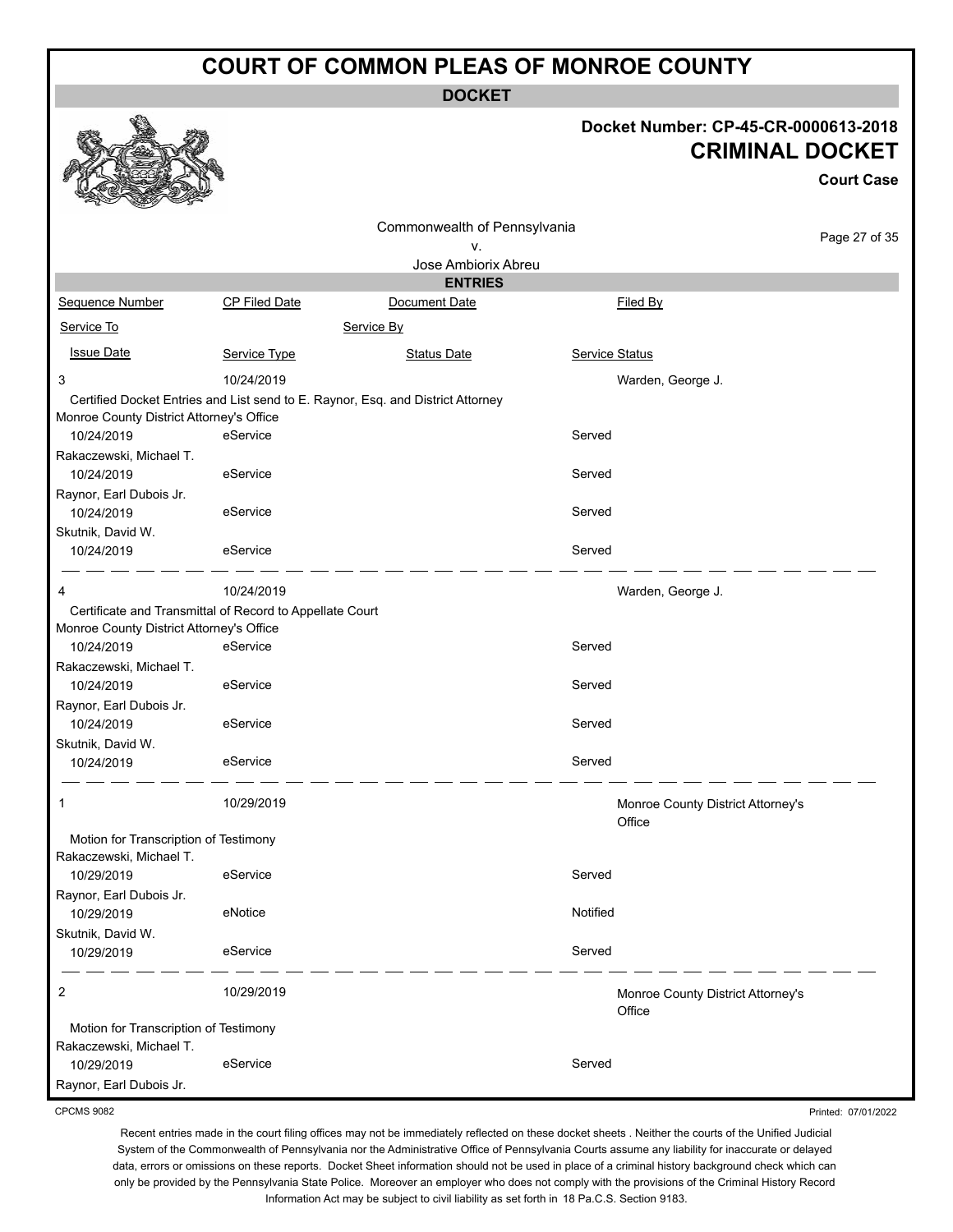**DOCKET**

#### **Docket Number: CP-45-CR-0000613-2018 CRIMINAL DOCKET**

**Court Case**

|                                                                  |                               |                              |                                                    | <b>Court Case</b> |
|------------------------------------------------------------------|-------------------------------|------------------------------|----------------------------------------------------|-------------------|
|                                                                  |                               | Commonwealth of Pennsylvania |                                                    |                   |
|                                                                  |                               | ۷.                           |                                                    | Page 28 of 35     |
|                                                                  |                               | Jose Ambiorix Abreu          |                                                    |                   |
|                                                                  |                               | <b>ENTRIES</b>               |                                                    |                   |
| Sequence Number                                                  | CP Filed Date                 | Document Date                | Filed By                                           |                   |
| Service To                                                       |                               | Service By                   |                                                    |                   |
| <b>Issue Date</b>                                                | Service Type                  | <b>Status Date</b>           | <b>Service Status</b>                              |                   |
| 10/29/2019                                                       | eNotice                       |                              | Notified                                           |                   |
| Skutnik, David W.                                                |                               |                              |                                                    |                   |
| 10/29/2019                                                       | eService                      |                              | Served                                             |                   |
|                                                                  | 10/30/2019                    | 10/30/2019                   |                                                    |                   |
| -1<br>Order to Transcribe Notes of Testimony 4/30/19 and 5/31/19 |                               |                              | Mark, Jonathan                                     |                   |
| Monroe County Court Administration                               |                               |                              |                                                    |                   |
| 10/30/2019                                                       | <b>Clerk of Court's Boxes</b> |                              |                                                    |                   |
| Monroe County District Attorney's Office                         |                               |                              |                                                    |                   |
| 10/30/2019                                                       | eService                      |                              | Served                                             |                   |
| Rakaczewski, Michael T.                                          |                               |                              |                                                    |                   |
| 10/30/2019                                                       | <b>Clerk of Court's Boxes</b> |                              |                                                    |                   |
| Rakaczewski, Michael T.                                          |                               |                              |                                                    |                   |
| 10/30/2019                                                       | eService                      |                              | Served                                             |                   |
| Raynor, Earl Dubois Jr.                                          |                               |                              |                                                    |                   |
| 10/30/2019                                                       | <b>First Class</b>            |                              |                                                    |                   |
| Raynor, Earl Dubois Jr.                                          |                               |                              |                                                    |                   |
| 10/30/2019                                                       | eService                      |                              | Served                                             |                   |
| Skutnik, David W.                                                |                               |                              |                                                    |                   |
| 10/30/2019                                                       | eService                      |                              | Served                                             |                   |
| 1                                                                | 10/31/2019                    |                              | Monroe County Court Reporters                      |                   |
| Notice of Completion of Transcript                               |                               |                              |                                                    |                   |
| Monroe County District Attorney's Office                         |                               |                              |                                                    |                   |
| 10/31/2019                                                       | eService                      |                              | Served                                             |                   |
| Rakaczewski, Michael T.                                          |                               |                              |                                                    |                   |
| 10/31/2019                                                       | eService                      |                              | Served                                             |                   |
| Raynor, Earl Dubois Jr.                                          |                               |                              |                                                    |                   |
| 10/31/2019                                                       | eService                      |                              | Served                                             |                   |
| Skutnik, David W.                                                |                               |                              |                                                    |                   |
| 10/31/2019                                                       | eService                      |                              | Served                                             |                   |
| 1                                                                | 11/27/2019                    |                              |                                                    |                   |
|                                                                  |                               |                              | Raynor, Earl Dubois Jr.<br>Raynor, Earl Dubois Jr. |                   |
| Motion for Transcripts                                           |                               |                              |                                                    |                   |
| Monroe County District Attorney's Office                         |                               |                              |                                                    |                   |
| 11/27/2019                                                       | eNotice                       |                              | Notified                                           |                   |
| Rakaczewski, Michael T.                                          |                               |                              |                                                    |                   |

CPCMS 9082

Printed: 07/01/2022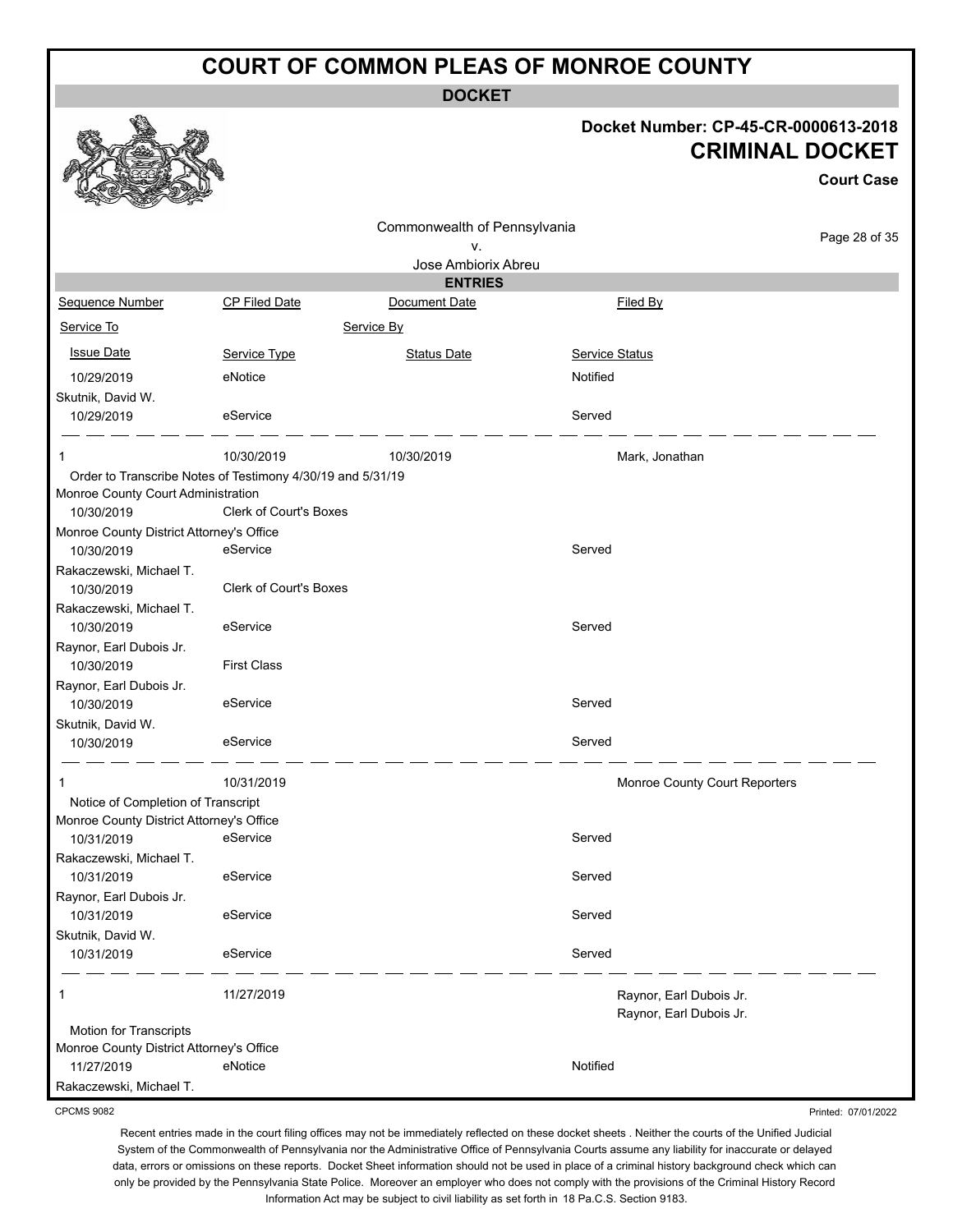**DOCKET**

#### **Docket Number: CP-45-CR-0000613-2018 CET**

**Case** 

of 35

|                                                                                    |                      |                                       | DOCKEL NUITIDEL. CF-45-CR-00000 13-4 | <b>CRIMINAL DOCK</b><br>Court ( |
|------------------------------------------------------------------------------------|----------------------|---------------------------------------|--------------------------------------|---------------------------------|
|                                                                                    |                      | Commonwealth of Pennsylvania          |                                      | Page 29                         |
|                                                                                    |                      | v.                                    |                                      |                                 |
|                                                                                    |                      | Jose Ambiorix Abreu<br><b>ENTRIES</b> |                                      |                                 |
| Sequence Number                                                                    | <b>CP Filed Date</b> | Document Date                         | Filed By                             |                                 |
| Service To                                                                         |                      | Service By                            |                                      |                                 |
| <b>Issue Date</b>                                                                  | Service Type         | <b>Status Date</b>                    | Service Status                       |                                 |
| 11/27/2019                                                                         | eNotice              |                                       | Notified                             |                                 |
| Skutnik, David W.                                                                  |                      |                                       |                                      |                                 |
| 11/27/2019                                                                         | eService             |                                       | Served                               |                                 |
| 1                                                                                  | 12/09/2019           |                                       | Mark, Jonathan                       |                                 |
| Order Granting Motion for Transcripts                                              |                      |                                       |                                      |                                 |
| Monroe County District Attorney's Office<br>12/12/2019                             | eService             |                                       | Served                               |                                 |
| Rakaczewski, Michael T.                                                            |                      |                                       |                                      |                                 |
| 12/12/2019                                                                         | eService             |                                       | Served                               |                                 |
| Raynor, Earl Dubois Jr.                                                            |                      |                                       |                                      |                                 |
| 12/12/2019                                                                         | eService             |                                       | Served                               |                                 |
| Skutnik, David W.<br>12/12/2019                                                    | eService             |                                       | Served                               |                                 |
| 1                                                                                  | 12/24/2019           |                                       | Monroe County Court Reporters        |                                 |
| Notice of Completion of Transcript                                                 |                      |                                       |                                      |                                 |
| Monroe County District Attorney's Office                                           |                      |                                       |                                      |                                 |
| 12/30/2019<br>Rakaczewski, Michael T.                                              | eService             |                                       | Served                               |                                 |
| 12/30/2019                                                                         | eService             |                                       | Served                               |                                 |
| Raynor, Earl Dubois Jr.                                                            |                      |                                       |                                      |                                 |
| 12/30/2019                                                                         | eService             |                                       | Served                               |                                 |
| Skutnik, David W.                                                                  |                      |                                       |                                      |                                 |
| 12/30/2019                                                                         | eService             |                                       | Served                               |                                 |
| 2                                                                                  | 12/24/2019           | 02/04/2019                            | Monroe County Court Reporters        |                                 |
| <b>Transcript of Proceedings Filed</b><br>Monroe County District Attorney's Office |                      |                                       |                                      |                                 |
| 12/27/2019                                                                         | eService             |                                       | Served                               |                                 |
| Rakaczewski, Michael T.                                                            |                      |                                       |                                      |                                 |
| 12/27/2019                                                                         | eService             |                                       | Served                               |                                 |
| Raynor, Earl Dubois Jr.                                                            |                      |                                       |                                      |                                 |
| 12/27/2019                                                                         | eService             |                                       | Served                               |                                 |
| Skutnik, David W.<br>12/27/2019                                                    | eService             |                                       | Served                               |                                 |
|                                                                                    |                      |                                       |                                      |                                 |

CPCMS 9082

g.

燃

Printed: 07/01/2022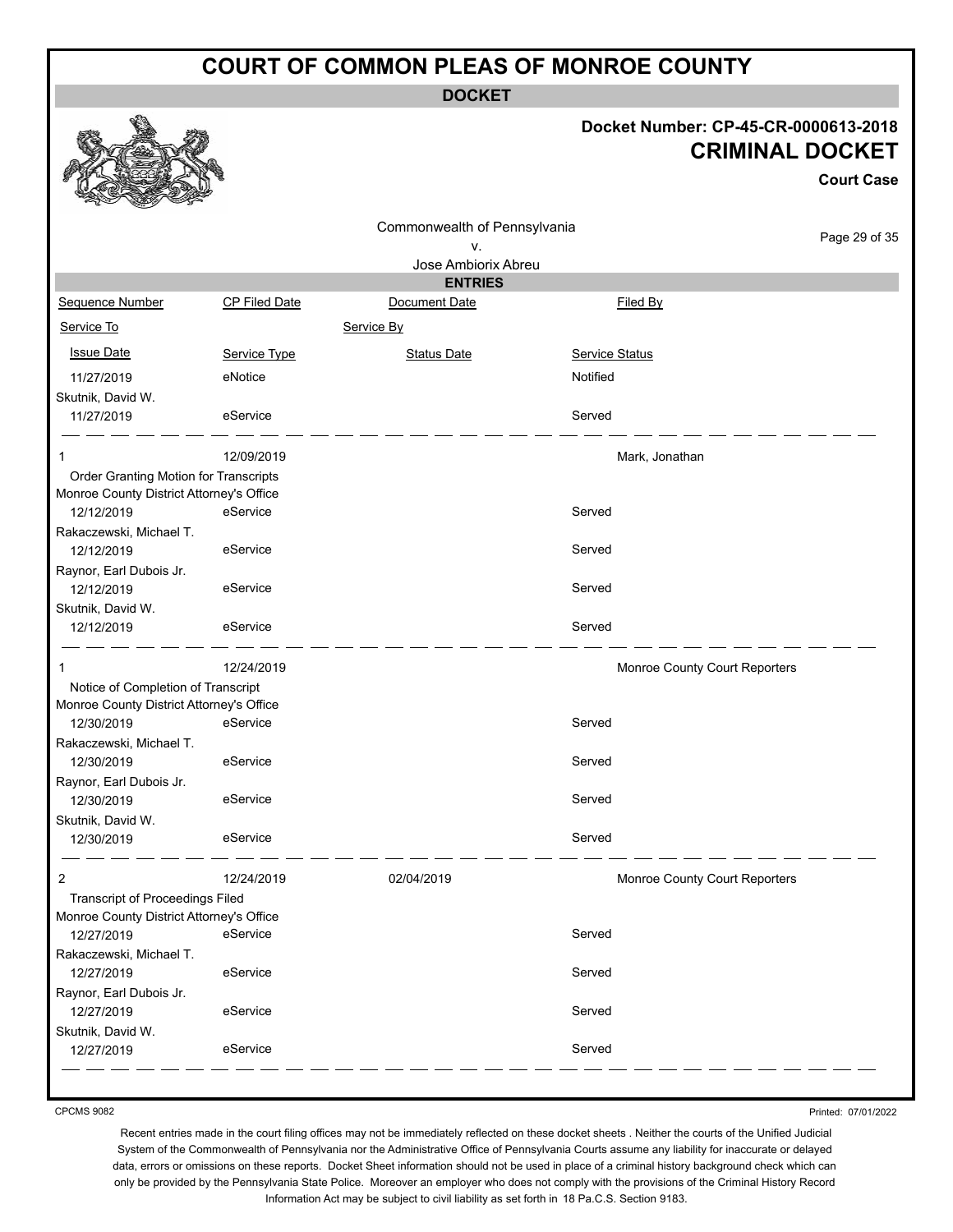**DOCKET**

## **Docket Number: CP-45-CR-0000613-2018 CRIMINAL DOCKET**

|                                          |                        | Commonwealth of Pennsylvania    |                |                                    |
|------------------------------------------|------------------------|---------------------------------|----------------|------------------------------------|
|                                          |                        | ν.                              |                | Page 30 of 35                      |
|                                          |                        | Jose Ambiorix Abreu             |                |                                    |
| Sequence Number                          | <b>CP Filed Date</b>   | <b>ENTRIES</b><br>Document Date |                | Filed By                           |
| Service To                               |                        |                                 |                |                                    |
|                                          |                        | Service By                      |                |                                    |
| <b>Issue Date</b>                        | Service Type           | <b>Status Date</b>              | Service Status |                                    |
| 3                                        | 12/24/2019             | 04/30/2019                      |                | Monroe County Court Reporters      |
| Transcript of Proceedings Filed          |                        |                                 |                |                                    |
| Monroe County District Attorney's Office |                        |                                 |                |                                    |
| 12/27/2019                               | eService               |                                 | Served         |                                    |
| Rakaczewski, Michael T.                  |                        |                                 |                |                                    |
| 12/27/2019                               | eService               |                                 | Served         |                                    |
| Raynor, Earl Dubois Jr.                  |                        |                                 |                |                                    |
| 12/27/2019                               | eService               |                                 | Served         |                                    |
| Skutnik, David W.                        |                        |                                 |                |                                    |
| 12/27/2019                               | eService               |                                 | Served         |                                    |
| 1                                        | 12/26/2019             |                                 |                | Monroe County Court Administration |
| Praecipe to Disburse Funds               |                        |                                 |                |                                    |
| Monroe County District Attorney's Office |                        |                                 |                |                                    |
| 01/04/2020                               | eService               |                                 | Served         |                                    |
| Rakaczewski, Michael T.                  |                        |                                 |                |                                    |
| 01/04/2020                               | eService               |                                 | Served         |                                    |
| Raynor, Earl Dubois Jr.                  |                        |                                 |                |                                    |
| 01/04/2020                               | eService               |                                 | Served         |                                    |
| Skutnik, David W.                        |                        |                                 |                |                                    |
| 01/04/2020                               | eService               |                                 | Served         |                                    |
|                                          |                        |                                 |                |                                    |
| 1                                        | 04/16/2020             |                                 |                | Superior Court of Pennsylvania -   |
|                                          |                        |                                 |                | <b>Eastern District</b>            |
| Superior Court Order                     |                        |                                 |                |                                    |
| Mark, Jonathan                           |                        |                                 |                |                                    |
| 04/16/2020                               | Clerk of Court's Boxes |                                 |                |                                    |
| Monroe County District Attorney's Office |                        |                                 |                |                                    |
| 04/16/2020                               | eService               |                                 | Served         |                                    |
| Rakaczewski, Michael T.                  |                        |                                 |                |                                    |
| 04/16/2020                               | eService               |                                 | Served         |                                    |
| Raynor, Earl Dubois Jr.                  |                        |                                 |                |                                    |
| 04/16/2020                               | eService               |                                 | Served         |                                    |
| Skutnik, David W.                        |                        |                                 |                |                                    |
| 04/16/2020                               | eService               |                                 | Served         |                                    |

CPCMS 9082

Printed: 07/01/2022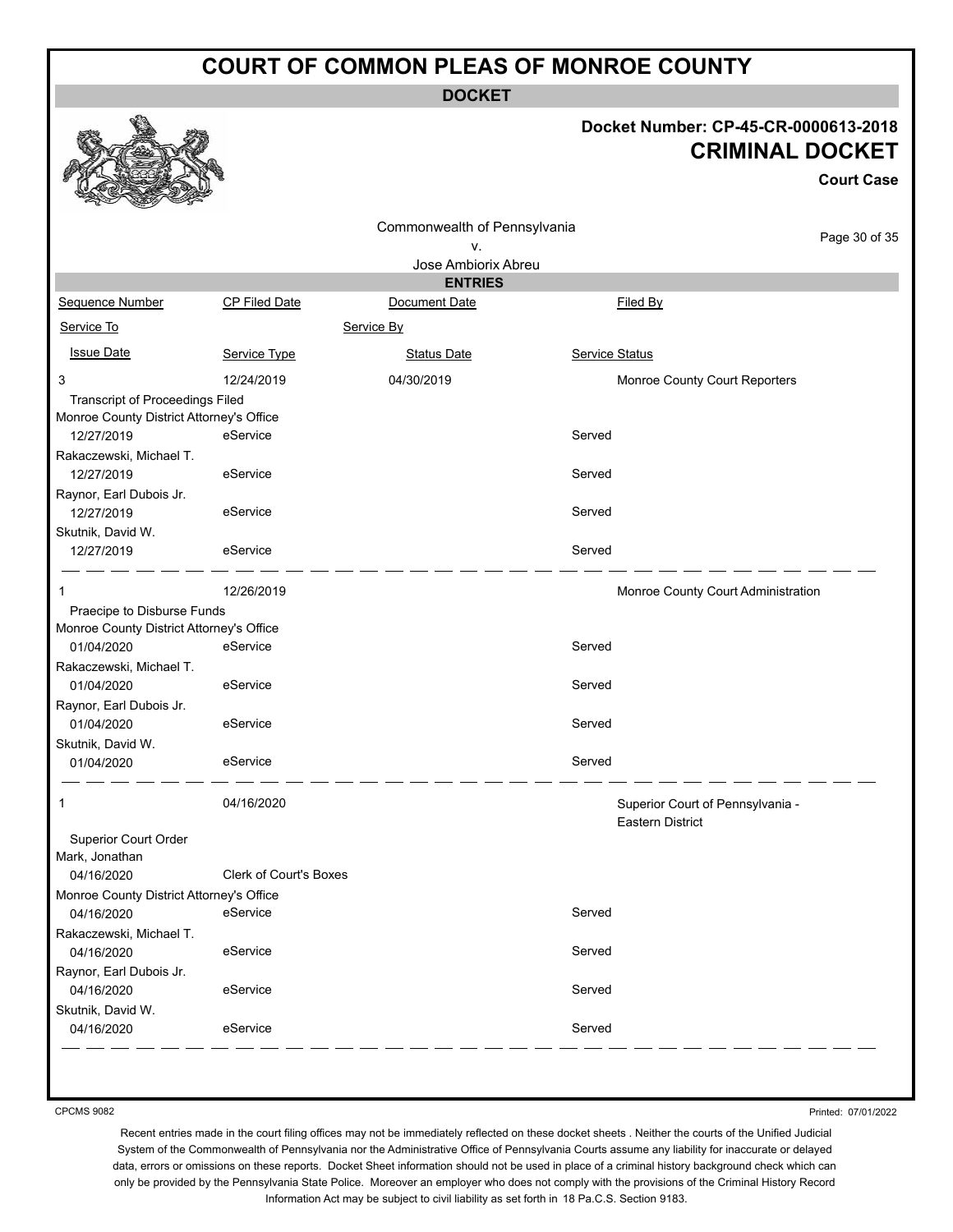**DOCKET**

#### **Docket Number: CP-45-CR-0000613-2018 CRIMINAL DOCKET**

|                                                                                         |                                                        |                                 | Docket Number: CP-45-CR-0000613-2018<br><b>CRIMINAL DOCKET</b> |                   |
|-----------------------------------------------------------------------------------------|--------------------------------------------------------|---------------------------------|----------------------------------------------------------------|-------------------|
|                                                                                         |                                                        |                                 |                                                                | <b>Court Case</b> |
|                                                                                         |                                                        | Commonwealth of Pennsylvania    |                                                                |                   |
|                                                                                         |                                                        | ν.                              |                                                                | Page 31 of 35     |
|                                                                                         |                                                        | Jose Ambiorix Abreu             |                                                                |                   |
| Sequence Number                                                                         | CP Filed Date                                          | <b>ENTRIES</b><br>Document Date | Filed By                                                       |                   |
|                                                                                         |                                                        |                                 |                                                                |                   |
| Service To                                                                              |                                                        | Service By                      |                                                                |                   |
| <b>Issue Date</b>                                                                       | Service Type                                           | <b>Status Date</b>              | Service Status                                                 |                   |
| 1                                                                                       | 02/22/2021                                             |                                 | Supreme Court of Pennsylvania -<br><b>Middle District</b>      |                   |
|                                                                                         | Petition for Allowance of Appeal Filed - Supreme Court |                                 |                                                                |                   |
| Monroe County District Attorney's Office                                                |                                                        |                                 |                                                                |                   |
| 02/23/2021                                                                              | eService                                               |                                 | Served                                                         |                   |
| Rakaczewski, Michael T.                                                                 |                                                        |                                 |                                                                |                   |
| 02/23/2021                                                                              | eService                                               |                                 | Served                                                         |                   |
| Raynor, Earl Dubois Jr.                                                                 |                                                        |                                 | Served                                                         |                   |
| 02/23/2021                                                                              | eService                                               |                                 |                                                                |                   |
| Skutnik, David W.<br>02/23/2021                                                         | eService                                               |                                 | Served                                                         |                   |
| 1                                                                                       | 08/06/2021                                             |                                 | Superior Court of Pennsylvania -<br><b>Eastern District</b>    |                   |
| Original Record Returned                                                                |                                                        |                                 |                                                                |                   |
| Monroe County District Attorney's Office                                                |                                                        |                                 |                                                                |                   |
| 08/11/2021                                                                              | eService                                               |                                 | Served                                                         |                   |
| Rakaczewski, Michael T.                                                                 |                                                        |                                 |                                                                |                   |
| 08/11/2021                                                                              | eService                                               |                                 | Served                                                         |                   |
| Raynor, Earl Dubois Jr.                                                                 |                                                        |                                 |                                                                |                   |
| 08/11/2021                                                                              | eService                                               |                                 | Served                                                         |                   |
| Skutnik, David W.<br>08/11/2021                                                         | eService                                               |                                 | Served                                                         |                   |
|                                                                                         |                                                        |                                 |                                                                |                   |
| 2                                                                                       | 08/06/2021                                             |                                 | Superior Court of Pennsylvania -<br><b>Eastern District</b>    |                   |
| Superior Court Decision - Judgement Entered<br>Monroe County District Attorney's Office |                                                        |                                 |                                                                |                   |
| 08/11/2021                                                                              | eService                                               |                                 | Served                                                         |                   |
| Rakaczewski, Michael T.                                                                 |                                                        |                                 |                                                                |                   |
| 08/11/2021                                                                              | eService                                               |                                 | Served                                                         |                   |
| Raynor, Earl Dubois Jr.                                                                 |                                                        |                                 |                                                                |                   |
| 08/11/2021                                                                              | eService                                               |                                 | Served                                                         |                   |
| Skutnik, David W.<br>08/11/2021                                                         | eService                                               |                                 | Served                                                         |                   |

CPCMS 9082

Printed: 07/01/2022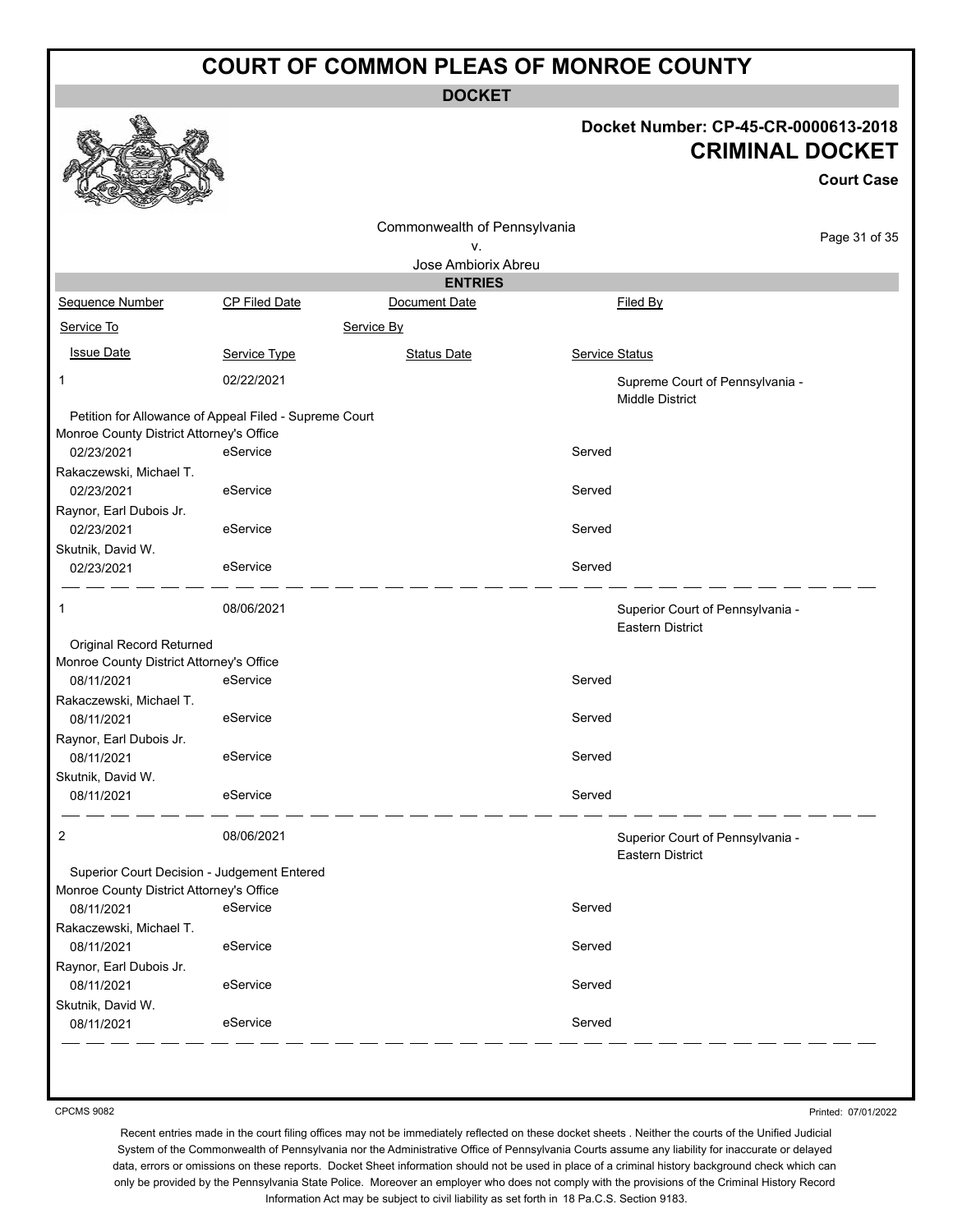**DOCKET**

## **Docket Number: CP-45-CR-0000613-2018 CRIMINAL DOCKET**

**Court Case**

Page 32 of 35

|                                                        |                               | Commonwealth of Pennsylvania |                                                    |  |  |  |
|--------------------------------------------------------|-------------------------------|------------------------------|----------------------------------------------------|--|--|--|
| v.                                                     |                               |                              |                                                    |  |  |  |
|                                                        |                               | Jose Ambiorix Abreu          |                                                    |  |  |  |
|                                                        |                               | <b>ENTRIES</b>               |                                                    |  |  |  |
| Sequence Number                                        | <b>CP Filed Date</b>          | Document Date                | Filed By                                           |  |  |  |
| Service To                                             | Service By                    |                              |                                                    |  |  |  |
| <b>Issue Date</b>                                      | Service Type                  | <b>Status Date</b>           | Service Status                                     |  |  |  |
| 1                                                      | 10/12/2021                    |                              | Raynor, Earl Dubois Jr.<br>Raynor, Earl Dubois Jr. |  |  |  |
| <b>PCRA Petition</b>                                   |                               |                              |                                                    |  |  |  |
| Monroe County District Attorney's Office               |                               |                              |                                                    |  |  |  |
| 10/12/2021                                             | eNotice                       |                              | Notified                                           |  |  |  |
| Rakaczewski, Michael T.<br>10/12/2021                  | eNotice                       |                              | Notified                                           |  |  |  |
| Skutnik, David W.                                      |                               |                              |                                                    |  |  |  |
| 10/12/2021                                             | eService                      |                              | Served                                             |  |  |  |
| 1                                                      | 10/26/2021                    | 10/25/2021                   | Mark, Jonathan                                     |  |  |  |
| Order Scheduling PCRA Hearing                          |                               |                              |                                                    |  |  |  |
| Monroe County Court Administration                     | <b>Clerk of Court's Boxes</b> |                              |                                                    |  |  |  |
| 10/28/2021                                             |                               |                              |                                                    |  |  |  |
| Monroe County District Attorney's Office<br>10/28/2021 | eService                      |                              | Served                                             |  |  |  |
| Rakaczewski, Michael T.                                |                               |                              |                                                    |  |  |  |
| 10/28/2021                                             | eService                      |                              | Served                                             |  |  |  |
| Raynor, Earl Dubois Jr.                                |                               |                              |                                                    |  |  |  |
| 10/28/2021                                             | eService                      |                              | Served                                             |  |  |  |
| Skutnik, David W.                                      |                               |                              |                                                    |  |  |  |
| 10/28/2021                                             | eService                      |                              | Served                                             |  |  |  |
| 1                                                      | 11/17/2021                    | 11/16/2021                   | Mark, Jonathan                                     |  |  |  |
| Order Scheduling Hearing                               |                               |                              |                                                    |  |  |  |
| Monroe County Court Administration                     |                               |                              |                                                    |  |  |  |
| 11/17/2021                                             | Clerk of Court's Boxes        |                              |                                                    |  |  |  |
| Monroe County District Attorney's Office               |                               |                              |                                                    |  |  |  |
| 11/17/2021                                             | eService                      |                              | Served                                             |  |  |  |
| Monroe County Probation Department                     |                               |                              |                                                    |  |  |  |
| 11/17/2021                                             | <b>Clerk of Court's Boxes</b> |                              |                                                    |  |  |  |
| Monroe County Sheriff's Department                     |                               |                              |                                                    |  |  |  |
| 11/17/2021                                             | <b>Clerk of Court's Boxes</b> |                              |                                                    |  |  |  |
| Other                                                  |                               |                              |                                                    |  |  |  |
| 11/17/2021                                             | <b>First Class</b>            |                              |                                                    |  |  |  |
| Rakaczewski, Michael T.                                |                               |                              |                                                    |  |  |  |
| 11/17/2021                                             | eService                      |                              | Served                                             |  |  |  |

Raynor, Earl Dubois Jr. CPCMS 9082

Printed: 07/01/2022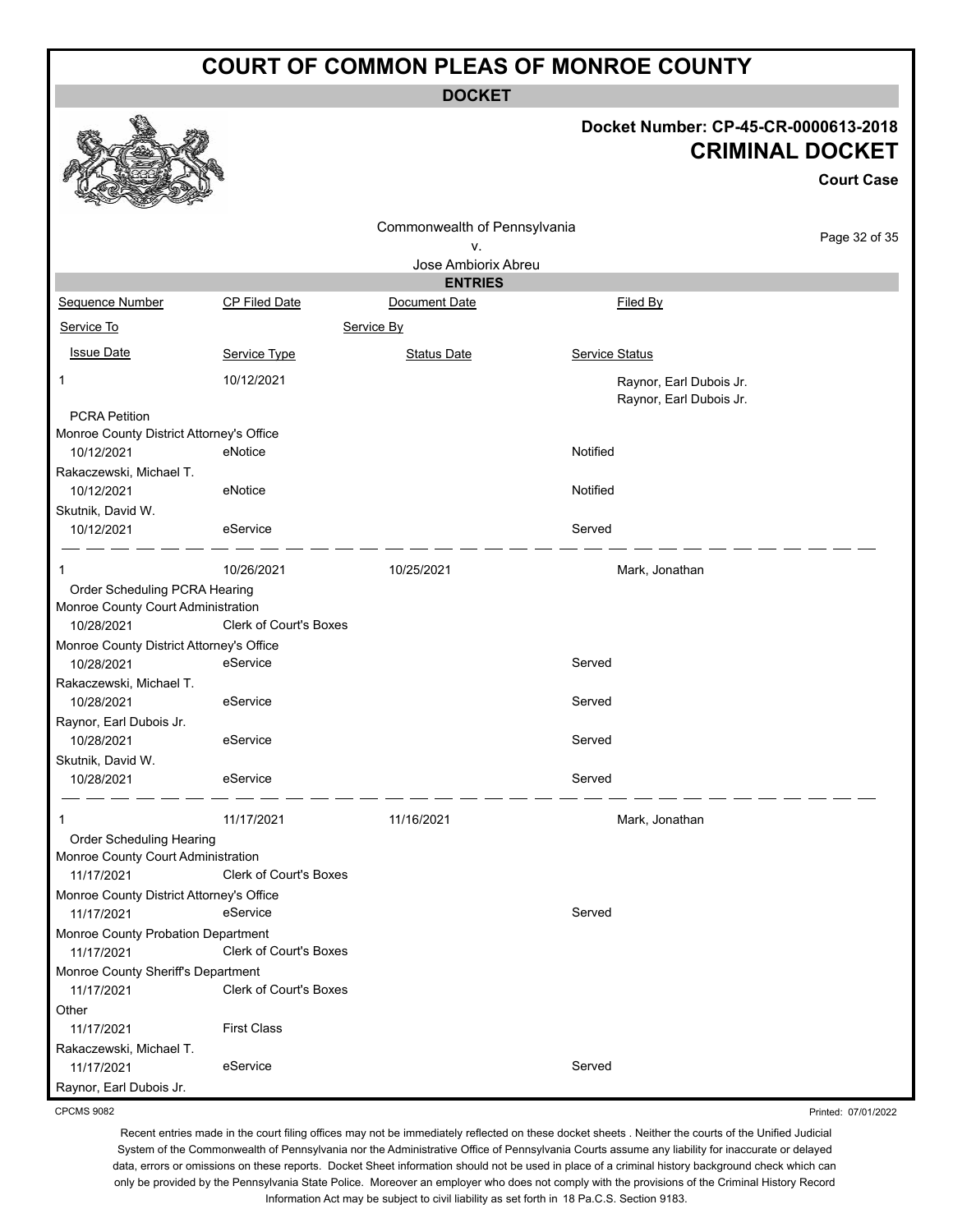**DOCKET**

### **Docket Number: CP-45-CR-0000613-2018 CRIMINAL DOCKET**

**Court Case**

Printed: 07/01/2022

|                                          |                        |                              |                                                    | UUUI LUQSE    |
|------------------------------------------|------------------------|------------------------------|----------------------------------------------------|---------------|
|                                          |                        | Commonwealth of Pennsylvania |                                                    |               |
|                                          |                        | ۷.                           |                                                    | Page 33 of 35 |
|                                          |                        | Jose Ambiorix Abreu          |                                                    |               |
|                                          |                        | <b>ENTRIES</b>               |                                                    |               |
| Sequence Number                          | <b>CP Filed Date</b>   | Document Date                | Filed By                                           |               |
| Service To                               |                        | Service By                   |                                                    |               |
| <b>Issue Date</b>                        | Service Type           | <b>Status Date</b>           | <b>Service Status</b>                              |               |
| 11/17/2021                               | eService               |                              | Served                                             |               |
| Skutnik, David W.                        |                        |                              |                                                    |               |
| 11/17/2021                               | eService               |                              | Served                                             |               |
| 2                                        | 11/17/2021             |                              | Raynor, Earl Dubois Jr.<br>Raynor, Earl Dubois Jr. |               |
| <b>Motion for Continuance</b>            |                        |                              |                                                    |               |
| Monroe County District Attorney's Office |                        |                              |                                                    |               |
| 11/17/2021                               | eNotice                |                              | Notified                                           |               |
| Rakaczewski, Michael T.                  |                        |                              |                                                    |               |
| 11/17/2021                               | eNotice                |                              | Notified                                           |               |
| Skutnik, David W.                        |                        |                              |                                                    |               |
| 11/17/2021                               | eService               |                              | Served                                             |               |
| 3                                        | 12/01/2021             | 12/01/2021                   | Mark, Jonathan                                     |               |
| Order Granting Motion for Continuance    |                        |                              |                                                    |               |
| Abreu, Jose Ambiorix                     |                        |                              |                                                    |               |
| 12/01/2021                               | <b>First Class</b>     |                              |                                                    |               |
| Monroe County Court Administration       |                        |                              |                                                    |               |
| 12/01/2021                               | Clerk of Court's Boxes |                              |                                                    |               |
| Monroe County District Attorney's Office |                        |                              |                                                    |               |
| 12/01/2021                               | eService               |                              | Served                                             |               |
| Rakaczewski, Michael T.                  |                        |                              |                                                    |               |
| 12/01/2021                               | eService               |                              | Served                                             |               |
| Raynor, Earl Dubois Jr.                  |                        |                              |                                                    |               |
| 12/01/2021                               | eService               |                              | Served                                             |               |
| Skutnik, David W.                        |                        |                              |                                                    |               |
| 12/01/2021                               | eService               |                              | Served                                             |               |
| 1                                        | 01/31/2022             |                              | Monroe County District Attorney's<br>Office        |               |
| Motion for Continuance                   |                        |                              |                                                    |               |
| Rakaczewski, Michael T.                  |                        |                              |                                                    |               |
| 01/31/2022                               | eNotice                |                              | Notified                                           |               |
| Raynor, Earl Dubois Jr.                  |                        |                              |                                                    |               |
| 01/31/2022                               | eNotice                |                              | Notified                                           |               |
| Skutnik, David W.                        |                        |                              |                                                    |               |
| 01/31/2022                               | eNotice                |                              | Notified                                           |               |

CPCMS 9082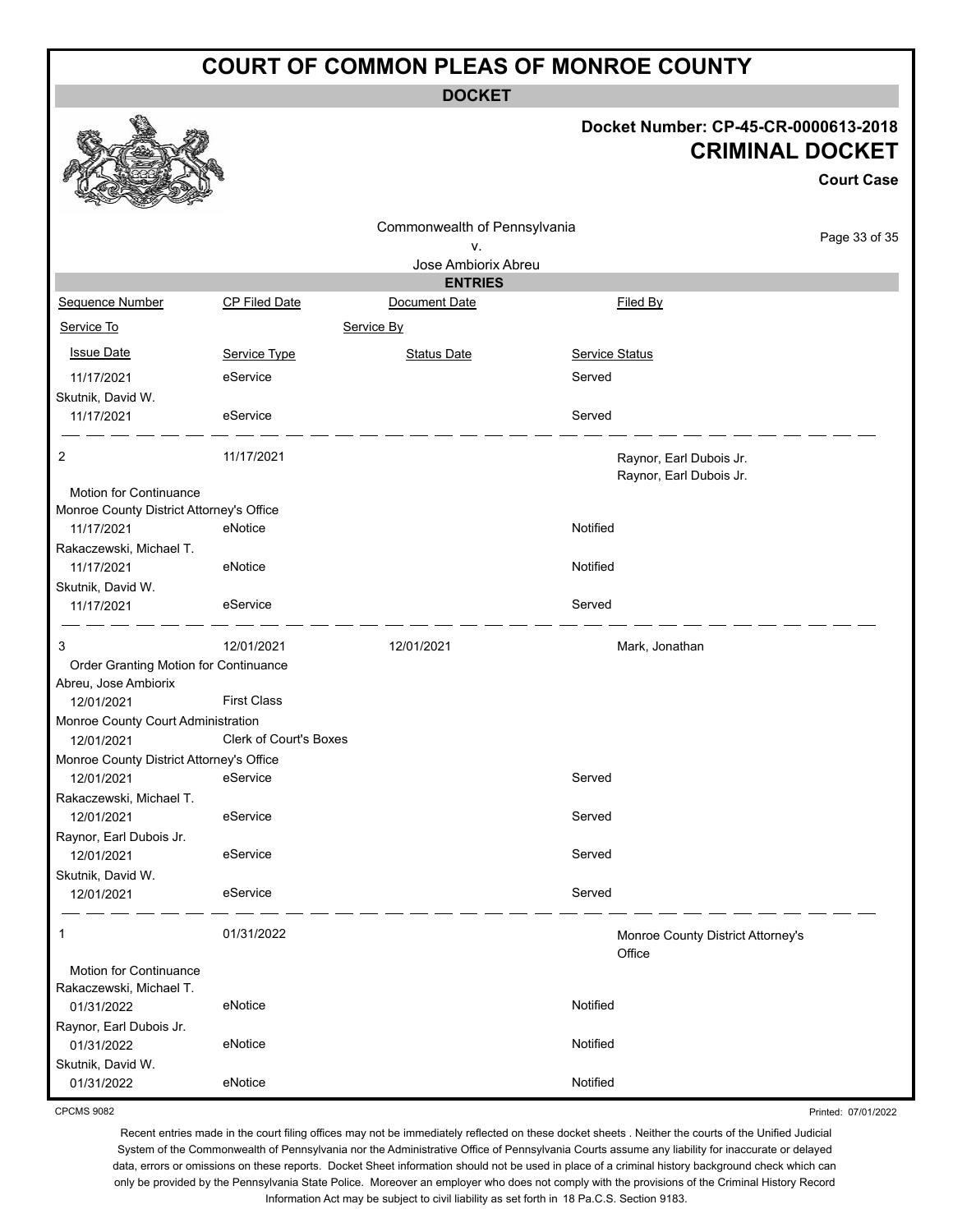**DOCKET**

|                                                                             |                               |                              |                | Docket Number: CP-45-CR-0000613-2018<br><b>CRIMINAL DOCKET</b><br><b>Court Case</b> |
|-----------------------------------------------------------------------------|-------------------------------|------------------------------|----------------|-------------------------------------------------------------------------------------|
|                                                                             |                               | Commonwealth of Pennsylvania |                | Page 34 of 35                                                                       |
|                                                                             |                               | ٧.                           |                |                                                                                     |
|                                                                             |                               | Jose Ambiorix Abreu          |                |                                                                                     |
|                                                                             |                               | <b>ENTRIES</b>               |                |                                                                                     |
| Sequence Number                                                             | CP Filed Date                 | Document Date                | Filed By       |                                                                                     |
| Service To                                                                  |                               | Service By                   |                |                                                                                     |
| <b>Issue Date</b>                                                           | Service Type                  | <b>Status Date</b>           | Service Status |                                                                                     |
| 2                                                                           | 02/02/2022                    | 02/02/2022                   | Mark, Jonathan |                                                                                     |
| Order Granting Motion for Continuance                                       |                               |                              |                |                                                                                     |
| Monroe County Court Administration                                          |                               |                              |                |                                                                                     |
| 02/02/2022                                                                  | <b>Clerk of Court's Boxes</b> |                              |                |                                                                                     |
| Monroe County District Attorney's Office                                    | eService                      |                              | Served         |                                                                                     |
| 02/02/2022                                                                  |                               |                              |                |                                                                                     |
| Rakaczewski, Michael T.<br>02/02/2022                                       | eService                      |                              | Served         |                                                                                     |
| Raynor, Earl Dubois Jr.                                                     |                               |                              |                |                                                                                     |
| 02/02/2022                                                                  | eService                      |                              | Served         |                                                                                     |
| Skutnik, David W.                                                           |                               |                              |                |                                                                                     |
| 02/02/2022                                                                  | eService                      |                              | Served         |                                                                                     |
| 1                                                                           | 04/06/2022                    |                              |                | Raynor, Earl Dubois Jr.<br>Raynor, Earl Dubois Jr.                                  |
| Motion for Continuance<br>Monroe County District Attorney's Office          |                               |                              |                |                                                                                     |
| 04/07/2022                                                                  | eNotice                       |                              | Notified       |                                                                                     |
| Rakaczewski, Michael T.                                                     |                               |                              |                |                                                                                     |
| 04/07/2022                                                                  | eNotice                       |                              | Notified       |                                                                                     |
| Skutnik, David W.                                                           |                               |                              |                |                                                                                     |
| 04/07/2022                                                                  | eService                      |                              | Served         |                                                                                     |
| 2                                                                           | 04/08/2022                    | 04/08/2022                   | Mark, Jonathan |                                                                                     |
| Order Granting Motion for Continuance<br>Monroe County Court Administration |                               |                              |                |                                                                                     |
| 04/08/2022                                                                  | <b>Clerk of Court's Boxes</b> |                              |                |                                                                                     |
| Monroe County District Attorney's Office                                    |                               |                              |                |                                                                                     |
| 04/08/2022                                                                  | eService                      |                              | Served         |                                                                                     |
| Rakaczewski, Michael T.                                                     |                               |                              |                |                                                                                     |
| 04/08/2022<br>Raynor, Earl Dubois Jr.                                       | eService                      |                              | Served         |                                                                                     |
| 04/08/2022                                                                  | eService                      |                              | Served         |                                                                                     |
| Skutnik, David W.                                                           |                               |                              |                |                                                                                     |
| 04/08/2022                                                                  | eService                      |                              | Served         |                                                                                     |
|                                                                             |                               |                              |                |                                                                                     |

CPCMS 9082

Printed: 07/01/2022